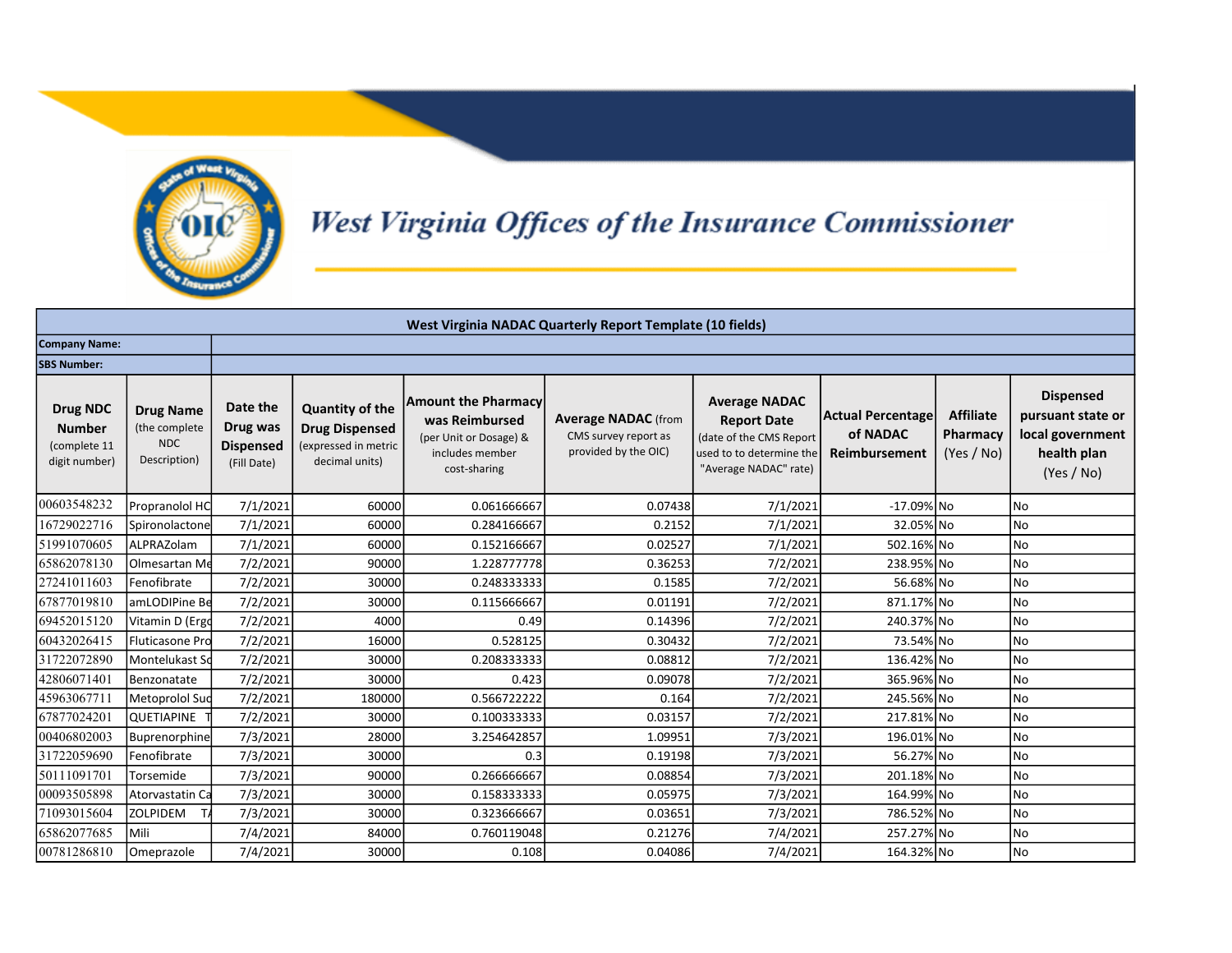| <b>Drug NDC</b><br><b>Number</b><br>(complete 11<br>digit number) | <b>Drug Name</b><br>(the complete<br><b>NDC</b><br>Description) | Date the<br>Drug was<br><b>Dispensed</b><br>(Fill Date) | <b>Quantity of the</b><br><b>Drug Dispensed</b><br>(expressed in metric<br>decimal units) | <b>Amount the Pharmacy</b><br>was Reimbursed<br>(per Unit or Dosage) &<br>includes member<br>cost-sharing | <b>Average NADAC</b> (from<br>CMS survey report as<br>provided by the OIC) | <b>Average NADAC</b><br><b>Report Date</b><br>(date of the CMS Report<br>used to to determine the<br>"Average NADAC" rate) | Actual Percentage<br>of NADAC<br>Reimbursement | <b>Affiliate</b><br>Pharmacy<br>(Yes / No) | <b>Dispensed</b><br>pursuant state or<br>local government<br>health plan<br>(Yes / No) |
|-------------------------------------------------------------------|-----------------------------------------------------------------|---------------------------------------------------------|-------------------------------------------------------------------------------------------|-----------------------------------------------------------------------------------------------------------|----------------------------------------------------------------------------|----------------------------------------------------------------------------------------------------------------------------|------------------------------------------------|--------------------------------------------|----------------------------------------------------------------------------------------|
| 68645051054                                                       | hydroCHLOROt                                                    | 7/5/2021                                                | 30000                                                                                     | 0.025                                                                                                     | 0.01499                                                                    | 7/5/2021                                                                                                                   | 66.78% No                                      |                                            | No.                                                                                    |
| 68382014701                                                       | Ramipril                                                        | 7/5/2021                                                | 30000                                                                                     | 0.133333333                                                                                               | 0.07025                                                                    | 7/5/2021                                                                                                                   | 89.80% No                                      |                                            | <b>No</b>                                                                              |
| 16714029904                                                       | Amoxicillin                                                     | 7/5/2021                                                | 21000                                                                                     | 0.13047619                                                                                                | 0.07034                                                                    | 7/5/2021                                                                                                                   | 85.49% No                                      |                                            | No                                                                                     |
| 59651026901                                                       | <b>GLIPIZIDE ER T/</b>                                          | 7/5/2021                                                | 90000                                                                                     | 0.305                                                                                                     | 0.11667                                                                    | 7/5/2021                                                                                                                   | 161.42% No                                     |                                            | <b>No</b>                                                                              |
| 65862069705                                                       | VENLAFAXINE                                                     | 7/5/2021                                                | 30000                                                                                     | 0.245                                                                                                     | 0.1964                                                                     | 7/5/2021                                                                                                                   | 24.75% No                                      |                                            | <b>No</b>                                                                              |
| 00555088602                                                       | Estradiol                                                       | 7/6/2021                                                | 90000                                                                                     | 0.194222222                                                                                               | 0.10477                                                                    | 7/6/2021                                                                                                                   | 85.38% No                                      |                                            | <b>No</b>                                                                              |
| 00555087202                                                       | medroxyPROG                                                     | 7/6/2021                                                | 90000                                                                                     | 0.227555556                                                                                               | 0.10899                                                                    | 7/6/2021                                                                                                                   | 108.79% No                                     |                                            | No                                                                                     |
| 65162019050                                                       | Naproxen                                                        | 7/6/2021                                                | 60000                                                                                     | 0.150333333                                                                                               | 0.0765                                                                     | 7/6/2021                                                                                                                   | 96.51% No                                      |                                            | <b>No</b>                                                                              |
| 00116200116                                                       | Chlorhexidine                                                   | 7/6/2021                                                | 473000                                                                                    | 0.012262156                                                                                               | 0.00534                                                                    | 7/6/2021                                                                                                                   | 129.63% No                                     |                                            | <b>No</b>                                                                              |
| 59651036205                                                       | Ibuprofen                                                       | 7/6/2021                                                | 20000                                                                                     | 0.27                                                                                                      | 0.08037                                                                    | 7/6/2021                                                                                                                   | 235.95% No                                     |                                            | <b>No</b>                                                                              |
| 00093310905                                                       | Amoxicillin                                                     | 7/6/2021                                                | 21000                                                                                     | 0.112857143                                                                                               | 0.07034                                                                    | 7/6/2021                                                                                                                   | 60.45% No                                      |                                            | <b>No</b>                                                                              |
| 43386035701                                                       | <b>HYDROcodone</b>                                              | 7/6/2021                                                | 10000                                                                                     | 0.338                                                                                                     | 0.11833                                                                    | 7/6/2021                                                                                                                   | 185.64% No                                     |                                            | No                                                                                     |
| 65862064163                                                       | Azithromycin                                                    | 7/6/2021                                                | 6000                                                                                      | 1.096666667                                                                                               | 0.47734                                                                    | 7/6/2021                                                                                                                   | 129.75% No                                     |                                            | No                                                                                     |
| 68180072003                                                       | amLODIPine Be                                                   | 7/6/2021                                                | 30000                                                                                     | 0.115666667                                                                                               | 0.01191                                                                    | 7/6/2021                                                                                                                   | 871.17% No                                     |                                            | No                                                                                     |
| 62332014231                                                       | CELECOXIB<br>- C                                                | 7/6/2021                                                | 60000                                                                                     | 0.458166667                                                                                               | 0.1655                                                                     | 7/6/2021                                                                                                                   | 176.84% No                                     |                                            | <b>No</b>                                                                              |
| 59746017310                                                       | <b>PREDNISONE</b>                                               | 7/6/2021                                                | 51000                                                                                     | 0.372156863                                                                                               | 0.08882                                                                    | 7/6/2021                                                                                                                   | 319.00% No                                     |                                            | <b>No</b>                                                                              |
| 68382056501                                                       | <b>METOPROL SU</b>                                              | 7/6/2021                                                | 45000                                                                                     | 0.390222222                                                                                               | 0.10075                                                                    | 7/6/2021                                                                                                                   | 287.32% No                                     |                                            | No                                                                                     |
| 00185041060                                                       | <b>BUPROPION</b>                                                | 7/6/2021                                                | 60000                                                                                     | 0.427166667                                                                                               | 0.14133                                                                    | 7/6/2021                                                                                                                   | 202.25% No                                     |                                            | No                                                                                     |
| 00093314705                                                       | <b>CEPHALEXIN</b>                                               | 7/6/2021                                                | 28000                                                                                     | 0.217142857                                                                                               | 0.13048                                                                    | 7/6/2021                                                                                                                   | 66.42% No                                      |                                            | No                                                                                     |
| 00781261305                                                       | <b>AMOXICILLIN</b>                                              | 7/6/2021                                                | 30000                                                                                     | 0.062333333                                                                                               | 0.07034                                                                    | 7/6/2021                                                                                                                   | $-11.38\%$ No                                  |                                            | <b>No</b>                                                                              |
| 50742061510                                                       | <b>METOPROL SU</b>                                              | 7/6/2021                                                | 30000                                                                                     | 0.351333333                                                                                               | 0.102                                                                      | 7/6/2021                                                                                                                   | 244.44% No                                     |                                            | <b>No</b>                                                                              |
| 42806071405                                                       | Benzonatate                                                     | 7/7/2021                                                | 15000                                                                                     | 0.194666667                                                                                               | 0.09078                                                                    | 7/7/2021                                                                                                                   | 114.44% No                                     |                                            | <b>No</b>                                                                              |
| 00781185220                                                       | Amoxicillin-Pot                                                 | 7/7/2021                                                | 20000                                                                                     | 0.51                                                                                                      | 0.2817                                                                     | 7/7/2021                                                                                                                   | 81.04% No                                      |                                            | No                                                                                     |
| 67877056305                                                       | metFORMIN H                                                     | 7/7/2021                                                | 60000                                                                                     | 0.169833333                                                                                               | 0.02782                                                                    | 7/7/2021                                                                                                                   | 510.47% No                                     |                                            | No                                                                                     |
| 00115149101                                                       | Amphetamine-                                                    | 7/7/2021                                                | 30000                                                                                     | 1.755333333                                                                                               | 0.72976                                                                    | 7/7/2021                                                                                                                   | 140.54% No                                     |                                            | <b>No</b>                                                                              |
| 42806040021                                                       | methylPREDNIS                                                   | 7/7/2021                                                | 21000                                                                                     | 0.775714286                                                                                               | 0.19428                                                                    | 7/7/2021                                                                                                                   | 299.28% No                                     |                                            | <b>No</b>                                                                              |
| 10702000601                                                       | Cyclobenzaprin                                                  | 7/7/2021                                                | 9000                                                                                      | 0.061111111                                                                                               | 0.03342                                                                    | 7/7/2021                                                                                                                   | 82.86% No                                      |                                            | <b>No</b>                                                                              |
| 43547028211                                                       | Escitalopram O                                                  | 7/7/2021                                                | 90000                                                                                     | 0.355333333                                                                                               | 0.08459                                                                    | 7/7/2021                                                                                                                   | 320.07% No                                     |                                            | No                                                                                     |
| 00591252001                                                       | CHLORZOXAZO                                                     | 7/7/2021                                                | 40000                                                                                     | 0.52025                                                                                                   | 0.28459                                                                    | 7/7/2021                                                                                                                   | 82.81% No                                      |                                            | No                                                                                     |
| 69097083412                                                       | Sertraline HCl                                                  | 7/8/2021                                                | 90000                                                                                     | 0.350444444                                                                                               | 0.04652                                                                    | 7/8/2021                                                                                                                   | 653.32% No                                     |                                            | <b>No</b>                                                                              |
| 50228017705                                                       | Gabapentin                                                      | 7/8/2021                                                | 84000                                                                                     | 0.139047619                                                                                               | 0.09982                                                                    | 7/8/2021                                                                                                                   | 39.30% No                                      |                                            | <b>No</b>                                                                              |
| 45963014205                                                       | buPROPion HC                                                    | 7/8/2021                                                | 30000                                                                                     | 0.901                                                                                                     | 0.20477                                                                    | 7/8/2021                                                                                                                   | 340.01% No                                     |                                            | No                                                                                     |
| 51862054506                                                       | Sronyx                                                          | 7/9/2021                                                | 84000                                                                                     | 0.941785714                                                                                               | 0.22321                                                                    | 7/9/2021                                                                                                                   | 321.93% No                                     |                                            | No                                                                                     |
| 64380073706                                                       | Vitamin D (Ergd                                                 | 7/9/2021                                                | 4000                                                                                      | 1.0075                                                                                                    | 0.14396                                                                    | 7/9/2021                                                                                                                   | 599.85% No                                     |                                            | No.                                                                                    |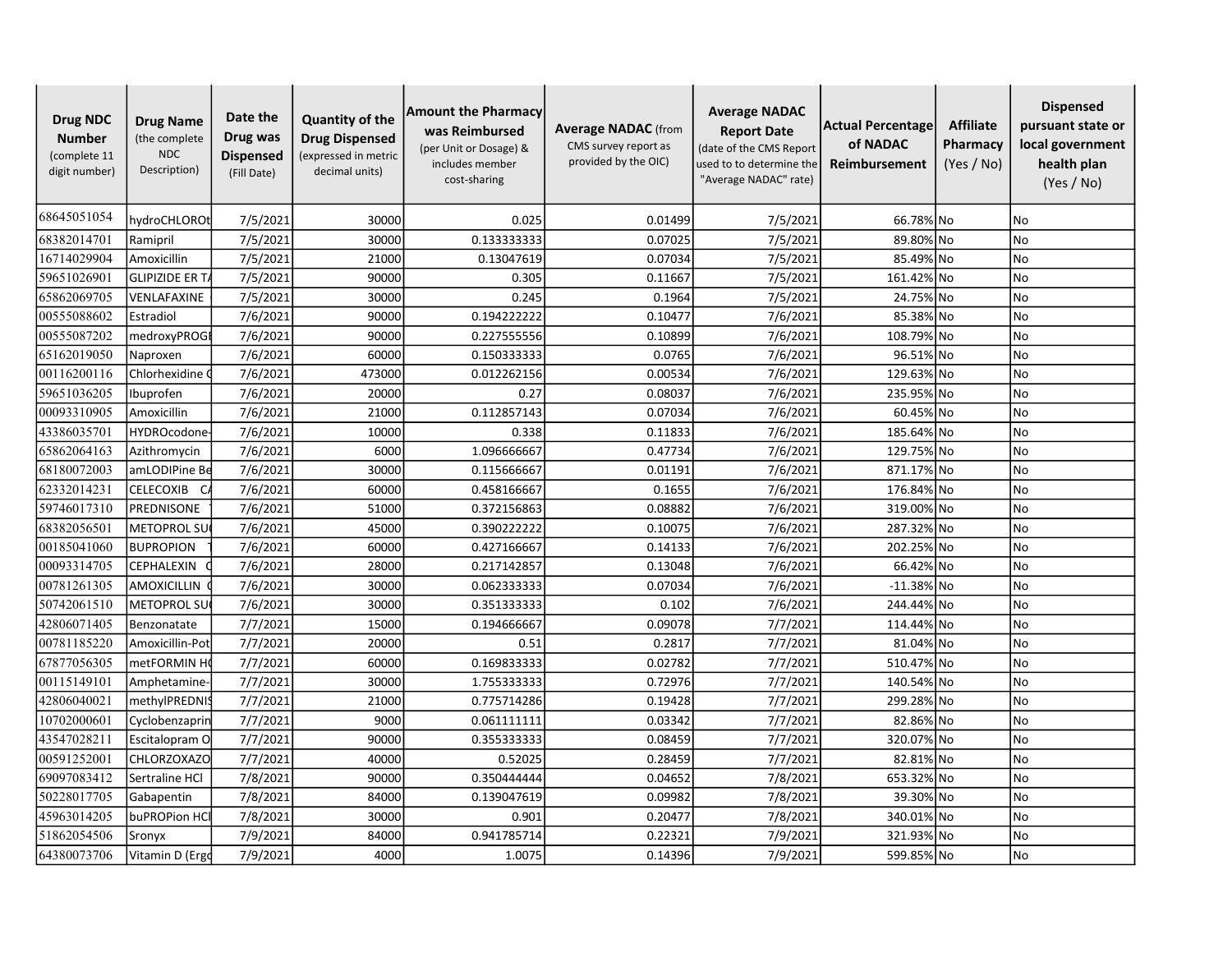| <b>Drug NDC</b><br><b>Number</b><br>(complete 11<br>digit number) | <b>Drug Name</b><br>(the complete<br><b>NDC</b><br>Description) | Date the<br>Drug was<br><b>Dispensed</b><br>(Fill Date) | <b>Quantity of the</b><br><b>Drug Dispensed</b><br>expressed in metric<br>decimal units) | <b>Amount the Pharmacy</b><br>was Reimbursed<br>(per Unit or Dosage) &<br>includes member<br>cost-sharing | <b>Average NADAC</b> (from<br>CMS survey report as<br>provided by the OIC) | <b>Average NADAC</b><br><b>Report Date</b><br>(date of the CMS Report<br>used to to determine the<br>"Average NADAC" rate) | Actual Percentage<br>of NADAC<br>Reimbursement | <b>Affiliate</b><br>Pharmacy<br>(Yes / No) | <b>Dispensed</b><br>pursuant state or<br>local government<br>health plan<br>(Yes / No) |
|-------------------------------------------------------------------|-----------------------------------------------------------------|---------------------------------------------------------|------------------------------------------------------------------------------------------|-----------------------------------------------------------------------------------------------------------|----------------------------------------------------------------------------|----------------------------------------------------------------------------------------------------------------------------|------------------------------------------------|--------------------------------------------|----------------------------------------------------------------------------------------|
| 16714033002                                                       | Gabapentin                                                      | 7/9/2021                                                | 90000                                                                                    | 0.139                                                                                                     | 0.09982                                                                    | 7/9/2021                                                                                                                   | 39.25% No                                      |                                            | <b>No</b>                                                                              |
| 65162046550                                                       | Ibuprofen                                                       | 7/9/2021                                                | 90000                                                                                    | 0.151888889                                                                                               | 0.06017                                                                    | 7/9/2021                                                                                                                   | 152.43% No                                     |                                            | <b>No</b>                                                                              |
| 16714087603                                                       | Atorvastatin Ca                                                 | 7/9/2021                                                | 30000                                                                                    | 0.074333333                                                                                               | 0.05975                                                                    | 7/9/2021                                                                                                                   | 24.41% No                                      |                                            | <b>No</b>                                                                              |
| 68180037709                                                       | Losartan Potas                                                  | 7/9/2021                                                | 30000                                                                                    | 0.235666667                                                                                               | 0.08028                                                                    | 7/9/2021                                                                                                                   | 193.56% No                                     |                                            | <b>No</b>                                                                              |
| 55111012205                                                       | Atorvastatin Ca                                                 | 7/9/2021                                                | 90000                                                                                    | 0.181444444                                                                                               | 0.05439                                                                    | 7/9/2021                                                                                                                   | 233.60% No                                     |                                            | No                                                                                     |
| 68180072003                                                       | amLODIPine Be                                                   | 7/9/2021                                                | 90000                                                                                    | 0.364111111                                                                                               | 0.01191                                                                    | 7/9/2021                                                                                                                   | 2957.19% No                                    |                                            | No                                                                                     |
| 16714008210                                                       | hydrOXYzine H                                                   | 7/9/2021                                                | 90000                                                                                    | 0.123444444                                                                                               | 0.05546                                                                    | 7/9/2021                                                                                                                   | 122.58% No                                     |                                            | <b>No</b>                                                                              |
| 62756018488                                                       | OXcarbazepine                                                   | 7/9/2021                                                | 60000                                                                                    | 0.15                                                                                                      | 0.1979                                                                     | 7/9/2021                                                                                                                   | -24.20% No                                     |                                            | No                                                                                     |
| 68645052254                                                       | Sertraline HCl                                                  | 7/9/2021                                                | 30000                                                                                    | 0.287666667                                                                                               | 0.04652                                                                    | 7/9/2021                                                                                                                   | 518.37% No                                     |                                            | No                                                                                     |
| 16571040250                                                       | CETIRIZINE TA                                                   | 7/9/2021                                                | 30000                                                                                    | 0.105                                                                                                     | 0.08054                                                                    | 7/9/2021                                                                                                                   | 30.37% No                                      |                                            | <b>No</b>                                                                              |
| 00378718705                                                       | <b>METFORMIN</b>                                                | 7/9/2021                                                | 60000                                                                                    | 0.169833333                                                                                               | 0.02782                                                                    | 7/9/2021                                                                                                                   | 510.47% No                                     |                                            | No                                                                                     |
| 65862047090                                                       | LOSARTAN/HC                                                     | 7/9/2021                                                | 30000                                                                                    | 0.579666667                                                                                               | 0.18462                                                                    | 7/9/2021                                                                                                                   | 213.98% No                                     |                                            | No                                                                                     |
| 68382050010                                                       | <b>OMEPRAZOLE</b>                                               | 7/9/2021                                                | 30000                                                                                    | 0.372                                                                                                     | 0.06318                                                                    | 7/9/2021                                                                                                                   | 488.79% No                                     |                                            | <b>No</b>                                                                              |
| 31722088290                                                       | ROSUVASTATIN                                                    | 7/9/2021                                                | 30000                                                                                    | 0.157666667                                                                                               | 0.09222                                                                    | 7/9/2021                                                                                                                   | 70.97% No                                      |                                            | <b>No</b>                                                                              |
| 00378021610                                                       | <b>FUROSEMIDE</b>                                               | 7/9/2021                                                | 30000                                                                                    | 0.048666667                                                                                               | 0.03426                                                                    | 7/9/2021                                                                                                                   | 42.05% No                                      |                                            | No                                                                                     |
| 69097015907                                                       | MELOXICAM                                                       | 7/9/2021                                                | 30000                                                                                    | 0.235666667                                                                                               | 0.02297                                                                    | 7/9/2021                                                                                                                   | 925.98% No                                     |                                            | <b>No</b>                                                                              |
| 67877041401                                                       | metFORMIN H                                                     | 7/10/2021                                               | 60000                                                                                    | 0.066666667                                                                                               | 0.08094                                                                    | 7/10/2021                                                                                                                  | $-17.63\%$ No                                  |                                            | <b>No</b>                                                                              |
| 47781030301                                                       | Nitrofurantoin                                                  | 7/10/2021                                               | 10000                                                                                    | 1.025                                                                                                     | 0.589                                                                      | 7/10/2021                                                                                                                  | 74.02% No                                      |                                            | <b>No</b>                                                                              |
| 00093101042                                                       | Mupirocin                                                       | 7/10/2021                                               | 22000                                                                                    | 0.364545455                                                                                               | 0.1647                                                                     | 7/10/2021                                                                                                                  | 121.34% No                                     |                                            | No                                                                                     |
| 68180072003                                                       | AMLODIPINE                                                      | 7/10/2021                                               | 30000                                                                                    | 0.196333333                                                                                               | 0.01191                                                                    | 7/10/2021                                                                                                                  | 1548.47% No                                    |                                            | <b>No</b>                                                                              |
| 47781065190                                                       | Levothyroxine                                                   | 7/11/2021                                               | 30000                                                                                    | 0.133333333                                                                                               | 0.31815                                                                    | 7/11/2021                                                                                                                  | -58.09% No                                     |                                            | <b>No</b>                                                                              |
| 59651036205                                                       | <b>IBUPROFEN</b>                                                | 7/11/2021                                               | 30000                                                                                    | 0.325666667                                                                                               | 0.08037                                                                    | 7/11/2021                                                                                                                  | 305.21% No                                     |                                            | <b>No</b>                                                                              |
| 68180047903                                                       | SIMVASTATIN                                                     | 7/11/2021                                               | 30000                                                                                    | 0.284                                                                                                     | 0.02729                                                                    | 7/11/2021                                                                                                                  | 940.67% No                                     |                                            | <b>No</b>                                                                              |
| 65862057490                                                       | MONTELUKAS                                                      | 7/11/2021                                               | 30000                                                                                    | 0.381333333                                                                                               | 0.07873                                                                    | 7/11/2021                                                                                                                  | 384.36% No                                     |                                            | No                                                                                     |
| 00527411637                                                       | PROPRANOLOL                                                     | 7/11/2021                                               | 30000                                                                                    | 0.97                                                                                                      | 0.31481                                                                    | 7/11/2021                                                                                                                  | 208.12% No                                     |                                            | No                                                                                     |
| 00378180710                                                       | LEVOTHYROXIN                                                    | 7/11/2021                                               | 30000                                                                                    | 0.349333333                                                                                               | 0.23358                                                                    | 7/11/2021                                                                                                                  | 49.56% No                                      |                                            | <b>No</b>                                                                              |
| 53746010901                                                       | HYDROCO/APA                                                     | 7/11/2021                                               | 10000                                                                                    | 0.161                                                                                                     | 0.09171                                                                    | 7/11/2021                                                                                                                  | 75.55% No                                      |                                            | <b>No</b>                                                                              |
| 00172208380                                                       | hydroCHLORO1                                                    | 7/12/2021                                               | 90000                                                                                    | 0.012777778                                                                                               | 0.01499                                                                    | 7/12/2021                                                                                                                  | -14.76% No                                     |                                            | No                                                                                     |
| 43547035411                                                       | LISINOPRIL TA                                                   | 7/12/2021                                               | 90000                                                                                    | 0.397222222                                                                                               | 0.02672                                                                    | 7/12/2021                                                                                                                  | 1386.61% No                                    |                                            | No                                                                                     |
| 00093747243                                                       | RIZATRIPTAN                                                     | 7/12/2021                                               | 9000                                                                                     | 1.058888889                                                                                               | 0.70971                                                                    | 7/12/2021                                                                                                                  | 49.20% No                                      |                                            | <b>No</b>                                                                              |
| 42571016242                                                       | AMOX/K CLAV                                                     | 7/12/2021                                               | 28000                                                                                    | 0.509642857                                                                                               | 0.2817                                                                     | 7/12/2021                                                                                                                  | 80.92% No                                      |                                            | <b>No</b>                                                                              |
| 00378181710                                                       | LEVOTHYROXII                                                    | 7/12/2021                                               | 30000                                                                                    | 0.569333333                                                                                               | 0.46392                                                                    | 7/12/2021                                                                                                                  | 22.72% No                                      |                                            | <b>No</b>                                                                              |
| 68382076010                                                       | metFORMIN H                                                     | 7/13/2021                                               | 180000                                                                                   | 0.197777778                                                                                               | 0.02782                                                                    | 7/13/2021                                                                                                                  | 610.92% No                                     |                                            | No                                                                                     |
| 68180098003                                                       | <del>Lismopin</del>                                             | $77 - 37202$                                            | ᡔᠥᠥᠧ                                                                                     | ᠊ᠥᡄᠵᠴᠣᠥᠦᡂ                                                                                                 | ᡡᠣᡓᢖ᠍᠇                                                                     | 777772023                                                                                                                  | <del>47.vi</del>                               |                                            | wτ                                                                                     |
| 65862000899                                                       | metFORMIN H                                                     | 7/13/2021                                               | 30000                                                                                    | 0.065666667                                                                                               | 0.01635                                                                    | 7/13/2021                                                                                                                  | 301.63% No                                     |                                            | N <sub>o</sub>                                                                         |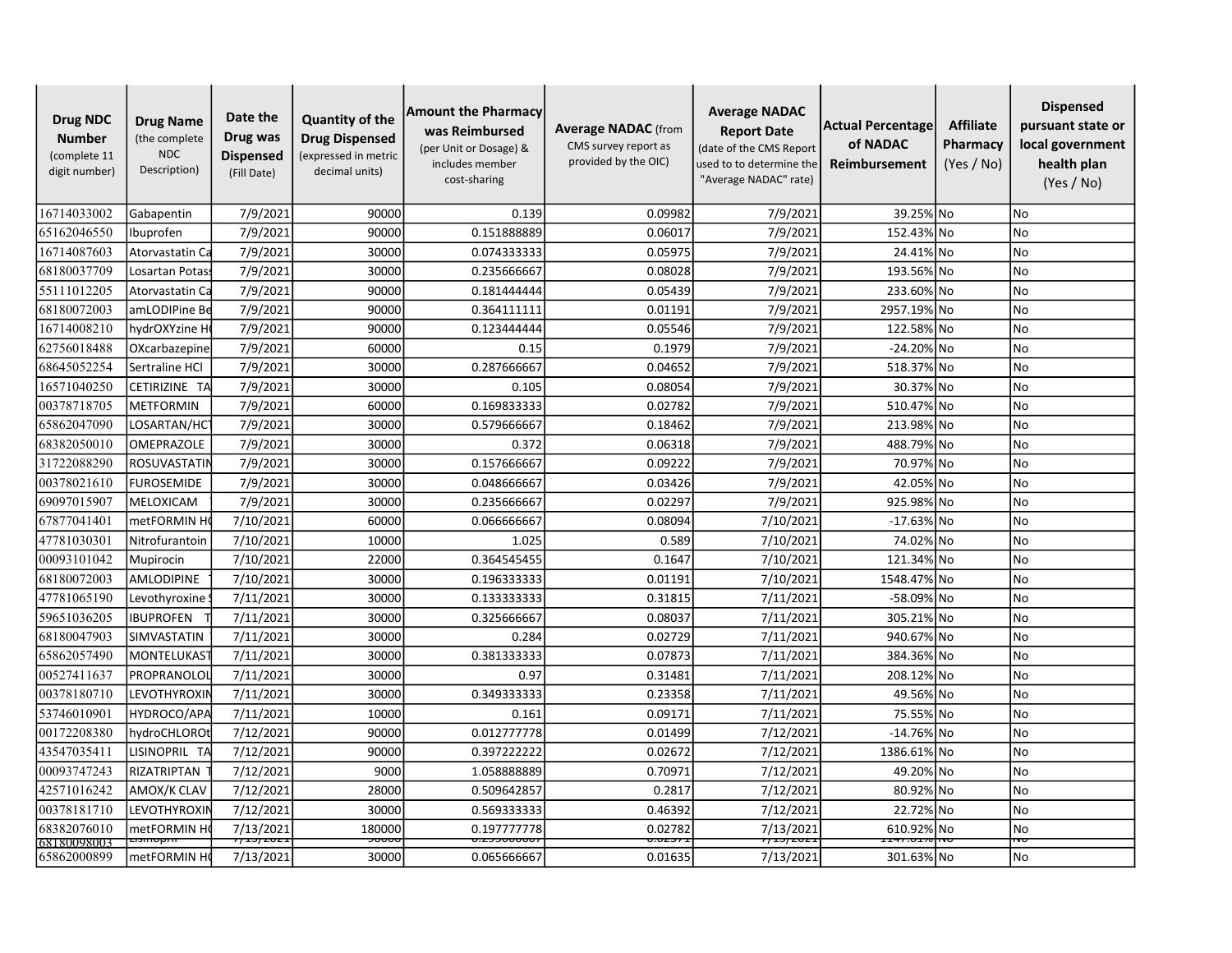| <b>Drug NDC</b><br><b>Number</b><br>(complete 11<br>digit number) | <b>Drug Name</b><br>(the complete<br><b>NDC</b><br>Description) | Date the<br>Drug was<br><b>Dispensed</b><br>(Fill Date) | <b>Quantity of the</b><br><b>Drug Dispensed</b><br>(expressed in metric<br>decimal units) | <b>Amount the Pharmacy</b><br>was Reimbursed<br>(per Unit or Dosage) &<br>includes member<br>cost-sharing | <b>Average NADAC</b> (from<br>CMS survey report as<br>provided by the OIC) | <b>Average NADAC</b><br><b>Report Date</b><br>(date of the CMS Report<br>used to to determine the<br>"Average NADAC" rate) | Actual Percentage<br>of NADAC<br>Reimbursement | <b>Affiliate</b><br>Pharmacy<br>(Yes / No) | <b>Dispensed</b><br>pursuant state or<br>local government<br>health plan<br>(Yes / No) |
|-------------------------------------------------------------------|-----------------------------------------------------------------|---------------------------------------------------------|-------------------------------------------------------------------------------------------|-----------------------------------------------------------------------------------------------------------|----------------------------------------------------------------------------|----------------------------------------------------------------------------------------------------------------------------|------------------------------------------------|--------------------------------------------|----------------------------------------------------------------------------------------|
| 65862001501                                                       | Amoxicillin                                                     | 7/13/2021                                               | 14000                                                                                     | 0.276428571                                                                                               | 0.1339                                                                     | 7/13/2021                                                                                                                  | 106.44% No                                     |                                            | <b>No</b>                                                                              |
| 16729017217                                                       | Amitriptyline H                                                 | 7/13/2021                                               | 30000                                                                                     | 0.133333333                                                                                               | 0.09752                                                                    | 7/13/2021                                                                                                                  | 36.72% No                                      |                                            | No                                                                                     |
| 57237001830                                                       | <b>DULoxetine HC</b>                                            | 7/13/2021                                               | 30000                                                                                     | 0.412333333                                                                                               | 0.1392                                                                     | 7/13/2021                                                                                                                  | 196.22% No                                     |                                            | <b>No</b>                                                                              |
| 42806040021                                                       | methylPREDNIS                                                   | 7/13/2021                                               | 21000                                                                                     | 0.775714286                                                                                               | 0.19428                                                                    | 7/13/2021                                                                                                                  | 299.28% No                                     |                                            | <b>No</b>                                                                              |
| 68180083773                                                       | Tri-Lo-Marzia                                                   | 7/14/2021                                               | 28000                                                                                     | 0.364285714                                                                                               | 0.16828                                                                    | 7/14/2021                                                                                                                  | 116.48% No                                     |                                            | <b>No</b>                                                                              |
| 65862019430                                                       | <b>FLUoxetine HC</b>                                            | 7/14/2021                                               | 30000                                                                                     | 0.180666667                                                                                               | 0.06961                                                                    | 7/14/2021                                                                                                                  | 159.54% No                                     |                                            | No                                                                                     |
| 00378910493                                                       | Nitroglycerin                                                   | 7/14/2021                                               | 30000                                                                                     | 0.600666667                                                                                               | 0.53165                                                                    | 7/14/2021                                                                                                                  | 12.98% No                                      |                                            | <b>No</b>                                                                              |
| 42806071401                                                       | Benzonatate                                                     | 7/14/2021                                               | 30000                                                                                     | 0.423                                                                                                     | 0.09078                                                                    | 7/14/2021                                                                                                                  | 365.96% No                                     |                                            | <b>No</b>                                                                              |
| 55111046605                                                       | Metoprolol Suc                                                  | 7/14/2021                                               | 30000                                                                                     | 0.190333333                                                                                               | 0.102                                                                      | 7/14/2021                                                                                                                  | 86.60% No                                      |                                            | <b>No</b>                                                                              |
| 68180072103                                                       | amLODIPine Be                                                   | 7/14/2021                                               | 30000                                                                                     | 0.128666667                                                                                               | 0.01573                                                                    | 7/14/2021                                                                                                                  | 717.97% No                                     |                                            | No                                                                                     |
| 00904675180                                                       | Aspirin Low Do:                                                 | 7/14/2021                                               | 30000                                                                                     | 0.004666667                                                                                               | 0.01458                                                                    | 7/14/2021                                                                                                                  | -67.99% No                                     |                                            | No                                                                                     |
| 68382013710                                                       | Losartan Potas                                                  | 7/14/2021                                               | 30000                                                                                     | 0.222                                                                                                     | 0.11365                                                                    | 7/14/2021                                                                                                                  | 95.34% No                                      |                                            | N <sub>o</sub>                                                                         |
| 65862050320                                                       | Amoxicillin-Pot                                                 | 7/14/2021                                               | 20000                                                                                     | 1.045                                                                                                     | 0.2817                                                                     | 7/14/2021                                                                                                                  | 270.96% No                                     |                                            | <b>No</b>                                                                              |
| 45963067611                                                       | METOPROLOL                                                      | 7/14/2021                                               | 30000                                                                                     | 0.390333333                                                                                               | 0.10075                                                                    | 7/14/2021                                                                                                                  | 287.43% No                                     |                                            | <b>No</b>                                                                              |
| 68645058459                                                       | <b>METFORMIN</b>                                                | 7/14/2021                                               | 60000                                                                                     | 0.066666667                                                                                               | 0.02782                                                                    | 7/14/2021                                                                                                                  | 139.64% No                                     |                                            | <b>No</b>                                                                              |
| 68382095501                                                       | Amphetamine                                                     | 7/15/2021                                               | 60000                                                                                     | 0.404666667                                                                                               | 0.35566                                                                    | 7/15/2021                                                                                                                  | 13.78% No                                      |                                            | <b>No</b>                                                                              |
| 69097015907                                                       | Meloxicam                                                       | 7/15/2021                                               | 90000                                                                                     | 0.330888889                                                                                               | 0.02297                                                                    | 7/15/2021                                                                                                                  | 1340.53% No                                    |                                            | No                                                                                     |
| 68180031906                                                       | buPROPion HC                                                    | 7/15/2021                                               | 30000                                                                                     | 0.302666667                                                                                               | 0.14799                                                                    | 7/15/2021                                                                                                                  | 104.52% No                                     |                                            | No                                                                                     |
| 23155050210                                                       | hydrOXYzine H                                                   | 7/15/2021                                               | 90000                                                                                     | 0.069888889                                                                                               | 0.08165                                                                    | 7/15/2021                                                                                                                  | $-14.40\%$ No                                  |                                            | <b>No</b>                                                                              |
| 51991074790                                                       | <b>DULoxetine HC</b>                                            | 7/15/2021                                               | 30000                                                                                     | 0.199333333                                                                                               | 0.1392                                                                     | 7/15/2021                                                                                                                  | 43.20% No                                      |                                            | <b>No</b>                                                                              |
| 68462025601                                                       | <b>ROPINIROLE</b>                                               | 7/15/2021                                               | 30000                                                                                     | 0.286                                                                                                     | 0.06842                                                                    | 7/15/2021                                                                                                                  | 318.01% No                                     |                                            | No                                                                                     |
| 59651000305                                                       | <b>OMEPRAZOLE</b>                                               | 7/15/2021                                               | 90000                                                                                     | 0.433                                                                                                     | 0.06318                                                                    | 7/15/2021                                                                                                                  | 585.34% No                                     |                                            | No                                                                                     |
| 68180051201                                                       | LISINOPRIL TA                                                   | 7/15/2021                                               | 90000                                                                                     | 0.286444444                                                                                               | 0.01759                                                                    | 7/15/2021                                                                                                                  | 1528.45% No                                    |                                            | <b>No</b>                                                                              |
| 00093314705                                                       | <b>CEPHALEXIN</b>                                               | 7/15/2021                                               | 15000                                                                                     | 0.217333333                                                                                               | 0.13048                                                                    | 7/15/2021                                                                                                                  | 66.56% No                                      |                                            | <b>No</b>                                                                              |
| 63304069201                                                       | CLINDAMYCIN                                                     | 7/15/2021                                               | 48000                                                                                     | 0.2375                                                                                                    | 0.13426                                                                    | 7/15/2021                                                                                                                  | 76.90% No                                      |                                            | <b>No</b>                                                                              |
| 00378395205                                                       | <b>ATORVASTATIN</b>                                             | 7/15/2021                                               | 30000                                                                                     | 0.152                                                                                                     | 0.05975                                                                    | 7/15/2021                                                                                                                  | 154.39% No                                     |                                            | <b>No</b>                                                                              |
| 55111064530                                                       | Omeprazole                                                      | 7/16/2021                                               | 30000                                                                                     | 0.355666667                                                                                               | 0.06318                                                                    | 7/16/2021                                                                                                                  | 462.94% No                                     |                                            | <b>No</b>                                                                              |
| 00245531911                                                       | KLOR-CON M2                                                     | 7/16/2021                                               | 30000                                                                                     | 0.337666667                                                                                               | 0.18205                                                                    | 7/16/2021                                                                                                                  | 85.48% No                                      |                                            | No                                                                                     |
| 57237002801                                                       | <b>AMOXICILLIN</b>                                              | 7/16/2021                                               | 28000                                                                                     | 0.373571429                                                                                               | 0.1372                                                                     | 7/16/2021                                                                                                                  | 172.28% No                                     |                                            | No                                                                                     |
| 27808003502                                                       | HYDROCO/APA                                                     | 7/16/2021                                               | 12000                                                                                     | 0.194166667                                                                                               | 0.09171                                                                    | 7/16/2021                                                                                                                  | 111.72% No                                     |                                            | <b>No</b>                                                                              |
| 16729021301                                                       | <b>Doxazosin Mes</b>                                            | 7/17/2021                                               | 90000                                                                                     | 0.306777778                                                                                               | 0.11931                                                                    | 7/17/2021                                                                                                                  | 157.13% No                                     |                                            | No                                                                                     |
| 69238155106                                                       | Femynor                                                         | 7/17/2021                                               | 28000                                                                                     | 0.315714286                                                                                               | 0.21276                                                                    | 7/17/2021                                                                                                                  | 48.39% No                                      |                                            | No                                                                                     |
| 00406802003                                                       | Buprenorphine                                                   | 7/17/2021                                               | 28000                                                                                     | 3.254642857                                                                                               | 1.09951                                                                    | 7/17/2021                                                                                                                  | 196.01% No                                     |                                            | No                                                                                     |
| 65162027250                                                       | Sulfamethoxazo                                                  | 7/17/2021                                               | 20000                                                                                     | 0.104                                                                                                     | 0.06755                                                                    | 7/17/2021                                                                                                                  | 53.96% No                                      |                                            | No.                                                                                    |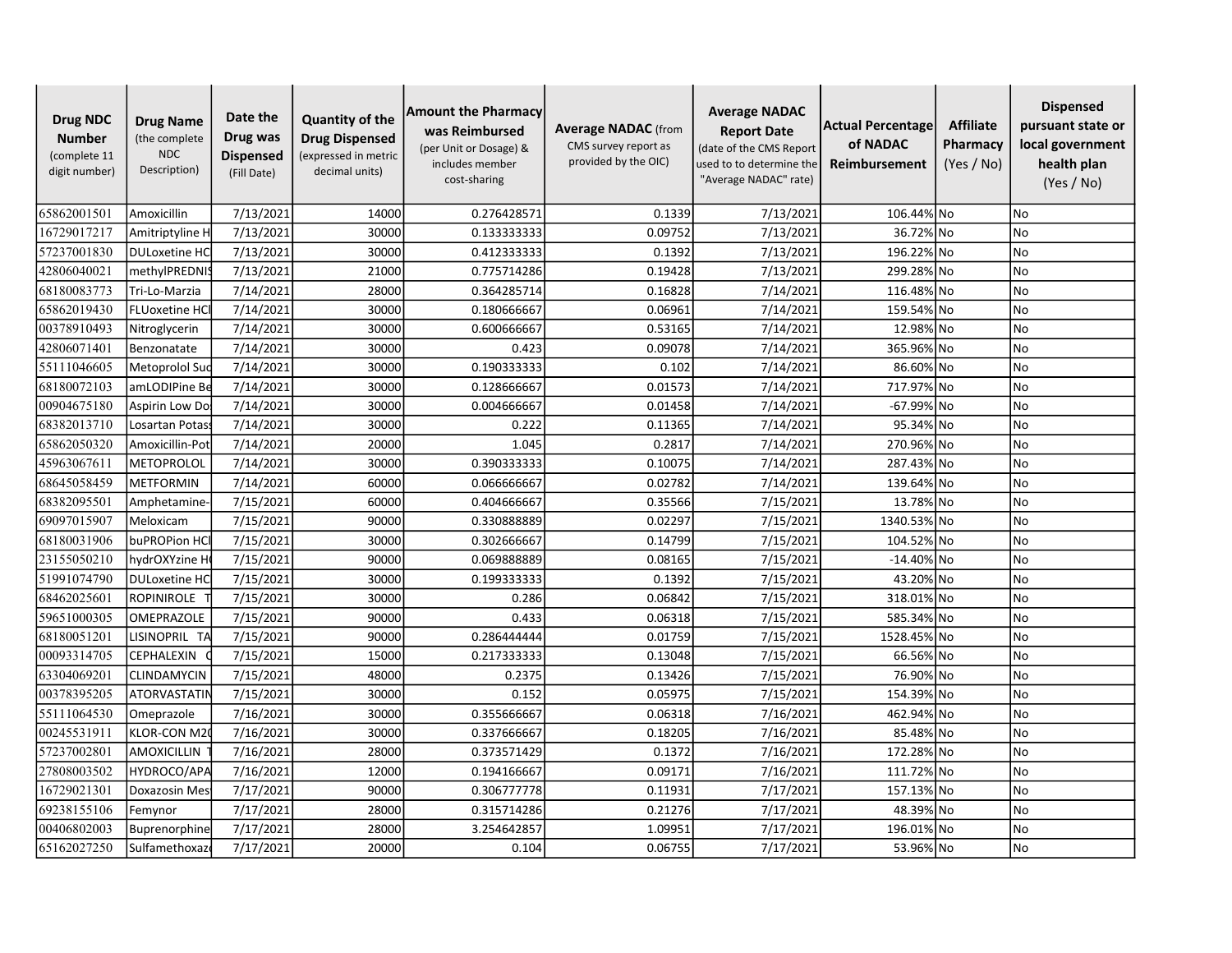| <b>Drug NDC</b><br><b>Number</b><br>(complete 11<br>digit number) | <b>Drug Name</b><br>(the complete<br><b>NDC</b><br>Description) | Date the<br>Drug was<br><b>Dispensed</b><br>(Fill Date) | <b>Quantity of the</b><br><b>Drug Dispensed</b><br>(expressed in metric<br>decimal units) | <b>Amount the Pharmacy</b><br>was Reimbursed<br>(per Unit or Dosage) &<br>includes member<br>cost-sharing | <b>Average NADAC</b> (from<br>CMS survey report as<br>provided by the OIC) | <b>Average NADAC</b><br><b>Report Date</b><br>(date of the CMS Report<br>used to to determine the<br>"Average NADAC" rate) | Actual Percentage<br>of NADAC<br>Reimbursement | <b>Affiliate</b><br>Pharmacy<br>(Yes / No) | <b>Dispensed</b><br>pursuant state or<br>local government<br>health plan<br>(Yes / No) |
|-------------------------------------------------------------------|-----------------------------------------------------------------|---------------------------------------------------------|-------------------------------------------------------------------------------------------|-----------------------------------------------------------------------------------------------------------|----------------------------------------------------------------------------|----------------------------------------------------------------------------------------------------------------------------|------------------------------------------------|--------------------------------------------|----------------------------------------------------------------------------------------|
| 00555901658                                                       | Sprintec 28                                                     | 7/17/2021                                               | 28000                                                                                     | 0.321428571                                                                                               | 0.21276                                                                    | 7/17/2021                                                                                                                  | 51.08% No                                      |                                            | <b>No</b>                                                                              |
| 68382025216                                                       | ATORVASTATIN                                                    | 7/17/2021                                               | 30000                                                                                     | 0.372333333                                                                                               | 0.09975                                                                    | 7/17/2021                                                                                                                  | 273.27% No                                     |                                            | No                                                                                     |
| 16729017017                                                       | ESCITALOPRAN                                                    | 7/17/2021                                               | 30000                                                                                     | 0.143666667                                                                                               | 0.08459                                                                    | 7/17/2021                                                                                                                  | 69.84% No                                      |                                            | <b>No</b>                                                                              |
| 69452015120                                                       | VITAMIN D C                                                     | 7/17/2021                                               | 8000                                                                                      | 0.54                                                                                                      | 0.14396                                                                    | 7/17/2021                                                                                                                  | 275.10% No                                     |                                            | <b>No</b>                                                                              |
| 68462033390                                                       | PRAMIPEXOLE                                                     | 7/17/2021                                               | 30000                                                                                     | 0.187333333                                                                                               | 0.05841                                                                    | 7/17/2021                                                                                                                  | 220.72% No                                     |                                            | <b>No</b>                                                                              |
| 55111064530                                                       | Omeprazole                                                      | 7/18/2021                                               | 30000                                                                                     | 0.355666667                                                                                               | 0.06318                                                                    | 7/18/2021                                                                                                                  | 462.94% No                                     |                                            | No                                                                                     |
| 00555901658                                                       | Sprintec 28                                                     | 7/18/2021                                               | 28000                                                                                     | 0.321428571                                                                                               | 0.21276                                                                    | 7/18/2021                                                                                                                  | 51.08% No                                      |                                            | <b>No</b>                                                                              |
| 65862055990                                                       | PANTOPRAZOL                                                     | 7/18/2021                                               | 30000                                                                                     | 0.309666667                                                                                               | 0.06043                                                                    | 7/18/2021                                                                                                                  | 412.44% No                                     |                                            | <b>No</b>                                                                              |
| 16729011917                                                       | Montelukast So                                                  | 7/19/2021                                               | 30000                                                                                     | 0.186                                                                                                     | 0.07873                                                                    | 7/19/2021                                                                                                                  | 136.25% No                                     |                                            | <b>No</b>                                                                              |
| 16729021816                                                       | Clopidogrel Bis                                                 | 7/19/2021                                               | 30000                                                                                     | 0.175666667                                                                                               | 0.06424                                                                    | 7/19/2021                                                                                                                  | 173.45% No                                     |                                            | No                                                                                     |
| 00378001805                                                       | Metoprolol Tar                                                  | 7/19/2021                                               | 15000                                                                                     | 0.020666667                                                                                               | 0.02445                                                                    | 7/19/2021                                                                                                                  | $-15.47\%$ No                                  |                                            | No                                                                                     |
| 60505258008                                                       | Atorvastatin Ca                                                 | 7/19/2021                                               | 30000                                                                                     | 0.066666667                                                                                               | 0.05975                                                                    | 7/19/2021                                                                                                                  | 11.58% No                                      |                                            | <b>No</b>                                                                              |
| 69097015907                                                       | MELOXICAM                                                       | 7/19/2021                                               | 30000                                                                                     | 0.235666667                                                                                               | 0.02297                                                                    | 7/19/2021                                                                                                                  | 925.98% No                                     |                                            | <b>No</b>                                                                              |
| 68382009810                                                       | PAROXETINE                                                      | 7/19/2021                                               | 30000                                                                                     | 0.379666667                                                                                               | 0.08966                                                                    | 7/19/2021                                                                                                                  | 323.45% No                                     |                                            | <b>No</b>                                                                              |
| 68180098003                                                       | Lisinopril                                                      | 7/20/2021                                               | 30000                                                                                     | 0.210666667                                                                                               | 0.02371                                                                    | 7/20/2021                                                                                                                  | 788.51% No                                     |                                            | <b>No</b>                                                                              |
| 47335067081                                                       | dilTIAZem HCl                                                   | 7/20/2021                                               | 30000                                                                                     | 0.938666667                                                                                               | 0.3126                                                                     | 7/20/2021                                                                                                                  | 200.28% No                                     |                                            | <b>No</b>                                                                              |
| 50111064801                                                       | <b>FLUoxetine HCI</b>                                           | 7/20/2021                                               | 30000                                                                                     | 0.205333333                                                                                               | 0.03197                                                                    | 7/20/2021                                                                                                                  | 542.27% No                                     |                                            | No                                                                                     |
| 00172392770                                                       | diazePAM                                                        | 7/20/2021                                               | 90000                                                                                     | 0.049444444                                                                                               | 0.02964                                                                    | 7/20/2021                                                                                                                  | 66.82% No                                      |                                            | <b>No</b>                                                                              |
| 69097084805                                                       | Escitalopram O                                                  | 7/20/2021                                               | 30000                                                                                     | 0.363666667                                                                                               | 0.05891                                                                    | 7/20/2021                                                                                                                  | 517.33% No                                     |                                            | <b>No</b>                                                                              |
| 69097022316                                                       | Alendronate So                                                  | 7/20/2021                                               | 4000                                                                                      | 2.62                                                                                                      | 0.40568                                                                    | 7/20/2021                                                                                                                  | 545.83% No                                     |                                            | <b>No</b>                                                                              |
| 69315090510                                                       | LORazepam                                                       | 7/20/2021                                               | 1000                                                                                      | 0.13                                                                                                      | 0.04102                                                                    | 7/20/2021                                                                                                                  | 216.92% No                                     |                                            | No                                                                                     |
| 00185085301                                                       | Amphetamine                                                     | 7/21/2021                                               | 30000                                                                                     | 0.335666667                                                                                               | 0.38648                                                                    | 7/21/2021                                                                                                                  | $-13.15%$ No                                   |                                            | No                                                                                     |
| 59762330403                                                       | Nitroglycerin                                                   | 7/21/2021                                               | 25000                                                                                     | 0.276                                                                                                     | 0.31907                                                                    | 7/21/2021                                                                                                                  | $-13.50\%$ No                                  |                                            | <b>No</b>                                                                              |
| 00781286810                                                       | Omeprazole                                                      | 7/21/2021                                               | 180000                                                                                    | 0.108                                                                                                     | 0.03721                                                                    | 7/21/2021                                                                                                                  | 190.24% No                                     |                                            | <b>No</b>                                                                              |
| 00093505698                                                       | Atorvastatin Ca                                                 | 7/21/2021                                               | 90000                                                                                     | 0.422222222                                                                                               | 0.03783                                                                    | 7/21/2021                                                                                                                  | 1016.10% No                                    |                                            | <b>No</b>                                                                              |
| 64980028005                                                       | glipiZIDE ER                                                    | 7/21/2021                                               | 90000                                                                                     | 0.266666667                                                                                               | 0.12156                                                                    | 7/21/2021                                                                                                                  | 119.37% No                                     |                                            | <b>No</b>                                                                              |
| 60505014102                                                       | glipiZIDE                                                       | 7/21/2021                                               | 30000                                                                                     | 0.102666667                                                                                               | 0.0328                                                                     | 7/21/2021                                                                                                                  | 213.01% No                                     |                                            | <b>No</b>                                                                              |
| 69097014260                                                       | ALBUTEROL                                                       | 7/21/2021                                               | 6700                                                                                      | 7.159701493                                                                                               | 4.3034                                                                     | 7/21/2021                                                                                                                  | 66.37% No                                      |                                            | No                                                                                     |
| 60505016909                                                       | PRAVASTATIN                                                     | 7/21/2021                                               | 30000                                                                                     | 0.313666667                                                                                               | 0.06421                                                                    | 7/21/2021                                                                                                                  | 388.50% No                                     |                                            | No                                                                                     |
| 68382075810                                                       | metFORMIN H                                                     | 7/22/2021                                               | 60000                                                                                     | 0.111666667                                                                                               | 0.01647                                                                    | 7/22/2021                                                                                                                  | 578.00% No                                     |                                            | <b>No</b>                                                                              |
| 68382025216                                                       | Atorvastatin Ca                                                 | 7/22/2021                                               | 30000                                                                                     | 0.372333333                                                                                               | 0.09843                                                                    | 7/22/2021                                                                                                                  | 278.27% No                                     |                                            | <b>No</b>                                                                              |
| 55111015810                                                       | Omeprazole                                                      | 7/22/2021                                               | 30000                                                                                     | 0.151                                                                                                     | 0.03721                                                                    | 7/22/2021                                                                                                                  | 305.80% No                                     |                                            | No                                                                                     |
| 13668011810                                                       | Losartan Potas                                                  | 7/22/2021                                               | 30000                                                                                     | 0.282666667                                                                                               | 0.18882                                                                    | 7/22/2021                                                                                                                  | 49.70% No                                      |                                            | No                                                                                     |
| 65862018830                                                       | Ondansetron H                                                   | 7/22/2021                                               | 30000                                                                                     | 0.25                                                                                                      | 0.1013                                                                     | 7/22/2021                                                                                                                  | 146.79% No                                     |                                            | No.                                                                                    |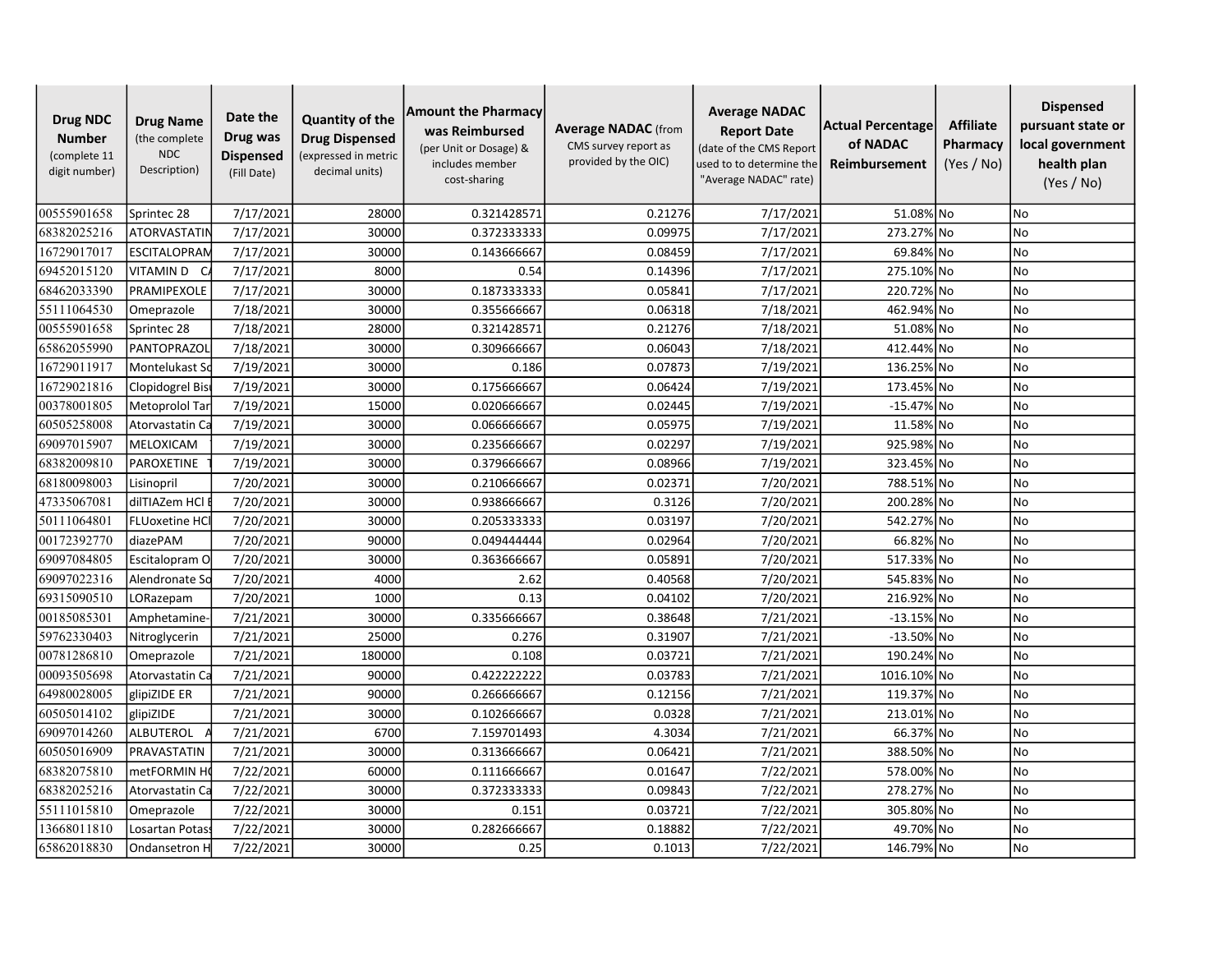| <b>Drug NDC</b><br><b>Number</b><br>(complete 11<br>digit number) | <b>Drug Name</b><br>(the complete<br><b>NDC</b><br>Description) | Date the<br>Drug was<br><b>Dispensed</b><br>(Fill Date) | <b>Quantity of the</b><br><b>Drug Dispensed</b><br>(expressed in metric<br>decimal units) | <b>Amount the Pharmacy</b><br>was Reimbursed<br>(per Unit or Dosage) &<br>includes member<br>cost-sharing | <b>Average NADAC</b> (from<br>CMS survey report as<br>provided by the OIC) | <b>Average NADAC</b><br><b>Report Date</b><br>(date of the CMS Report<br>used to to determine the<br>"Average NADAC" rate) | Actual Percentage<br>of NADAC<br>Reimbursement | <b>Affiliate</b><br>Pharmacy<br>(Yes / No) | <b>Dispensed</b><br>pursuant state or<br>local government<br>health plan<br>(Yes / No) |
|-------------------------------------------------------------------|-----------------------------------------------------------------|---------------------------------------------------------|-------------------------------------------------------------------------------------------|-----------------------------------------------------------------------------------------------------------|----------------------------------------------------------------------------|----------------------------------------------------------------------------------------------------------------------------|------------------------------------------------|--------------------------------------------|----------------------------------------------------------------------------------------|
| 65162074510                                                       | Promethazine                                                    | 7/22/2021                                               | 30000                                                                                     | 0.042666667                                                                                               | 0.04741                                                                    | 7/22/2021                                                                                                                  | $-10.00\%$ No                                  |                                            | <b>No</b>                                                                              |
| 65862086001                                                       | FAMOTIDINE                                                      | 7/22/2021                                               | 30000                                                                                     | 0.301333333                                                                                               | 0.09174                                                                    | 7/22/2021                                                                                                                  | 228.46% No                                     |                                            | No                                                                                     |
| 68382075810                                                       | <b>METFORMIN</b>                                                | 7/22/2021                                               | 90000                                                                                     | 0.111666667                                                                                               | 0.01647                                                                    | 7/22/2021                                                                                                                  | 578.00% No                                     |                                            | <b>No</b>                                                                              |
| 69452015120                                                       | VITAMIN D C                                                     | 7/22/2021                                               | 4000                                                                                      | 0.54                                                                                                      | 0.14821                                                                    | 7/22/2021                                                                                                                  | 264.35% No                                     |                                            | <b>No</b>                                                                              |
| 68382079801                                                       | LABETALOL                                                       | 7/22/2021                                               | 60000                                                                                     | 0.297333333                                                                                               | 0.13677                                                                    | 7/22/2021                                                                                                                  | 117.40% No                                     |                                            | <b>No</b>                                                                              |
| 68645055254                                                       | Lisinopril                                                      | 7/23/2021                                               | 90000                                                                                     | 0.111111111                                                                                               | 0.02239                                                                    | 7/23/2021                                                                                                                  | 396.25% No                                     |                                            | No                                                                                     |
| 50742061610                                                       | Metoprolol Suc                                                  | 7/23/2021                                               | 90000                                                                                     | 0.266666667                                                                                               | 0.11976                                                                    | 7/23/2021                                                                                                                  | 122.67% No                                     |                                            | No                                                                                     |
| 00527293337                                                       | predniSONE                                                      | 7/23/2021                                               | 21000                                                                                     | 0.157619048                                                                                               | 0.09163                                                                    | 7/23/2021                                                                                                                  | 72.02% No                                      |                                            | <b>No</b>                                                                              |
| 00054001829                                                       | predniSONE                                                      | 7/23/2021                                               | 10000                                                                                     | 0.174                                                                                                     | 0.11531                                                                    | 7/23/2021                                                                                                                  | 50.90% No                                      |                                            | <b>No</b>                                                                              |
| 00536136223                                                       | Nicotine Polac                                                  | 7/23/2021                                               | 110000                                                                                    | 0.191545455                                                                                               | 0.22978                                                                    | 7/23/2021                                                                                                                  | $-16.64%$ No                                   |                                            | <b>No</b>                                                                              |
| 00603548321                                                       | Propranolol HC                                                  | 7/23/2021                                               | 90000                                                                                     | 0.382111111                                                                                               | 0.09168                                                                    | 7/23/2021                                                                                                                  | 316.79% No                                     |                                            | No                                                                                     |
| 69238110002                                                       | Doxycycline Hy                                                  | 7/23/2021                                               | 20000                                                                                     | 0.306                                                                                                     | 0.17891                                                                    | 7/23/2021                                                                                                                  | 71.04% No                                      |                                            | <b>No</b>                                                                              |
| 59746017509                                                       | predniSONE                                                      | 7/23/2021                                               | 8000                                                                                      | 0.3675                                                                                                    | 0.11531                                                                    | 7/23/2021                                                                                                                  | 218.71% No                                     |                                            | <b>No</b>                                                                              |
| 00093505698                                                       | Atorvastatin Ca                                                 | 7/24/2021                                               | 90000                                                                                     | 0.422222222                                                                                               | 0.03783                                                                    | 7/24/2021                                                                                                                  | 1016.10% No                                    |                                            | <b>No</b>                                                                              |
| 29300035005                                                       | ALLOPURINOL                                                     | 7/24/2021                                               | 30000                                                                                     | 0.185                                                                                                     | 0.10371                                                                    | 7/24/2021                                                                                                                  | 78.38% No                                      |                                            | <b>No</b>                                                                              |
| 68180037703                                                       | LOSARTAN PO                                                     | 7/24/2021                                               | 30000                                                                                     | 0.482666667                                                                                               | 0.08773                                                                    | 7/24/2021                                                                                                                  | 450.17% No                                     |                                            | <b>No</b>                                                                              |
| 29300022019                                                       | MONTELUKAS <sup>-</sup>                                         | 7/24/2021                                               | 30000                                                                                     | 0.344333333                                                                                               | 0.09346                                                                    | 7/24/2021                                                                                                                  | 268.43% No                                     |                                            | No                                                                                     |
| 68180029506                                                       | <b>DULoxetine HC</b>                                            | 7/25/2021                                               | 30000                                                                                     | 0.431333333                                                                                               | 0.13142                                                                    | 7/25/2021                                                                                                                  | 228.21% No                                     |                                            | No                                                                                     |
| 16729013800                                                       | clonazePAM                                                      | 7/25/2021                                               | 90000                                                                                     | 0.116555556                                                                                               | 0.03708                                                                    | 7/25/2021                                                                                                                  | 214.34% No                                     |                                            | <b>No</b>                                                                              |
| 67877058901                                                       | <b>COLCHICINE</b>                                               | 7/25/2021                                               | 30000                                                                                     | 2.953666667                                                                                               | 0.80413                                                                    | 7/25/2021                                                                                                                  | 267.31% No                                     |                                            | <b>No</b>                                                                              |
| 68180072103                                                       | AMLODIPINE                                                      | 7/25/2021                                               | 30000                                                                                     | 0.263666667                                                                                               | 0.01496                                                                    | 7/25/2021                                                                                                                  | 1662.48% No                                    |                                            | No                                                                                     |
| 00378728490                                                       | Levonorgest-Et                                                  | 7/26/2021                                               | 91000                                                                                     | 1.143076923                                                                                               | 0.39931                                                                    | 7/26/2021                                                                                                                  | 186.26% No                                     |                                            | No                                                                                     |
| 70954005820                                                       | predniSONE                                                      | 7/26/2021                                               | 21000                                                                                     | 0.154285714                                                                                               | 0.07335                                                                    | 7/26/2021                                                                                                                  | 110.34% No                                     |                                            | <b>No</b>                                                                              |
| 00093310905                                                       | Amoxicillin                                                     | 7/26/2021                                               | 30000                                                                                     | 0.113                                                                                                     | 0.07273                                                                    | 7/26/2021                                                                                                                  | 55.37% No                                      |                                            | <b>No</b>                                                                              |
| 68180031909                                                       | buPROPion HC                                                    | 7/26/2021                                               | 90000                                                                                     | 0.953777778                                                                                               | 0.15268                                                                    | 7/26/2021                                                                                                                  | 524.69% No                                     |                                            | <b>No</b>                                                                              |
| 43547035211                                                       | LISINOPRIL TA                                                   | 7/26/2021                                               | 30000                                                                                     | 0.126333333                                                                                               | 0.0181                                                                     | 7/26/2021                                                                                                                  | 597.97% No                                     |                                            | <b>No</b>                                                                              |
| 65862037405                                                       | <b>ESCITALOPRAN</b>                                             | 7/26/2021                                               | 30000                                                                                     | 0.363666667                                                                                               | 0.05776                                                                    | 7/26/2021                                                                                                                  | 529.62% No                                     |                                            | <b>No</b>                                                                              |
| 16571020150                                                       | DICLOFENAC                                                      | 7/26/2021                                               | 60000                                                                                     | 0.167333333                                                                                               | 0.10588                                                                    | 7/26/2021                                                                                                                  | 58.04% No                                      |                                            | No                                                                                     |
| 50111064801                                                       | <b>FLUOXETINE</b>                                               | 7/26/2021                                               | 30000                                                                                     | 0.205333333                                                                                               | 0.03204                                                                    | 7/26/2021                                                                                                                  | 540.87% No                                     |                                            | No                                                                                     |
| 65862057490                                                       | <b>MONTELUKAS</b>                                               | 7/26/2021                                               | 30000                                                                                     | 0.298666667                                                                                               | 0.09346                                                                    | 7/26/2021                                                                                                                  | 219.57% No                                     |                                            | <b>No</b>                                                                              |
| 68382076010                                                       | <b>METFORMIN</b>                                                | 7/26/2021                                               | 60000                                                                                     | 0.140833333                                                                                               | 0.02766                                                                    | 7/26/2021                                                                                                                  | 409.16% No                                     |                                            | No                                                                                     |
| 68180098003                                                       | LISINOPRIL TA                                                   | 7/26/2021                                               | 30000                                                                                     | 0.210666667                                                                                               | 0.02239                                                                    | 7/26/2021                                                                                                                  | 840.90% No                                     |                                            | No                                                                                     |
| 42806054701                                                       | Vitamin D (Ergo                                                 | 7/27/2021                                               | 12000                                                                                     | 1.479166667                                                                                               | 0.14821                                                                    | 7/27/2021                                                                                                                  | 898.02% No                                     |                                            | No                                                                                     |
| 10702000709                                                       | Cyclobenzaprin                                                  | 7/27/2021                                               | 60000                                                                                     | 0.216166667                                                                                               | 0.02448                                                                    | 7/27/2021                                                                                                                  | 783.03% No                                     |                                            | N <sub>o</sub>                                                                         |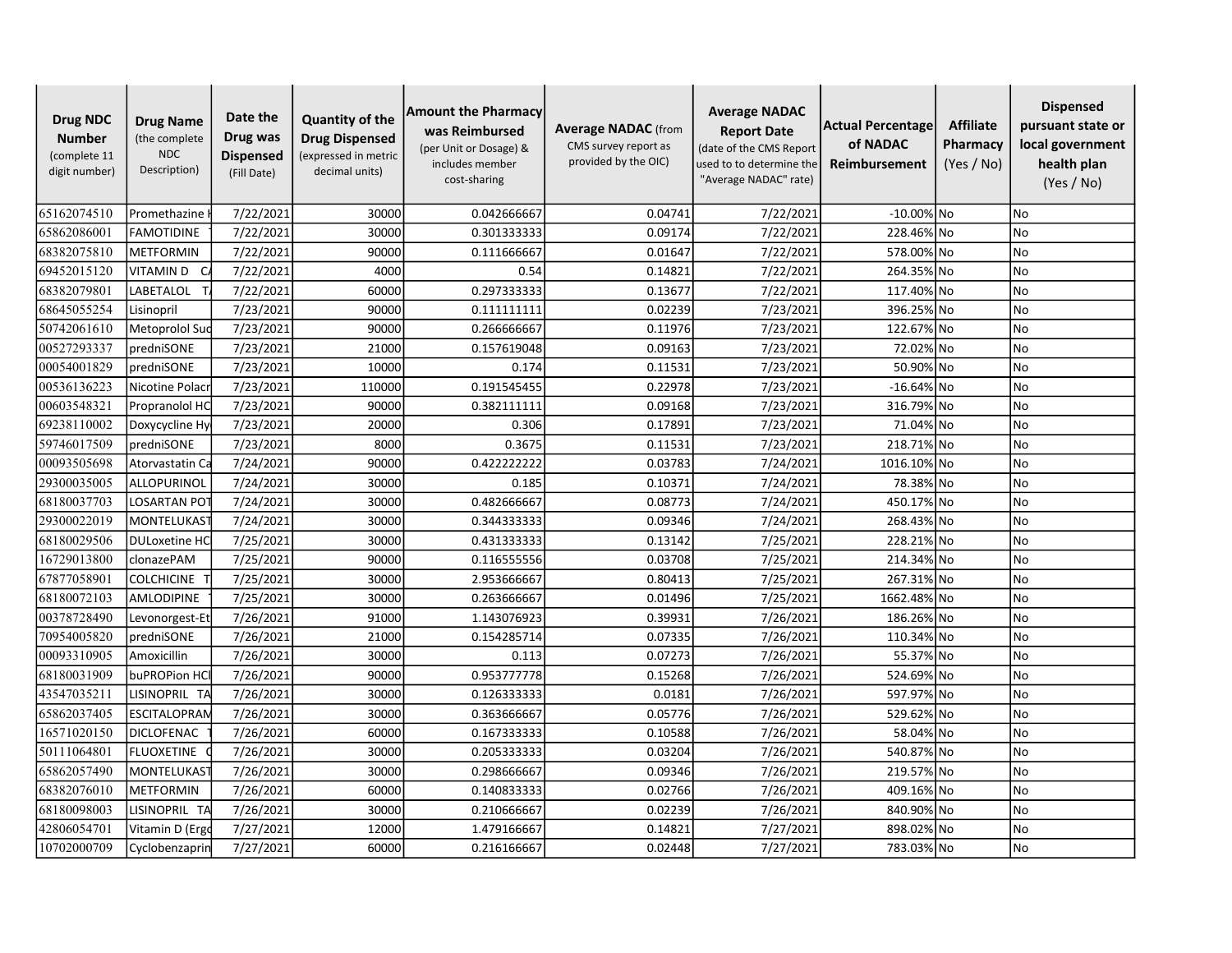| <b>Drug NDC</b><br><b>Number</b><br>(complete 11<br>digit number) | <b>Drug Name</b><br>(the complete<br><b>NDC</b><br>Description) | Date the<br>Drug was<br><b>Dispensed</b><br>(Fill Date) | <b>Quantity of the</b><br><b>Drug Dispensed</b><br>(expressed in metric<br>decimal units) | <b>Amount the Pharmacy</b><br>was Reimbursed<br>(per Unit or Dosage) &<br>includes member<br>cost-sharing | <b>Average NADAC</b> (from<br>CMS survey report as<br>provided by the OIC) | <b>Average NADAC</b><br><b>Report Date</b><br>(date of the CMS Report<br>used to to determine the<br>"Average NADAC" rate) | Actual Percentage<br>of NADAC<br>Reimbursement | <b>Affiliate</b><br>Pharmacy<br>(Yes / No) | <b>Dispensed</b><br>pursuant state or<br>local government<br>health plan<br>(Yes / No) |
|-------------------------------------------------------------------|-----------------------------------------------------------------|---------------------------------------------------------|-------------------------------------------------------------------------------------------|-----------------------------------------------------------------------------------------------------------|----------------------------------------------------------------------------|----------------------------------------------------------------------------------------------------------------------------|------------------------------------------------|--------------------------------------------|----------------------------------------------------------------------------------------|
| 31722070290                                                       | Losartan Potass                                                 | 7/27/2021                                               | 30000                                                                                     | 0.3                                                                                                       | 0.12128                                                                    | 7/27/2021                                                                                                                  | 147.36% No                                     |                                            | No                                                                                     |
| 29300016915                                                       | tiZANidine HCl                                                  | 7/27/2021                                               | 90000                                                                                     | 0.273222222                                                                                               | 0.04736                                                                    | 7/27/2021                                                                                                                  | 476.91% No                                     |                                            | No                                                                                     |
| 10702000710                                                       | Cyclobenzaprin                                                  | 7/27/2021                                               | 90000                                                                                     | 0.187444444                                                                                               | 0.02448                                                                    | 7/27/2021                                                                                                                  | 665.70% No                                     |                                            | <b>No</b>                                                                              |
| 68180037803                                                       | Losartan Potas                                                  | 7/27/2021                                               | 30000                                                                                     | 0.621666667                                                                                               | 0.12128                                                                    | 7/27/2021                                                                                                                  | 412.59% No                                     |                                            | <b>No</b>                                                                              |
| 68180072003                                                       | amLODIPine Be                                                   | 7/27/2021                                               | 30000                                                                                     | 0.237                                                                                                     | 0.0115                                                                     | 7/27/2021                                                                                                                  | 1960.87% No                                    |                                            | <b>No</b>                                                                              |
| 68462079817                                                       | Triamcinolone                                                   | 7/27/2021                                               | 15000                                                                                     | 0.505333333                                                                                               | 0.42078                                                                    | 7/27/2021                                                                                                                  | 20.09% No                                      |                                            | No                                                                                     |
| 65862047090                                                       | Losartan Potas                                                  | 7/27/2021                                               | 30000                                                                                     | 0.579666667                                                                                               | 0.18882                                                                    | 7/27/2021                                                                                                                  | 206.99% No                                     |                                            | No                                                                                     |
| 00093727305                                                       | Pioglitazone HC                                                 | 7/27/2021                                               | 30000                                                                                     | 0.506333333                                                                                               | 0.16983                                                                    | 7/27/2021                                                                                                                  | 198.14% No                                     |                                            | <b>No</b>                                                                              |
| 55111058701                                                       | amLODIPine Be                                                   | 7/27/2021                                               | 30000                                                                                     | 0.512                                                                                                     | 0.16581                                                                    | 7/27/2021                                                                                                                  | 208.79% No                                     |                                            | <b>No</b>                                                                              |
| 60505257808                                                       | <b>ATORVASTATIN</b>                                             | 7/27/2021                                               | 90000                                                                                     | 0.149555556                                                                                               | 0.03783                                                                    | 7/27/2021                                                                                                                  | 295.34% No                                     |                                            | No                                                                                     |
| 70010006310                                                       | <b>METFORMIN</b>                                                | 7/27/2021                                               | 180000                                                                                    | 0.065722222                                                                                               | 0.01647                                                                    | 7/27/2021                                                                                                                  | 299.04% No                                     |                                            | No                                                                                     |
| 13668033201                                                       | traZODone HCl                                                   | 7/28/2021                                               | 90000                                                                                     | 0.739888889                                                                                               | 0.14821                                                                    | 7/28/2021                                                                                                                  | 399.22% No                                     |                                            | <b>No</b>                                                                              |
| 00527150637                                                       | Amphetamine-                                                    | 7/28/2021                                               | 60000                                                                                     | 0.86                                                                                                      | 0.33389                                                                    | 7/28/2021                                                                                                                  | 157.57% No                                     |                                            | <b>No</b>                                                                              |
| 51862094305                                                       | diazePAM                                                        | 7/28/2021                                               | 60000                                                                                     | 0.055833333                                                                                               | 0.02597                                                                    | 7/28/2021                                                                                                                  | 114.99% No                                     |                                            | <b>No</b>                                                                              |
| 69097094312                                                       | Gabapentin                                                      | 7/28/2021                                               | 60000                                                                                     | 0.1825                                                                                                    | 0.0522                                                                     | 7/28/2021                                                                                                                  | 249.62% No                                     |                                            | <b>No</b>                                                                              |
| 68180072103                                                       | amLODIPine Be                                                   | 7/28/2021                                               | 90000                                                                                     | 0.405444444                                                                                               | 0.01496                                                                    | 7/28/2021                                                                                                                  | 2610.19% No                                    |                                            | <b>No</b>                                                                              |
| 00378395205                                                       | Atorvastatin Ca                                                 | 7/28/2021                                               | 90000                                                                                     | 0.233666667                                                                                               | 0.06335                                                                    | 7/28/2021                                                                                                                  | 268.85% No                                     |                                            | No                                                                                     |
| 64980028005                                                       | glipiZIDE ER                                                    | 7/28/2021                                               | 90000                                                                                     | 0.305                                                                                                     | 0.12156                                                                    | 7/28/2021                                                                                                                  | 150.90% No                                     |                                            | <b>No</b>                                                                              |
| 69238183607                                                       | Levothyroxine                                                   | 7/28/2021                                               | 90000                                                                                     | 0.328666667                                                                                               | 0.29277                                                                    | 7/28/2021                                                                                                                  | 12.26% No                                      |                                            | <b>No</b>                                                                              |
| 00574200815                                                       | Nystop                                                          | 7/28/2021                                               | 15000                                                                                     | 0.579333333                                                                                               | 0.32718                                                                    | 7/28/2021                                                                                                                  | 77.07% No                                      |                                            | <b>No</b>                                                                              |
| 68382056501                                                       | Metoprolol Suc                                                  | 7/28/2021                                               | 90000                                                                                     | 0.599777778                                                                                               | 0.11976                                                                    | 7/28/2021                                                                                                                  | 400.82% No                                     |                                            | No                                                                                     |
| 43598043611                                                       | Nitroglycerin                                                   | 7/28/2021                                               | 25000                                                                                     | 0.6008                                                                                                    | 0.31907                                                                    | 7/28/2021                                                                                                                  | 88.30% No                                      |                                            | No                                                                                     |
| 00115166001                                                       | Propranolol HC                                                  | 7/29/2021                                               | 180000                                                                                    | 0.382111111                                                                                               | 0.09168                                                                    | 7/29/2021                                                                                                                  | 316.79% No                                     |                                            | <b>No</b>                                                                              |
| 16714087403                                                       | Atorvastatin Ca                                                 | 7/29/2021                                               | 30000                                                                                     | 0.149666667                                                                                               | 0.03783                                                                    | 7/29/2021                                                                                                                  | 295.63% No                                     |                                            | <b>No</b>                                                                              |
| 59762054202                                                       | glipiZIDE XL                                                    | 7/29/2021                                               | 60000                                                                                     | 0.241166667                                                                                               | 0.19426                                                                    | 7/29/2021                                                                                                                  | 24.15% No                                      |                                            | <b>No</b>                                                                              |
| 59746000103                                                       | methylPREDNIS                                                   | 7/29/2021                                               | 21000                                                                                     | 0.395714286                                                                                               | 0.20179                                                                    | 7/29/2021                                                                                                                  | 96.10% No                                      |                                            | <b>No</b>                                                                              |
| 51991074810                                                       | <b>DULoxetine HC</b>                                            | 7/29/2021                                               | 30000                                                                                     | 0.229333333                                                                                               | 0.14388                                                                    | 7/29/2021                                                                                                                  | 59.39% No                                      |                                            | <b>No</b>                                                                              |
| 00406048410                                                       | Acetaminopher                                                   | 7/30/2021                                               | 16000                                                                                     | 0.219375                                                                                                  | 0.11474                                                                    | 7/30/2021                                                                                                                  | 91.19% No                                      |                                            | No                                                                                     |
| 68645058259                                                       | metFORMIN H                                                     | 7/30/2021                                               | 180000                                                                                    | 0.028222222                                                                                               | 0.01647                                                                    | 7/30/2021                                                                                                                  | 71.36% No                                      |                                            | No                                                                                     |
| 13668042990                                                       | Pantoprazole S                                                  | 7/30/2021                                               | 30000                                                                                     | 0.273666667                                                                                               | 0.06319                                                                    | 7/30/2021                                                                                                                  | 333.09% No                                     |                                            | <b>No</b>                                                                              |
| 68180098003                                                       | LISINOPRIL TA                                                   | 7/30/2021                                               | 90000                                                                                     | 0.295666667                                                                                               | 0.02239                                                                    | 7/30/2021                                                                                                                  | 1220.53% No                                    |                                            | <b>No</b>                                                                              |
| 50228018105                                                       | <b>GABAPENTIN</b>                                               | 7/30/2021                                               | 90000                                                                                     | 0.189444444                                                                                               | 0.06329                                                                    | 7/30/2021                                                                                                                  | 199.33% No                                     |                                            | No                                                                                     |
| 10702000709                                                       | CYCLOBENZAP                                                     | 7/30/2021                                               | 90000                                                                                     | 0.216111111                                                                                               | 0.02448                                                                    | 7/30/2021                                                                                                                  | 782.81% No                                     |                                            | No                                                                                     |
| 68645056354                                                       | <b>IBUPROFEN</b>                                                | 7/30/2021                                               | 90000                                                                                     | 0.182444444                                                                                               | 0.08395                                                                    | 7/30/2021                                                                                                                  | 117.33% No                                     |                                            | N <sub>o</sub>                                                                         |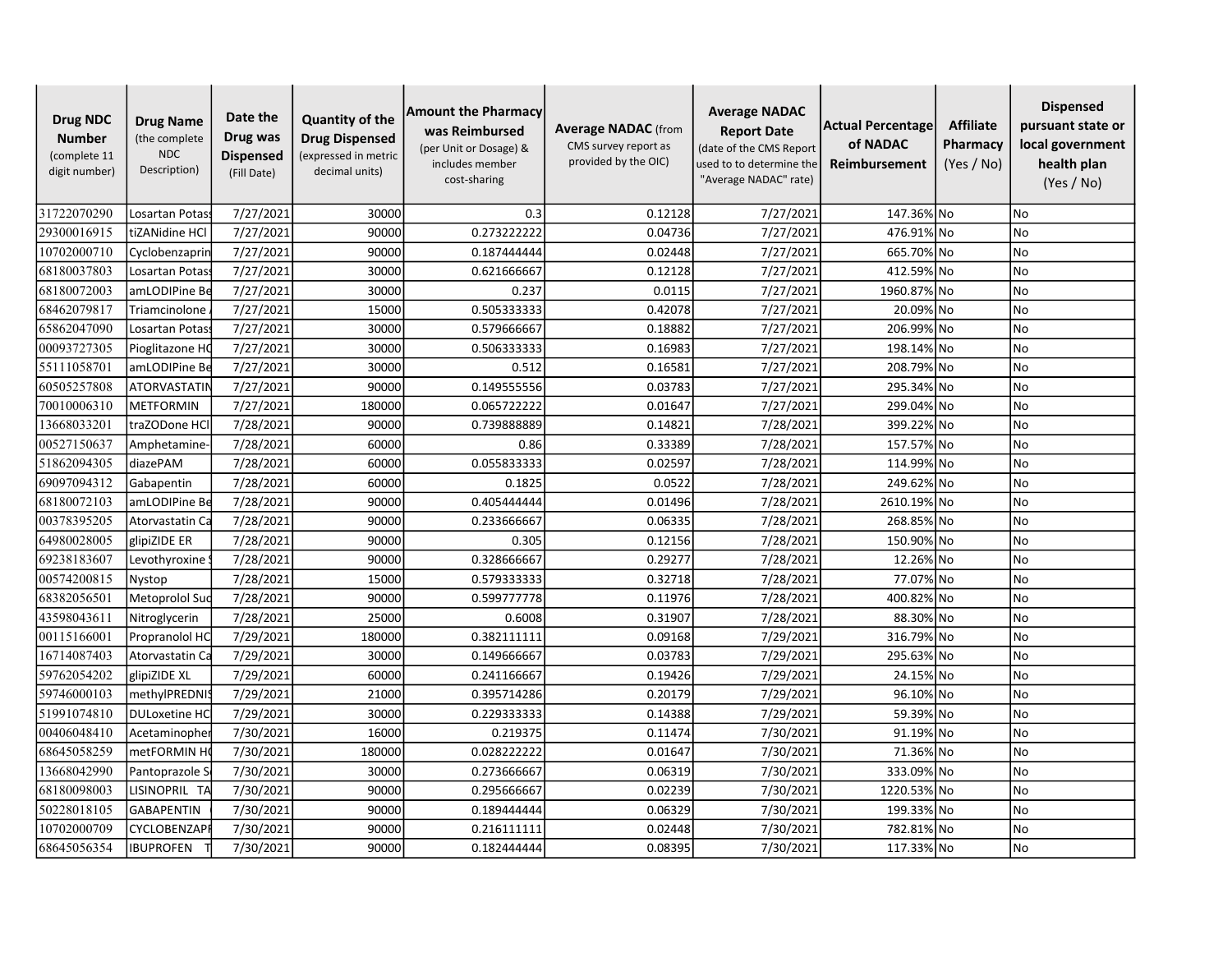| <b>Drug NDC</b><br><b>Number</b><br>(complete 11<br>digit number) | <b>Drug Name</b><br>(the complete<br><b>NDC</b><br>Description) | Date the<br>Drug was<br><b>Dispensed</b><br>(Fill Date) | <b>Quantity of the</b><br><b>Drug Dispensed</b><br>(expressed in metric<br>decimal units) | <b>Amount the Pharmacy</b><br>was Reimbursed<br>(per Unit or Dosage) &<br>includes member<br>cost-sharing | <b>Average NADAC</b> (from<br>CMS survey report as<br>provided by the OIC) | <b>Average NADAC</b><br><b>Report Date</b><br>(date of the CMS Report<br>used to to determine the<br>"Average NADAC" rate) | Actual Percentage<br>of NADAC<br>Reimbursement | <b>Affiliate</b><br>Pharmacy<br>(Yes / No) | <b>Dispensed</b><br>pursuant state or<br>local government<br>health plan<br>(Yes / No) |
|-------------------------------------------------------------------|-----------------------------------------------------------------|---------------------------------------------------------|-------------------------------------------------------------------------------------------|-----------------------------------------------------------------------------------------------------------|----------------------------------------------------------------------------|----------------------------------------------------------------------------------------------------------------------------|------------------------------------------------|--------------------------------------------|----------------------------------------------------------------------------------------|
| 62175011843                                                       | <b>OMEPRAZOLE</b>                                               | 7/30/2021                                               | 30000                                                                                     | 0.309666667                                                                                               | 0.03721                                                                    | 7/30/2021                                                                                                                  | 732.21% No                                     |                                            | No                                                                                     |
| 69452015120                                                       | Vitamin D (Ergo                                                 | 7/31/2021                                               | 8000                                                                                      | 0.54                                                                                                      | 0.14821                                                                    | 7/31/2021                                                                                                                  | 264.35% No                                     |                                            | No                                                                                     |
| 00406802003                                                       | <b>Buprenorphine</b>                                            | 7/31/2021                                               | 28000                                                                                     | 3.254642857                                                                                               | 1.1932                                                                     | 7/31/2021                                                                                                                  | 172.77% No                                     |                                            | <b>No</b>                                                                              |
| 00185041060                                                       | <b>BUPROPION</b>                                                | 7/31/2021                                               | 60000                                                                                     | 0.427166667                                                                                               | 0.13646                                                                    | 7/31/2021                                                                                                                  | 213.03% No                                     |                                            | <b>No</b>                                                                              |
| 68382056501                                                       | <b>METOPROL SU</b>                                              | 7/31/2021                                               | 45000                                                                                     | 0.390222222                                                                                               | 0.11976                                                                    | 7/31/2021                                                                                                                  | 225.84% No                                     |                                            | <b>No</b>                                                                              |
| 42806071401                                                       | Benzonatate                                                     | 8/1/2021                                                | 30000                                                                                     | 0.423                                                                                                     | 0.09455                                                                    | 8/1/2021                                                                                                                   | 347.38% No                                     |                                            | No                                                                                     |
| 62332050725                                                       | Bimatoprost                                                     | 8/1/2021                                                | 5000                                                                                      | 39.174                                                                                                    | 26.8816                                                                    | 8/1/2021                                                                                                                   | 45.73% No                                      |                                            | <b>No</b>                                                                              |
| 00781196260                                                       | Clarithromycin                                                  | 8/2/2021                                                | 28000                                                                                     | 0.653214286                                                                                               | 0.49347                                                                    | 8/2/2021                                                                                                                   | 32.37% No                                      |                                            | <b>No</b>                                                                              |
| 00054001829                                                       | predniSONE                                                      | 8/2/2021                                                | 10000                                                                                     | 0.174                                                                                                     | 0.11531                                                                    | 8/2/2021                                                                                                                   | 50.90% No                                      |                                            | <b>No</b>                                                                              |
| 00143992801                                                       | Ciprofloxacin H                                                 | 8/2/2021                                                | 28000                                                                                     | 0.348214286                                                                                               | 0.15263                                                                    | 8/2/2021                                                                                                                   | 128.14% No                                     |                                            | No                                                                                     |
| 13668001105                                                       | CITALOPRAM                                                      | 8/2/2021                                                | 30000                                                                                     | 0.263333333                                                                                               | 0.03935                                                                    | 8/2/2021                                                                                                                   | 569.21% No                                     |                                            | No                                                                                     |
| 50742061510                                                       | METOPROL SU                                                     | 8/2/2021                                                | 30000                                                                                     | 0.362                                                                                                     | 0.10359                                                                    | 8/2/2021                                                                                                                   | 249.45% No                                     |                                            | <b>No</b>                                                                              |
| 68645051054                                                       | hydroCHLOROt                                                    | 8/3/2021                                                | 30000                                                                                     | 0.025666667                                                                                               | 0.01482                                                                    | 8/3/2021                                                                                                                   | 73.19% No                                      |                                            | <b>No</b>                                                                              |
| 43386091710                                                       | Potassium Chlo                                                  | 8/4/2021                                                | 30000                                                                                     | 0.186666667                                                                                               | 0.25274                                                                    | 8/4/2021                                                                                                                   | $-26.14\%$ No                                  |                                            | <b>No</b>                                                                              |
| 50111064801                                                       | <b>FLUoxetine HCI</b>                                           | 8/4/2021                                                | 60000                                                                                     | 0.247333333                                                                                               | 0.03204                                                                    | 8/4/2021                                                                                                                   | 671.95% No                                     |                                            | <b>No</b>                                                                              |
| 68180051902                                                       | Lisinopril-hydrc                                                | 8/4/2021                                                | 60000                                                                                     | 0.278333333                                                                                               | 0.05622                                                                    | 8/4/2021                                                                                                                   | 395.08% No                                     |                                            | <b>No</b>                                                                              |
| 00406012301                                                       | <b>HYDROcodone</b>                                              | 8/4/2021                                                | 90000                                                                                     | 0.088555556                                                                                               | 0.09862                                                                    | 8/4/2021                                                                                                                   | $-10.21\%$ No                                  |                                            | No                                                                                     |
| 69097015915                                                       | MELOXICAM                                                       | 8/4/2021                                                | 30000                                                                                     | 0.284333333                                                                                               | 0.02382                                                                    | 8/4/2021                                                                                                                   | 1093.67% No                                    |                                            | No                                                                                     |
| 68462039710                                                       | OMEPRAZOLE                                                      | 8/4/2021                                                | 30000                                                                                     | 0.372                                                                                                     | 0.06423                                                                    | 8/4/2021                                                                                                                   | 479.17% No                                     |                                            | <b>No</b>                                                                              |
| 65862050320                                                       | AMOX/K CLAV                                                     | 8/4/2021                                                | 20000                                                                                     | 1.045                                                                                                     | 0.31534                                                                    | 8/4/2021                                                                                                                   | 231.39% No                                     |                                            | <b>No</b>                                                                              |
| 50228017705                                                       | Gabapentin                                                      | 8/5/2021                                                | 84000                                                                                     | 0.139047619                                                                                               | 0.1038                                                                     | 8/5/2021                                                                                                                   | 33.96% No                                      |                                            | No                                                                                     |
| 64380080907                                                       | Ibuprofen                                                       | 8/5/2021                                                | 60000                                                                                     | 0.139666667                                                                                               | 0.05594                                                                    | 8/5/2021                                                                                                                   | 149.67% No                                     |                                            | No                                                                                     |
| 00378001805                                                       | Metoprolol Tar                                                  | 8/5/2021                                                | 90000                                                                                     | 0.020666667                                                                                               | 0.02341                                                                    | 8/5/2021                                                                                                                   | $-11.72\%$ No                                  |                                            | <b>No</b>                                                                              |
| 65862050301                                                       | Amoxicillin-Pot                                                 | 8/5/2021                                                | 20000                                                                                     | 0.51                                                                                                      | 0.31534                                                                    | 8/5/2021                                                                                                                   | 61.73% No                                      |                                            | <b>No</b>                                                                              |
| 51991074790                                                       | <b>DULOXETINE</b>                                               | 8/5/2021                                                | 30000                                                                                     | 0.368333333                                                                                               | 0.13142                                                                    | 8/5/2021                                                                                                                   | 180.27% No                                     |                                            | <b>No</b>                                                                              |
| 00527411637                                                       | PROPRANOLOI                                                     | 8/5/2021                                                | 30000                                                                                     | 0.97                                                                                                      | 0.31805                                                                    | 8/5/2021                                                                                                                   | 204.98% No                                     |                                            | <b>No</b>                                                                              |
| 65862057490                                                       | MONTELUKAS <sup>-</sup>                                         | 8/5/2021                                                | 30000                                                                                     | 0.381333333                                                                                               | 0.09346                                                                    | 8/5/2021                                                                                                                   | 308.02% No                                     |                                            | <b>No</b>                                                                              |
| 68180047903                                                       | SIMVASTATIN                                                     | 8/5/2021                                                | 30000                                                                                     | 0.284                                                                                                     | 0.02697                                                                    | 8/5/2021                                                                                                                   | 953.02% No                                     |                                            | No                                                                                     |
| 00054327099                                                       | <b>FLUTICASONE</b>                                              | 8/5/2021                                                | 16000                                                                                     | 0.924375                                                                                                  | 0.31963                                                                    | 8/5/2021                                                                                                                   | 189.20% No                                     |                                            | No                                                                                     |
| 16729041401                                                       | <b>DOXAZOSIN</b>                                                | 8/5/2021                                                | 30000                                                                                     | 0.067333333                                                                                               | 0.07525                                                                    | 8/5/2021                                                                                                                   | $-10.52\%$ No                                  |                                            | <b>No</b>                                                                              |
| 65862069705                                                       | VENLAFAXINE                                                     | 8/5/2021                                                | 30000                                                                                     | 0.245                                                                                                     | 0.20858                                                                    | 8/5/2021                                                                                                                   | 17.46% No                                      |                                            | <b>No</b>                                                                              |
| 67877024201                                                       | QUETIAPINE                                                      | 8/5/2021                                                | 30000                                                                                     | 0.100333333                                                                                               | 0.03225                                                                    | 8/5/2021                                                                                                                   | 211.11% No                                     |                                            | No                                                                                     |
| 67877032105                                                       | <b>IBUPROFEN</b>                                                | 8/5/2021                                                | 42000                                                                                     | 0.158809524                                                                                               | 0.08395                                                                    | 8/5/2021                                                                                                                   | 89.17% No                                      |                                            | No                                                                                     |
| 62756018488                                                       | OXcarbazepine                                                   | 8/6/2021                                                | 60000                                                                                     | 0.15                                                                                                      | 0.19971                                                                    | 8/6/2021                                                                                                                   | -24.89% No                                     |                                            | N <sub>o</sub>                                                                         |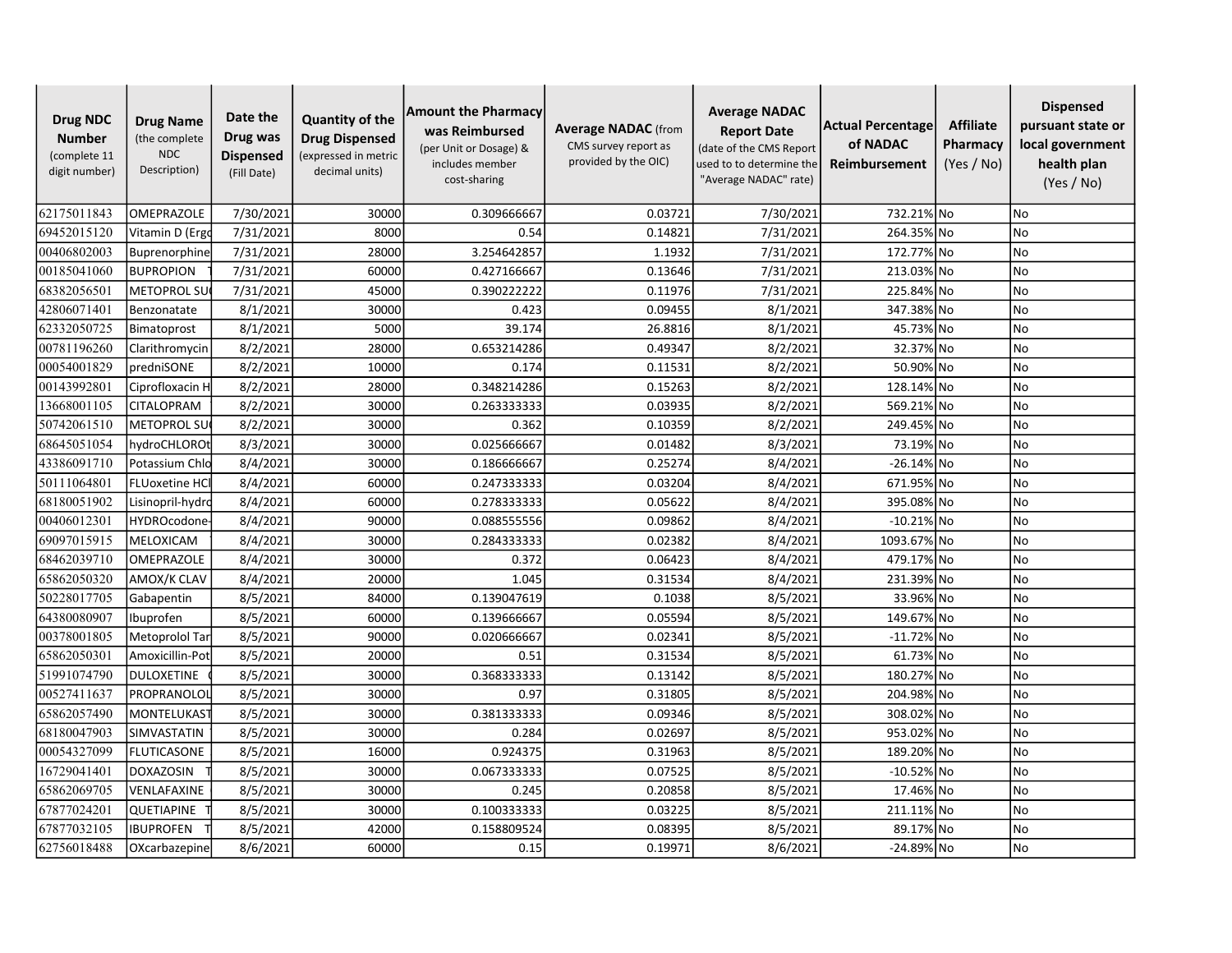| <b>Drug NDC</b><br><b>Number</b><br>(complete 11<br>digit number) | <b>Drug Name</b><br>(the complete<br><b>NDC</b><br>Description) | Date the<br>Drug was<br><b>Dispensed</b><br>(Fill Date) | <b>Quantity of the</b><br><b>Drug Dispensed</b><br>(expressed in metric<br>decimal units) | <b>Amount the Pharmacy</b><br>was Reimbursed<br>(per Unit or Dosage) &<br>includes member<br>cost-sharing | <b>Average NADAC</b> (from<br>CMS survey report as<br>provided by the OIC) | <b>Average NADAC</b><br><b>Report Date</b><br>(date of the CMS Report<br>used to to determine the<br>"Average NADAC" rate) | Actual Percentage<br>of NADAC<br>Reimbursement | <b>Affiliate</b><br>Pharmacy<br>(Yes / No) | <b>Dispensed</b><br>pursuant state or<br>local government<br>health plan<br>(Yes / No) |
|-------------------------------------------------------------------|-----------------------------------------------------------------|---------------------------------------------------------|-------------------------------------------------------------------------------------------|-----------------------------------------------------------------------------------------------------------|----------------------------------------------------------------------------|----------------------------------------------------------------------------------------------------------------------------|------------------------------------------------|--------------------------------------------|----------------------------------------------------------------------------------------|
| 16714008210                                                       | hydrOXYzine H                                                   | 8/6/2021                                                | 90000                                                                                     | 0.123444444                                                                                               | 0.05523                                                                    | 8/6/2021                                                                                                                   | 123.51% No                                     |                                            | No                                                                                     |
| 68645052254                                                       | Sertraline HCl                                                  | 8/6/2021                                                | 30000                                                                                     | 0.293666667                                                                                               | 0.04945                                                                    | 8/6/2021                                                                                                                   | 493.87% No                                     |                                            | No                                                                                     |
| 68382014701                                                       | Ramipril                                                        | 8/6/2021                                                | 30000                                                                                     | 0.133333333                                                                                               | 0.07144                                                                    | 8/6/2021                                                                                                                   | 86.64% No                                      |                                            | <b>No</b>                                                                              |
| 31722070110                                                       | Losartan Potas                                                  | 8/6/2021                                                | 30000                                                                                     | 0.235666667                                                                                               | 0.08773                                                                    | 8/6/2021                                                                                                                   | 168.63% No                                     |                                            | <b>No</b>                                                                              |
| 65162046550                                                       | Ibuprofen                                                       | 8/6/2021                                                | 90000                                                                                     | 0.151888889                                                                                               | 0.06243                                                                    | 8/6/2021                                                                                                                   | 143.29% No                                     |                                            | <b>No</b>                                                                              |
| 64380073706                                                       | Vitamin D (Ergo                                                 | 8/6/2021                                                | 5000                                                                                      | 1.008                                                                                                     | 0.14821                                                                    | 8/6/2021                                                                                                                   | 580.12% No                                     |                                            | No                                                                                     |
| 00781286810                                                       | Omeprazole                                                      | 8/6/2021                                                | 30000                                                                                     | 0.302                                                                                                     | 0.03721                                                                    | 8/6/2021                                                                                                                   | 711.61% No                                     |                                            | <b>No</b>                                                                              |
| 13107006101                                                       | Phentermine H                                                   | 8/6/2021                                                | 30000                                                                                     | 0.406333333                                                                                               | 0.08406                                                                    | 8/6/2021                                                                                                                   | 383.38% No                                     |                                            | <b>No</b>                                                                              |
| 68462019005                                                       | Naproxen                                                        | 8/6/2021                                                | 180000                                                                                    | 0.142611111                                                                                               | 0.07901                                                                    | 8/6/2021                                                                                                                   | 80.50% No                                      |                                            | <b>No</b>                                                                              |
| 67877056305                                                       | metFORMIN H                                                     | 8/6/2021                                                | 60000                                                                                     | 0.169833333                                                                                               | 0.02766                                                                    | 8/6/2021                                                                                                                   | 514.00% No                                     |                                            | No                                                                                     |
| 63304090090                                                       | Fenofibrate                                                     | 8/6/2021                                                | 90000                                                                                     | 0.594111111                                                                                               | 0.13793                                                                    | 8/6/2021                                                                                                                   | 330.73% No                                     |                                            | No                                                                                     |
| 62559058001                                                       | <b>PRAZOSIN HCL</b>                                             | 8/6/2021                                                | 30000                                                                                     | 0.283333333                                                                                               | 0.19743                                                                    | 8/6/2021                                                                                                                   | 43.51% No                                      |                                            | <b>No</b>                                                                              |
| 70436001004                                                       | <b>BUPROPN HCL</b>                                              | 8/6/2021                                                | 30000                                                                                     | 0.302666667                                                                                               | 0.15268                                                                    | 8/6/2021                                                                                                                   | 98.24% No                                      |                                            | <b>No</b>                                                                              |
| 65862019399                                                       | <b>FLUOXETINE</b>                                               | 8/6/2021                                                | 30000                                                                                     | 0.120666667                                                                                               | 0.03204                                                                    | 8/6/2021                                                                                                                   | 276.61% No                                     |                                            | <b>No</b>                                                                              |
| 51991074790                                                       | <b>DULoxetine HC</b>                                            | 8/7/2021                                                | 30000                                                                                     | 0.199333333                                                                                               | 0.13142                                                                    | 8/7/2021                                                                                                                   | 51.68% No                                      |                                            | <b>No</b>                                                                              |
| 00378020810                                                       | Furosemide                                                      | 8/7/2021                                                | 30000                                                                                     | 0.041333333                                                                                               | 0.0288                                                                     | 8/7/2021                                                                                                                   | 43.52% No                                      |                                            | <b>No</b>                                                                              |
| 00555904558                                                       | Aviane                                                          | 8/7/2021                                                | 84000                                                                                     | 0.540238095                                                                                               | 0.21272                                                                    | 8/7/2021                                                                                                                   | 153.97% No                                     |                                            | No                                                                                     |
| 00172208380                                                       | hydroCHLOROt                                                    | 8/7/2021                                                | 30000                                                                                     | 0.012666667                                                                                               | 0.01482                                                                    | 8/7/2021                                                                                                                   | $-14.53\%$ No                                  |                                            | <b>No</b>                                                                              |
| 63304069301                                                       | Clindamycin HC                                                  | 8/7/2021                                                | 60000                                                                                     | 0.416                                                                                                     | 0.27626                                                                    | 8/7/2021                                                                                                                   | 50.58% No                                      |                                            | <b>No</b>                                                                              |
| 68382024916                                                       | Atorvastatin Ca                                                 | 8/7/2021                                                | 30000                                                                                     | 0.285                                                                                                     | 0.03783                                                                    | 8/7/2021                                                                                                                   | 653.37% No                                     |                                            | <b>No</b>                                                                              |
| 68180072003                                                       | amLODIPine Be                                                   | 8/7/2021                                                | 90000                                                                                     | 0.371333333                                                                                               | 0.0115                                                                     | 8/7/2021                                                                                                                   | 3128.99% No                                    |                                            | No                                                                                     |
| 65862049101                                                       | QUEtiapine Fur                                                  | 8/8/2021                                                | 90000                                                                                     | 0.373333333                                                                                               | 0.05585                                                                    | 8/8/2021                                                                                                                   | 568.46% No                                     |                                            | No                                                                                     |
| 68382003516                                                       | Venlafaxine HC                                                  | 8/8/2021                                                | 90000                                                                                     | 0.535222222                                                                                               | 0.13204                                                                    | 8/8/2021                                                                                                                   | 305.35% No                                     |                                            | <b>No</b>                                                                              |
| 45963014205                                                       | buPROPion HC                                                    | 8/8/2021                                                | 90000                                                                                     | 1.933888889                                                                                               | 0.20672                                                                    | 8/8/2021                                                                                                                   | 835.51% No                                     |                                            | <b>No</b>                                                                              |
| 00093505898                                                       | Atorvastatin Ca                                                 | 8/8/2021                                                | 30000                                                                                     | 0.161333333                                                                                               | 0.06335                                                                    | 8/8/2021                                                                                                                   | 154.67% No                                     |                                            | <b>No</b>                                                                              |
| 31722059690                                                       | Fenofibrate                                                     | 8/8/2021                                                | 30000                                                                                     | 0.3                                                                                                       | 0.20183                                                                    | 8/8/2021                                                                                                                   | 48.64% No                                      |                                            | <b>No</b>                                                                              |
| 00378180710                                                       | LEVOTHYROXIN                                                    | 8/8/2021                                                | 30000                                                                                     | 0.349333333                                                                                               | 0.244                                                                      | 8/8/2021                                                                                                                   | 43.17% No                                      |                                            | <b>No</b>                                                                              |
| 52817018000                                                       | cloNIDine HCl                                                   | 8/9/2021                                                | 90000                                                                                     | 0.027                                                                                                     | 0.03053                                                                    | 8/9/2021                                                                                                                   | $-11.56\%$ No                                  |                                            | No                                                                                     |
| 31722052201                                                       | hydrALAZINE H                                                   | 8/9/2021                                                | 270000                                                                                    | 0.428925926                                                                                               | 0.09933                                                                    | 8/9/2021                                                                                                                   | 331.82% No                                     |                                            | No                                                                                     |
| 45802086803                                                       | Polyethylene G                                                  | 8/9/2021                                                | 510000                                                                                    | 0.026039216                                                                                               | 0.01909                                                                    | 8/9/2021                                                                                                                   | 36.40% No                                      |                                            | <b>No</b>                                                                              |
| 00555901658                                                       | Sprintec 28                                                     | 8/9/2021                                                | 28000                                                                                     | 0.321428571                                                                                               | 0.20476                                                                    | 8/9/2021                                                                                                                   | 56.98% No                                      |                                            | <b>No</b>                                                                              |
| 65862049460                                                       | <b>QUEtiapine Fur</b>                                           | 8/9/2021                                                | 30000                                                                                     | 0.446333333                                                                                               | 0.15442                                                                    | 8/9/2021                                                                                                                   | 189.04% No                                     |                                            | No                                                                                     |
| 59762005601                                                       | medroxyPROGI                                                    | 8/9/2021                                                | 10000                                                                                     | 0.368                                                                                                     | 0.16365                                                                    | 8/9/2021                                                                                                                   | 124.87% No                                     |                                            | <b>No</b>                                                                              |
| 67877056105                                                       | metFORMIN HO                                                    | 8/9/2021                                                | 90000                                                                                     | 0.134666667                                                                                               | 0.01647                                                                    | 8/9/2021                                                                                                                   | 717.65% No                                     |                                            | N <sub>o</sub>                                                                         |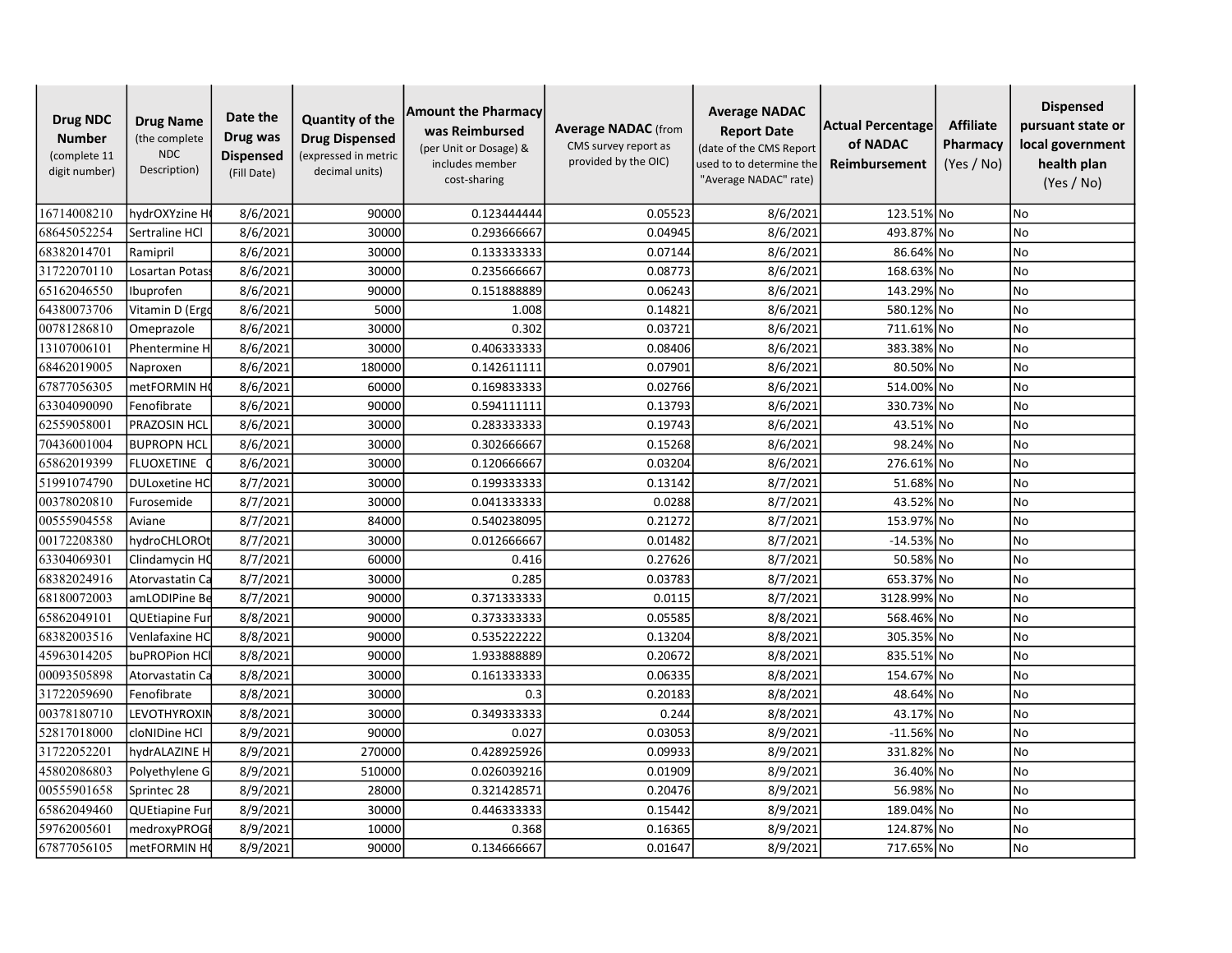| <b>Drug NDC</b><br><b>Number</b><br>(complete 11<br>digit number) | <b>Drug Name</b><br>(the complete<br><b>NDC</b><br>Description) | Date the<br>Drug was<br><b>Dispensed</b><br>(Fill Date) | <b>Quantity of the</b><br><b>Drug Dispensed</b><br>(expressed in metric<br>decimal units) | <b>Amount the Pharmacy</b><br>was Reimbursed<br>(per Unit or Dosage) &<br>includes member<br>cost-sharing | <b>Average NADAC</b> (from<br>CMS survey report as<br>provided by the OIC) | <b>Average NADAC</b><br><b>Report Date</b><br>(date of the CMS Report<br>used to to determine the<br>"Average NADAC" rate) | Actual Percentage<br>of NADAC<br>Reimbursement | <b>Affiliate</b><br>Pharmacy<br>(Yes / No) | <b>Dispensed</b><br>pursuant state or<br>local government<br>health plan<br>(Yes / No) |
|-------------------------------------------------------------------|-----------------------------------------------------------------|---------------------------------------------------------|-------------------------------------------------------------------------------------------|-----------------------------------------------------------------------------------------------------------|----------------------------------------------------------------------------|----------------------------------------------------------------------------------------------------------------------------|------------------------------------------------|--------------------------------------------|----------------------------------------------------------------------------------------|
| 10702002501                                                       | Phentermine H                                                   | 8/9/2021                                                | 30000                                                                                     | 0.417                                                                                                     | 0.08406                                                                    | 8/9/2021                                                                                                                   | 396.07% No                                     |                                            | <b>No</b>                                                                              |
| 67877021905                                                       | Cephalexin                                                      | 8/9/2021                                                | 14000                                                                                     | 0.112857143                                                                                               | 0.12761                                                                    | 8/9/2021                                                                                                                   | $-11.56\%$ No                                  |                                            | No                                                                                     |
| 00115149101                                                       | Amphetamine                                                     | 8/9/2021                                                | 30000                                                                                     | 1.808                                                                                                     | 0.72976                                                                    | 8/9/2021                                                                                                                   | 147.75% No                                     |                                            | No                                                                                     |
| 70700011485                                                       | Loryna                                                          | 8/10/2021                                               | 28000                                                                                     | 1.113928571                                                                                               | 0.35586                                                                    | 8/10/2021                                                                                                                  | 213.02% No                                     |                                            | No                                                                                     |
| 16714033002                                                       | Gabapentin                                                      | 8/10/2021                                               | 90000                                                                                     | 0.139                                                                                                     | 0.1038                                                                     | 8/10/2021                                                                                                                  | 33.91% No                                      |                                            | <b>No</b>                                                                              |
| 69097014260                                                       | ALBUTEROL                                                       | 8/10/2021                                               | 6700                                                                                      | 6.898507463                                                                                               | 4.3034                                                                     | 8/10/2021                                                                                                                  | 60.30% No                                      |                                            | <b>No</b>                                                                              |
| 68382013710                                                       | Losartan Potas                                                  | 8/11/2021                                               | 30000                                                                                     | 0.202333333                                                                                               | 0.12128                                                                    | 8/11/2021                                                                                                                  | 66.83% No                                      |                                            | <b>No</b>                                                                              |
| 57237001830                                                       | <b>DULoxetine HC</b>                                            | 8/11/2021                                               | 30000                                                                                     | 0.420333333                                                                                               | 0.13142                                                                    | 8/11/2021                                                                                                                  | 219.84% No                                     |                                            | <b>No</b>                                                                              |
| 67877041401                                                       | metFORMIN H                                                     | 8/11/2021                                               | 60000                                                                                     | 0.066666667                                                                                               | 0.09024                                                                    | 8/11/2021                                                                                                                  | -26.12% No                                     |                                            | <b>No</b>                                                                              |
| 16729017217                                                       | Amitriptyline H                                                 | 8/11/2021                                               | 30000                                                                                     | 0.133333333                                                                                               | 0.09755                                                                    | 8/11/2021                                                                                                                  | 36.68% No                                      |                                            | <b>No</b>                                                                              |
| 68180021509                                                       | Losartan Potass                                                 | 8/11/2021                                               | 90000                                                                                     | 0.679111111                                                                                               | 0.15486                                                                    | 8/11/2021                                                                                                                  | 338.53% No                                     |                                            | No                                                                                     |
| 43547035611                                                       | Lisinopril                                                      | 8/11/2021                                               | 5000                                                                                      | 0.298                                                                                                     | 0.04667                                                                    | 8/11/2021                                                                                                                  | 538.53% No                                     |                                            | No                                                                                     |
| 68462025601                                                       | <b>ROPINIROLE</b>                                               | 8/11/2021                                               | 30000                                                                                     | 0.286                                                                                                     | 0.06574                                                                    | 8/11/2021                                                                                                                  | 335.05% No                                     |                                            | <b>No</b>                                                                              |
| 00378395205                                                       | <b>ATORVASTATIN</b>                                             | 8/11/2021                                               | 30000                                                                                     | 0.152                                                                                                     | 0.06335                                                                    | 8/11/2021                                                                                                                  | 139.94% No                                     |                                            | No                                                                                     |
| 69097014260                                                       | <b>ALBUTEROL</b>                                                | 8/11/2021                                               | 6700                                                                                      | 6.898507463                                                                                               | 4.3034                                                                     | 8/11/2021                                                                                                                  | 60.30% No                                      |                                            | No                                                                                     |
| 68180051703                                                       | LISINOPRIL TA                                                   | 8/11/2021                                               | 90000                                                                                     | 0.356111111                                                                                               | 0.04667                                                                    | 8/11/2021                                                                                                                  | 663.04% No                                     |                                            | No                                                                                     |
| 50111078751                                                       | Azithromycin                                                    | 8/12/2021                                               | 6000                                                                                      | 2.34                                                                                                      | 0.53548                                                                    | 8/12/2021                                                                                                                  | 336.99% No                                     |                                            | No                                                                                     |
| 65862047090                                                       | LOSARTAN/HC                                                     | 8/12/2021                                               | 30000                                                                                     | 0.579666667                                                                                               | 0.18882                                                                    | 8/12/2021                                                                                                                  | 206.99% No                                     |                                            | <b>No</b>                                                                              |
| 00378718705                                                       | <b>METFORMIN</b>                                                | 8/12/2021                                               | 60000                                                                                     | 0.169833333                                                                                               | 0.02766                                                                    | 8/12/2021                                                                                                                  | 514.00% No                                     |                                            | <b>No</b>                                                                              |
| 31722088290                                                       | <b>ROSUVASTATIN</b>                                             | 8/12/2021                                               | 30000                                                                                     | 0.157666667                                                                                               | 0.07614                                                                    | 8/12/2021                                                                                                                  | 107.07% No                                     |                                            | <b>No</b>                                                                              |
| 68382050010                                                       | OMEPRAZOLE                                                      | 8/12/2021                                               | 30000                                                                                     | 0.372                                                                                                     | 0.06423                                                                    | 8/12/2021                                                                                                                  | 479.17% No                                     |                                            | <b>No</b>                                                                              |
| 69097015907                                                       | MELOXICAM                                                       | 8/12/2021                                               | 30000                                                                                     | 0.243                                                                                                     | 0.02382                                                                    | 8/12/2021                                                                                                                  | 920.15% No                                     |                                            | <b>No</b>                                                                              |
| 65862039010                                                       | ONDANSETRO                                                      | 8/12/2021                                               | 10000                                                                                     | 0.869                                                                                                     | 0.22072                                                                    | 8/12/2021                                                                                                                  | 293.71% No                                     |                                            | No                                                                                     |
| 55111029336                                                       | <b>SUMAtriptan S</b>                                            | 8/13/2021                                               | 15000                                                                                     | 1.738666667                                                                                               | 0.60637                                                                    | 8/13/2021                                                                                                                  | 186.73% No                                     |                                            | <b>No</b>                                                                              |
| 65862000899                                                       | metFORMIN H                                                     | 8/13/2021                                               | 60000                                                                                     | 0.053166667                                                                                               | 0.01647                                                                    | 8/13/2021                                                                                                                  | 222.81% No                                     |                                            | No                                                                                     |
| 69452015120                                                       | VITAMIN D C                                                     | 8/13/2021                                               | 8000                                                                                      | 0.54                                                                                                      | 0.14821                                                                    | 8/13/2021                                                                                                                  | 264.35% No                                     |                                            | No                                                                                     |
| 00378181710                                                       | LEVOTHYROXIN                                                    | 8/13/2021                                               | 30000                                                                                     | 0.569333333                                                                                               | 0.41845                                                                    | 8/13/2021                                                                                                                  | 36.06% No                                      |                                            | <b>No</b>                                                                              |
| 60505016909                                                       | PRAVASTATIN                                                     | 8/13/2021                                               | 30000                                                                                     | 0.323                                                                                                     | 0.06421                                                                    | 8/13/2021                                                                                                                  | 403.04% No                                     |                                            | No                                                                                     |
| 68462033390                                                       | PRAMIPEXOLE                                                     | 8/13/2021                                               | 30000                                                                                     | 0.193                                                                                                     | 0.06219                                                                    | 8/13/2021                                                                                                                  | 210.34% No                                     |                                            | No                                                                                     |
| 00406802003                                                       | Buprenorphine                                                   | 8/14/2021                                               | 28000                                                                                     | 3.254642857                                                                                               | 1.1932                                                                     | 8/14/2021                                                                                                                  | 172.77% No                                     |                                            | <b>No</b>                                                                              |
| 68180031906                                                       | buPROPion HCl                                                   | 8/14/2021                                               | 30000                                                                                     | 0.302666667                                                                                               | 0.15268                                                                    | 8/14/2021                                                                                                                  | 98.24% No                                      |                                            | <b>No</b>                                                                              |
| 64980034114                                                       | Alendronate So                                                  | 8/14/2021                                               | 4000                                                                                      | 2.6725                                                                                                    | 0.38195                                                                    | 8/14/2021                                                                                                                  | 599.70% No                                     |                                            | <b>No</b>                                                                              |
| 62332014231                                                       | CELECOXIB                                                       | 8/14/2021                                               | 60000                                                                                     | 0.467333333                                                                                               | 0.15834                                                                    | 8/14/2021                                                                                                                  | 195.15% No                                     |                                            | No                                                                                     |
| 42806015905                                                       | hydrOXYzine H                                                   | 8/15/2021                                               | 30000                                                                                     | 0.201666667                                                                                               | 0.05098                                                                    | 8/15/2021                                                                                                                  | 295.58% No                                     |                                            | No                                                                                     |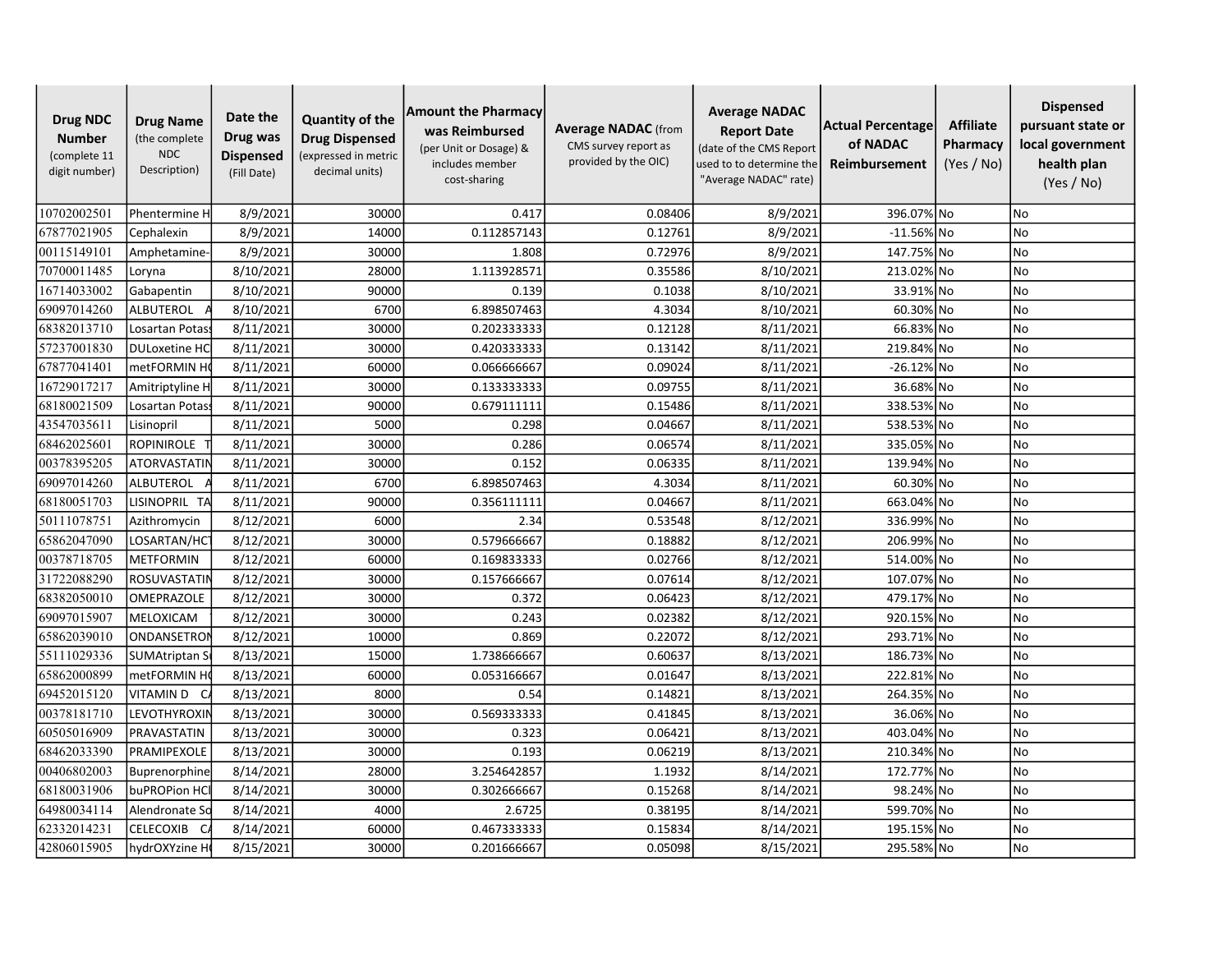| <b>Drug NDC</b><br><b>Number</b><br>(complete 11<br>digit number) | <b>Drug Name</b><br>(the complete<br><b>NDC</b><br>Description) | Date the<br>Drug was<br><b>Dispensed</b><br>(Fill Date) | <b>Quantity of the</b><br><b>Drug Dispensed</b><br>(expressed in metric<br>decimal units) | <b>Amount the Pharmacy</b><br>was Reimbursed<br>(per Unit or Dosage) &<br>includes member<br>cost-sharing | <b>Average NADAC</b> (from<br>CMS survey report as<br>provided by the OIC) | <b>Average NADAC</b><br><b>Report Date</b><br>(date of the CMS Report<br>used to to determine the<br>"Average NADAC" rate) | Actual Percentage<br>of NADAC<br>Reimbursement | <b>Affiliate</b><br>Pharmacy<br>(Yes / No) | <b>Dispensed</b><br>pursuant state or<br>local government<br>health plan<br>(Yes / No) |
|-------------------------------------------------------------------|-----------------------------------------------------------------|---------------------------------------------------------|-------------------------------------------------------------------------------------------|-----------------------------------------------------------------------------------------------------------|----------------------------------------------------------------------------|----------------------------------------------------------------------------------------------------------------------------|------------------------------------------------|--------------------------------------------|----------------------------------------------------------------------------------------|
| 00245531911                                                       | KLOR-CON M20                                                    | 8/15/2021                                               | 30000                                                                                     | 0.348                                                                                                     | 0.18205                                                                    | 8/15/2021                                                                                                                  | 91.16% No                                      |                                            | <b>No</b>                                                                              |
| 68645058459                                                       | <b>METFORMIN</b>                                                | 8/15/2021                                               | 60000                                                                                     | 0.066666667                                                                                               | 0.02766                                                                    | 8/15/2021                                                                                                                  | 141.02% No                                     |                                            | No                                                                                     |
| 00378021610                                                       | <b>FUROSEMIDE</b>                                               | 8/15/2021                                               | 30000                                                                                     | 0.05                                                                                                      | 0.03562                                                                    | 8/15/2021                                                                                                                  | 40.37% No                                      |                                            | <b>No</b>                                                                              |
| 69097015907                                                       | MELOXICAM                                                       | 8/15/2021                                               | 30000                                                                                     | 0.243                                                                                                     | 0.02382                                                                    | 8/15/2021                                                                                                                  | 920.15% No                                     |                                            | <b>No</b>                                                                              |
| 16571040250                                                       | CETIRIZINE TA                                                   | 8/15/2021                                               | 30000                                                                                     | 0.105                                                                                                     | 0.06831                                                                    | 8/15/2021                                                                                                                  | 53.71% No                                      |                                            | <b>No</b>                                                                              |
| 68180083773                                                       | Tri-Lo-Marzia                                                   | 8/16/2021                                               | 28000                                                                                     | 0.375                                                                                                     | 0.16615                                                                    | 8/16/2021                                                                                                                  | 125.70% No                                     |                                            | No                                                                                     |
| 16729021816                                                       | Clopidogrel Bis                                                 | 8/16/2021                                               | 30000                                                                                     | 0.167                                                                                                     | 0.07037                                                                    | 8/16/2021                                                                                                                  | 137.32% No                                     |                                            | <b>No</b>                                                                              |
| 00378001805                                                       | Metoprolol Tar                                                  | 8/16/2021                                               | 15000                                                                                     | 0.020666667                                                                                               | 0.02341                                                                    | 8/16/2021                                                                                                                  | $-11.72\%$ No                                  |                                            | <b>No</b>                                                                              |
| 70010075401                                                       | Methocarbamo                                                    | 8/16/2021                                               | 90000                                                                                     | 0.138111111                                                                                               | 0.0694                                                                     | 8/16/2021                                                                                                                  | 99.01% No                                      |                                            | <b>No</b>                                                                              |
| 68645051054                                                       | hydroCHLORO1                                                    | 8/16/2021                                               | 30000                                                                                     | 0.025666667                                                                                               | 0.01482                                                                    | 8/16/2021                                                                                                                  | 73.19% No                                      |                                            | <b>No</b>                                                                              |
| 16729018301                                                       | hydroCHLOROt                                                    | 8/16/2021                                               | 90000                                                                                     | 0.012777778                                                                                               | 0.01482                                                                    | 8/16/2021                                                                                                                  | $-13.78%$ No                                   |                                            | No                                                                                     |
| 68382000106                                                       | <b>PARoxetine HC</b>                                            | 8/16/2021                                               | 30000                                                                                     | 0.203666667                                                                                               | 0.13226                                                                    | 8/16/2021                                                                                                                  | 53.99% No                                      |                                            | <b>No</b>                                                                              |
| 68180098003                                                       | LISINOPRIL TA                                                   | 8/16/2021                                               | 90000                                                                                     | 0.304555556                                                                                               | 0.02239                                                                    | 8/16/2021                                                                                                                  | 1260.23% No                                    |                                            | <b>No</b>                                                                              |
| 68180072003                                                       | AMLODIPINE                                                      | 8/16/2021                                               | 30000                                                                                     | 0.202333333                                                                                               | 0.0115                                                                     | 8/16/2021                                                                                                                  | 1659.42% No                                    |                                            | <b>No</b>                                                                              |
| 69452015120                                                       | VITAMIN D C                                                     | 8/16/2021                                               | 4000                                                                                      | 0.54                                                                                                      | 0.14821                                                                    | 8/16/2021                                                                                                                  | 264.35% No                                     |                                            | <b>No</b>                                                                              |
| 00143924920                                                       | AMOX/K CLAV                                                     | 8/16/2021                                               | 14000                                                                                     | 1.077857143                                                                                               | 0.31534                                                                    | 8/16/2021                                                                                                                  | 241.81% No                                     |                                            | <b>No</b>                                                                              |
| 68382025216                                                       | <b>ATORVASTATIN</b>                                             | 8/16/2021                                               | 30000                                                                                     | 0.383666667                                                                                               | 0.09843                                                                    | 8/16/2021                                                                                                                  | 289.79% No                                     |                                            | No                                                                                     |
| 16729017017                                                       | <b>ESCITALOPRAN</b>                                             | 8/16/2021                                               | 30000                                                                                     | 0.148                                                                                                     | 0.08322                                                                    | 8/16/2021                                                                                                                  | 77.84% No                                      |                                            | <b>No</b>                                                                              |
| 47335067081                                                       | dilTIAZem HCl                                                   | 8/17/2021                                               | 30000                                                                                     | 0.938666667                                                                                               | 0.30767                                                                    | 8/17/2021                                                                                                                  | 205.09% No                                     |                                            | <b>No</b>                                                                              |
| 00378632177                                                       | Valsartan-hydr                                                  | 8/17/2021                                               | 90000                                                                                     | 1.369333333                                                                                               | 0.31593                                                                    | 8/17/2021                                                                                                                  | 333.43% No                                     |                                            | <b>No</b>                                                                              |
| 67877019805                                                       | amLODIPine Be                                                   | 8/17/2021                                               | 30000                                                                                     | 0.084666667                                                                                               | 0.0115                                                                     | 8/17/2021                                                                                                                  | 636.23% No                                     |                                            | No                                                                                     |
| 29300012810                                                       | hydroCHLOROt                                                    | 8/17/2021                                               | 90000                                                                                     | 0.012777778                                                                                               | 0.01482                                                                    | 8/17/2021                                                                                                                  | -13.78% No                                     |                                            | No                                                                                     |
| 65862001705                                                       | Amoxicillin                                                     | 8/17/2021                                               | 30000                                                                                     | 0.143666667                                                                                               | 0.07273                                                                    | 8/17/2021                                                                                                                  | 97.53% No                                      |                                            | <b>No</b>                                                                              |
| 61314064511                                                       | Neomycin-Poly                                                   | 8/17/2021                                               | 10000                                                                                     | 7.866                                                                                                     | 5.95811                                                                    | 8/17/2021                                                                                                                  | 32.02% No                                      |                                            | <b>No</b>                                                                              |
| 16729013800                                                       | clonazePAM                                                      | 8/17/2021                                               | 90000                                                                                     | 0.079333333                                                                                               | 0.03708                                                                    | 8/17/2021                                                                                                                  | 113.95% No                                     |                                            | <b>No</b>                                                                              |
| 00054327099                                                       | <b>Fluticasone Pro</b>                                          | 8/17/2021                                               | 32000                                                                                     | 1.0553125                                                                                                 | 0.31963                                                                    | 8/17/2021                                                                                                                  | 230.17% No                                     |                                            | <b>No</b>                                                                              |
| 00406048410                                                       | Acetaminopher                                                   | 8/18/2021                                               | 12000                                                                                     | 0.213333333                                                                                               | 0.11646                                                                    | 8/18/2021                                                                                                                  | 83.18% No                                      |                                            | <b>No</b>                                                                              |
| 63304069301                                                       | Clindamycin HC                                                  | 8/18/2021                                               | 28000                                                                                     | 0.416071429                                                                                               | 0.26606                                                                    | 8/18/2021                                                                                                                  | 56.38% No                                      |                                            | No                                                                                     |
| 65862086001                                                       | FAMOTIDINE                                                      | 8/18/2021                                               | 30000                                                                                     | 0.310333333                                                                                               | 0.08816                                                                    | 8/18/2021                                                                                                                  | 252.01% No                                     |                                            | No                                                                                     |
| 00143993905                                                       | <b>AMOXICILLIN</b>                                              | 8/18/2021                                               | 30000                                                                                     | 0.143666667                                                                                               | 0.07167                                                                    | 8/18/2021                                                                                                                  | 100.46% No                                     |                                            | <b>No</b>                                                                              |
| 45963067711                                                       | METOPROL SU                                                     | 8/18/2021                                               | 30000                                                                                     | 0.145                                                                                                     | 0.17702                                                                    | 8/18/2021                                                                                                                  | -18.09% No                                     |                                            | <b>No</b>                                                                              |
| 45963067611                                                       | <b>METOPROLOL</b>                                               | 8/18/2021                                               | 30000                                                                                     | 0.390333333                                                                                               | 0.10718                                                                    | 8/18/2021                                                                                                                  | 264.18% No                                     |                                            | No                                                                                     |
| 65162018810                                                       | Naproxen Oral                                                   | 8/19/2021                                               | 30000                                                                                     | 0.225                                                                                                     | 0.0546                                                                     | 8/19/2021                                                                                                                  | 312.09% No                                     |                                            | <b>No</b>                                                                              |
| 65862037401                                                       | Escitalopram O                                                  | 8/19/2021                                               | 30000                                                                                     | 0.363666667                                                                                               | 0.05988                                                                    | 8/19/2021                                                                                                                  | 507.33% No                                     |                                            | N <sub>o</sub>                                                                         |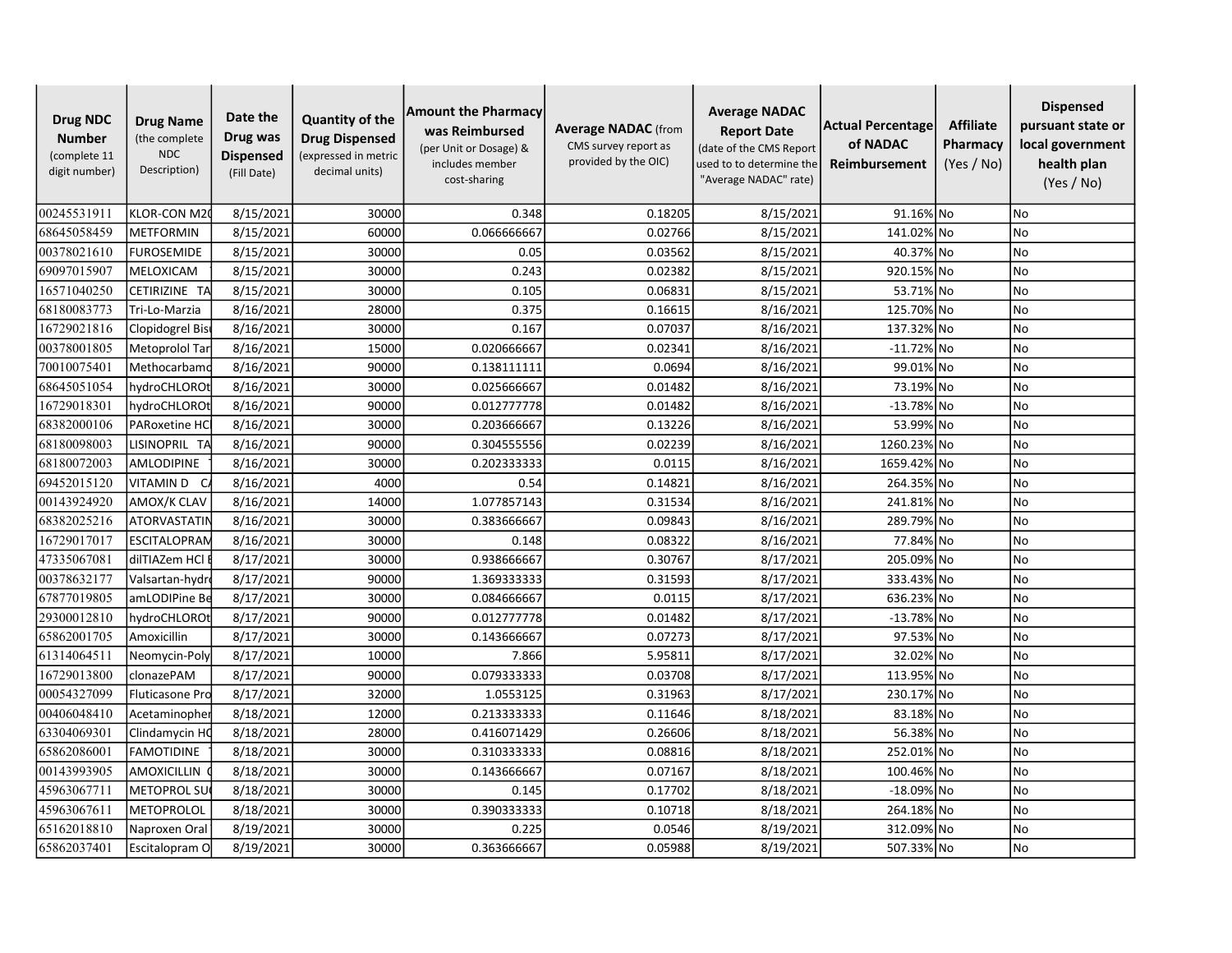| <b>Drug NDC</b><br><b>Number</b><br>(complete 11<br>digit number) | <b>Drug Name</b><br>(the complete<br><b>NDC</b><br>Description) | Date the<br>Drug was<br><b>Dispensed</b><br>(Fill Date) | <b>Quantity of the</b><br><b>Drug Dispensed</b><br>(expressed in metric<br>decimal units) | <b>Amount the Pharmacy</b><br>was Reimbursed<br>(per Unit or Dosage) &<br>includes member<br>cost-sharing | <b>Average NADAC</b> (from<br>CMS survey report as<br>provided by the OIC) | <b>Average NADAC</b><br><b>Report Date</b><br>(date of the CMS Report<br>used to to determine the<br>"Average NADAC" rate) | Actual Percentage<br>of NADAC<br>Reimbursement | <b>Affiliate</b><br>Pharmacy<br>(Yes / No) | <b>Dispensed</b><br>pursuant state or<br>local government<br>health plan<br>(Yes / No) |
|-------------------------------------------------------------------|-----------------------------------------------------------------|---------------------------------------------------------|-------------------------------------------------------------------------------------------|-----------------------------------------------------------------------------------------------------------|----------------------------------------------------------------------------|----------------------------------------------------------------------------------------------------------------------------|------------------------------------------------|--------------------------------------------|----------------------------------------------------------------------------------------|
| 55111014512                                                       | Fluconazole Ora                                                 | 8/19/2021                                               | 2000                                                                                      | 2.295                                                                                                     | 0.88901                                                                    | 8/19/2021                                                                                                                  | 158.15% No                                     |                                            | No                                                                                     |
| 68382075810                                                       | <b>METFORMIN</b>                                                | 8/19/2021                                               | 90000                                                                                     | 0.115                                                                                                     | 0.01591                                                                    | 8/19/2021                                                                                                                  | 622.82% No                                     |                                            | No                                                                                     |
| 68382079801                                                       | LABETALOL                                                       | 8/19/2021                                               | 60000                                                                                     | 0.306166667                                                                                               | 0.15137                                                                    | 8/19/2021                                                                                                                  | 102.26% No                                     |                                            | <b>No</b>                                                                              |
| 00555901658                                                       | Sprintec 28 Ora                                                 | 8/20/2021                                               | 28000                                                                                     | 0.268214286                                                                                               | 0.2053                                                                     | 8/20/2021                                                                                                                  | 30.65% No                                      |                                            | <b>No</b>                                                                              |
| 00172392770                                                       | diazePAM Oral                                                   | 8/20/2021                                               | 90000                                                                                     | 0.050888889                                                                                               | 0.03237                                                                    | 8/20/2021                                                                                                                  | 57.21% No                                      |                                            | <b>No</b>                                                                              |
| 00093534356                                                       | Sildenafil Citrat                                               | 8/20/2021                                               | 6000                                                                                      | 0.616666667                                                                                               | 0.26476                                                                    | 8/20/2021                                                                                                                  | 132.92% No                                     |                                            | No                                                                                     |
| 00168000680                                                       | Triamcinolone                                                   | 8/20/2021                                               | 80000                                                                                     | 0.124125                                                                                                  | 0.06527                                                                    | 8/20/2021                                                                                                                  | 90.17% No                                      |                                            | <b>No</b>                                                                              |
| 63304069301                                                       | Clindamycin HC                                                  | 8/20/2021                                               | 30000                                                                                     | 0.416                                                                                                     | 0.26606                                                                    | 8/20/2021                                                                                                                  | 56.36% No                                      |                                            | <b>No</b>                                                                              |
| 47781065190                                                       | Levothyroxine                                                   | 8/20/2021                                               | 30000                                                                                     | 0.133333333                                                                                               | 0.27172                                                                    | 8/20/2021                                                                                                                  | -50.93% No                                     |                                            | <b>No</b>                                                                              |
| 16729022501                                                       | SPIRONOLACT                                                     | 8/20/2021                                               | 30000                                                                                     | 0.108666667                                                                                               | 0.0588                                                                     | 8/20/2021                                                                                                                  | 84.81% No                                      |                                            | <b>No</b>                                                                              |
| 68645052354                                                       | Sertraline HCl (                                                | 8/22/2021                                               | 180000                                                                                    | 0.266666667                                                                                               | 0.06043                                                                    | 8/22/2021                                                                                                                  | 341.28% No                                     |                                            | No                                                                                     |
| 43598065530                                                       | buPROPion HCl                                                   | 8/22/2021                                               | 90000                                                                                     | 0.422222222                                                                                               | 0.15624                                                                    | 8/22/2021                                                                                                                  | 170.24% No                                     |                                            | <b>No</b>                                                                              |
| 00093545528                                                       | TA<br><b>MIMVEY</b>                                             | 8/22/2021                                               | 28000                                                                                     | 2.867142857                                                                                               | 1.19239                                                                    | 8/22/2021                                                                                                                  | 140.45% No                                     |                                            | <b>No</b>                                                                              |
| 69097014260                                                       | ALBUTEROL                                                       | 8/22/2021                                               | 6700                                                                                      | 6.898507463                                                                                               | 4.22791                                                                    | 8/22/2021                                                                                                                  | 63.17% No                                      |                                            | <b>No</b>                                                                              |
| 63304069205                                                       | Clindamycin HC                                                  | 8/23/2021                                               | 20000                                                                                     | 0.4745                                                                                                    | 0.13444                                                                    | 8/23/2021                                                                                                                  | 252.95% No                                     |                                            | <b>No</b>                                                                              |
| 00185085301                                                       | Amphetamine                                                     | 8/23/2021                                               | 30000                                                                                     | 0.425                                                                                                     | 0.3585                                                                     | 8/23/2021                                                                                                                  | 18.55% No                                      |                                            | <b>No</b>                                                                              |
| 70710122501                                                       | Amitriptyline H                                                 | 8/23/2021                                               | 60000                                                                                     | 0.126333333                                                                                               | 0.05668                                                                    | 8/23/2021                                                                                                                  | 122.89% No                                     |                                            | No                                                                                     |
| 42806054701                                                       | Vitamin D (Ergo                                                 | 8/23/2021                                               | 4000                                                                                      | 1.4775                                                                                                    | 0.1503                                                                     | 8/23/2021                                                                                                                  | 883.03% No                                     |                                            | <b>No</b>                                                                              |
| 60505014102                                                       | glipiZIDE Oral T                                                | 8/23/2021                                               | 30000                                                                                     | 0.088666667                                                                                               | 0.0309                                                                     | 8/23/2021                                                                                                                  | 186.95% No                                     |                                            | <b>No</b>                                                                              |
| 13668011810                                                       | Losartan Potas                                                  | 8/23/2021                                               | 30000                                                                                     | 0.256666667                                                                                               | 0.17228                                                                    | 8/23/2021                                                                                                                  | 48.98% No                                      |                                            | <b>No</b>                                                                              |
| 00406051201                                                       | oxyCODONE-A                                                     | 8/23/2021                                               | 15000                                                                                     | 0.18                                                                                                      | 0.0936                                                                     | 8/23/2021                                                                                                                  | 92.31% No                                      |                                            | No                                                                                     |
| 68382025216                                                       | Atorvastatin Ca                                                 | 8/24/2021                                               | 30000                                                                                     | 0.383666667                                                                                               | 0.11648                                                                    | 8/24/2021                                                                                                                  | 229.38% No                                     |                                            | No                                                                                     |
| 68180096301                                                       | Albuterol Sulfa                                                 | 8/24/2021                                               | 8500                                                                                      | 5.204705882                                                                                               | 3.51507                                                                    | 8/24/2021                                                                                                                  | 48.07% No                                      |                                            | <b>No</b>                                                                              |
| 10702000710                                                       | Cyclobenzaprin                                                  | 8/24/2021                                               | 90000                                                                                     | 0.193111111                                                                                               | 0.02454                                                                    | 8/24/2021                                                                                                                  | 686.92% No                                     |                                            | <b>No</b>                                                                              |
| 68462010905                                                       | Topiramate Ora                                                  | 8/24/2021                                               | 60000                                                                                     | 0.282166667                                                                                               | 0.06838                                                                    | 8/24/2021                                                                                                                  | 312.65% No                                     |                                            | <b>No</b>                                                                              |
| 68645058259                                                       | metFORMIN H                                                     | 8/24/2021                                               | 60000                                                                                     | 0.066666667                                                                                               | 0.01591                                                                    | 8/24/2021                                                                                                                  | 319.02% No                                     |                                            | <b>No</b>                                                                              |
| 68645051654                                                       | amLODIPine Be                                                   | 8/24/2021                                               | 30000                                                                                     | 0.257                                                                                                     | 0.01569                                                                    | 8/24/2021                                                                                                                  | 1537.99% No                                    |                                            | <b>No</b>                                                                              |
| 55111064530                                                       | Omeprazole Or                                                   | 8/24/2021                                               | 30000                                                                                     | 0.362666667                                                                                               | 0.06866                                                                    | 8/24/2021                                                                                                                  | 428.21% No                                     |                                            | No                                                                                     |
| 31722070290                                                       | Losartan Potass                                                 | 8/24/2021                                               | 30000                                                                                     | 0.3                                                                                                       | 0.1107                                                                     | 8/24/2021                                                                                                                  | 171.00% No                                     |                                            | No                                                                                     |
| 68180072103                                                       | AMLODIPINE                                                      | 8/24/2021                                               | 30000                                                                                     | 0.263666667                                                                                               | 0.01569                                                                    | 8/24/2021                                                                                                                  | 1580.48% No                                    |                                            | <b>No</b>                                                                              |
| 29300035005                                                       | ALLOPURINOL                                                     | 8/24/2021                                               | 30000                                                                                     | 0.185                                                                                                     | 0.11133                                                                    | 8/24/2021                                                                                                                  | 66.17% No                                      |                                            | <b>No</b>                                                                              |
| 68180037703                                                       | LOSARTAN PO                                                     | 8/24/2021                                               | 30000                                                                                     | 0.482666667                                                                                               | 0.07772                                                                    | 8/24/2021                                                                                                                  | 521.03% No                                     |                                            | No                                                                                     |
| 67877058901                                                       | <b>COLCHICINE</b>                                               | 8/24/2021                                               | 30000                                                                                     | 2.953666667                                                                                               | 0.76829                                                                    | 8/24/2021                                                                                                                  | 284.45% No                                     |                                            | No                                                                                     |
| 69452015673                                                       | RIZATRIPTAN                                                     | 8/24/2021                                               | 9000                                                                                      | 2.767777778                                                                                               | 0.98524                                                                    | 8/24/2021                                                                                                                  | 180.92% No                                     |                                            | No                                                                                     |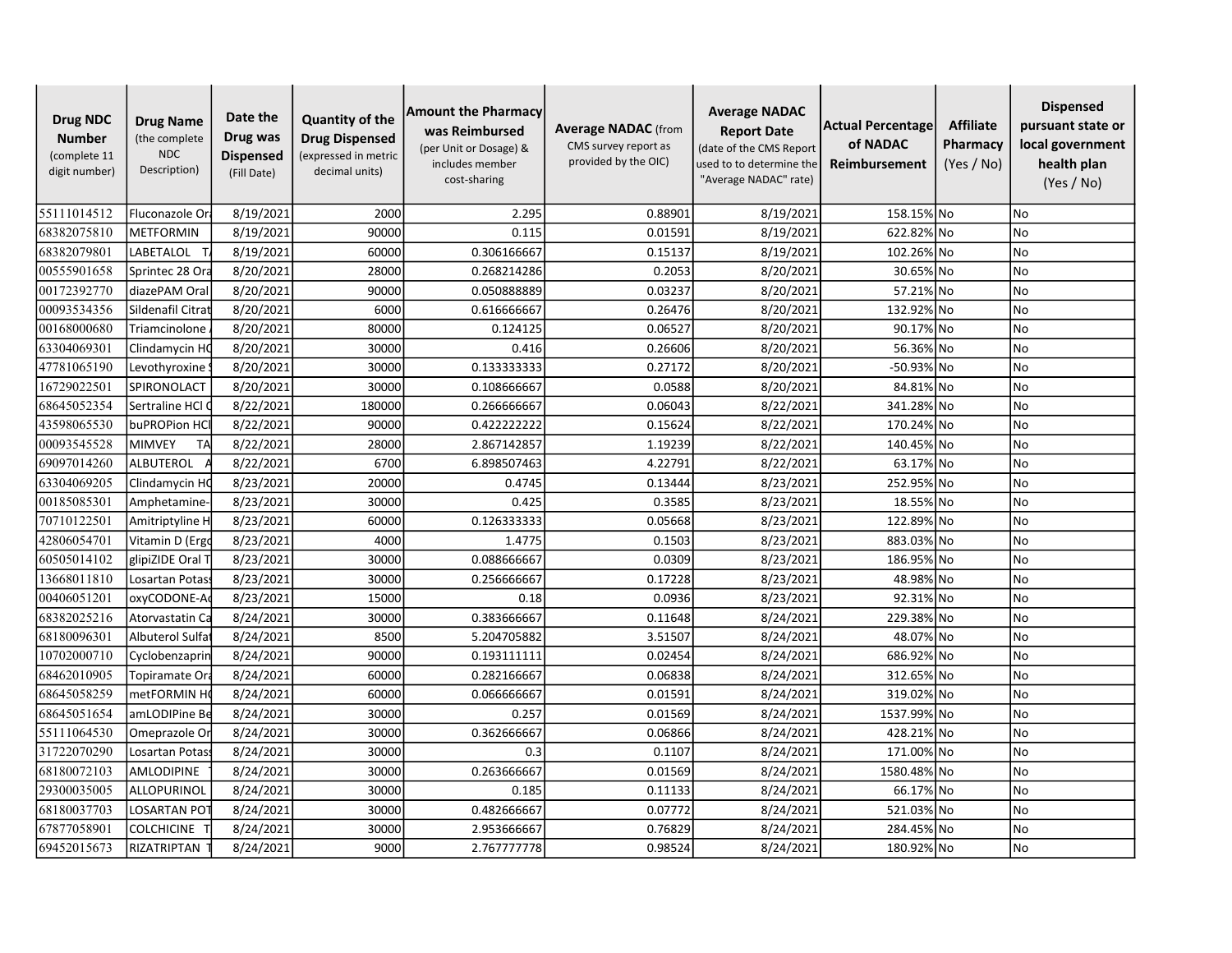| <b>Drug NDC</b><br><b>Number</b><br>(complete 11<br>digit number) | <b>Drug Name</b><br>(the complete<br><b>NDC</b><br>Description) | Date the<br>Drug was<br><b>Dispensed</b><br>(Fill Date) | <b>Quantity of the</b><br><b>Drug Dispensed</b><br>(expressed in metric<br>decimal units) | <b>Amount the Pharmacy</b><br>was Reimbursed<br>(per Unit or Dosage) &<br>includes member<br>cost-sharing | <b>Average NADAC</b> (from<br>CMS survey report as<br>provided by the OIC) | <b>Average NADAC</b><br><b>Report Date</b><br>(date of the CMS Report<br>used to to determine the<br>"Average NADAC" rate) | Actual Percentage<br>of NADAC<br>Reimbursement | <b>Affiliate</b><br>Pharmacy<br>(Yes / No) | <b>Dispensed</b><br>pursuant state or<br>local government<br>health plan<br>(Yes / No) |
|-------------------------------------------------------------------|-----------------------------------------------------------------|---------------------------------------------------------|-------------------------------------------------------------------------------------------|-----------------------------------------------------------------------------------------------------------|----------------------------------------------------------------------------|----------------------------------------------------------------------------------------------------------------------------|------------------------------------------------|--------------------------------------------|----------------------------------------------------------------------------------------|
| 67877032105                                                       | <b>IBUPROFEN</b>                                                | 8/24/2021                                               | 90000                                                                                     | 0.144555556                                                                                               | 0.07651                                                                    | 8/24/2021                                                                                                                  | 88.94% No                                      |                                            | <b>No</b>                                                                              |
| 68180098003                                                       | LISINOPRIL TA                                                   | 8/24/2021                                               | 90000                                                                                     | 0.094333333                                                                                               | 0.02192                                                                    | 8/24/2021                                                                                                                  | 330.35% No                                     |                                            | No                                                                                     |
| 65862085901                                                       | <b>FAMOTIDINE</b>                                               | 8/24/2021                                               | 180000                                                                                    | 0.1235                                                                                                    | 0.04286                                                                    | 8/24/2021                                                                                                                  | 188.15% No                                     |                                            | <b>No</b>                                                                              |
| 00781808926                                                       | <b>AZITHROMYCII</b>                                             | 8/25/2021                                               | 6000                                                                                      | 2.25                                                                                                      | 0.53334                                                                    | 8/25/2021                                                                                                                  | 321.87% No                                     |                                            | <b>No</b>                                                                              |
| 68382091634                                                       | METHYLPRED                                                      | 8/25/2021                                               | 21000                                                                                     | 0.811428571                                                                                               | 0.18321                                                                    | 8/25/2021                                                                                                                  | 342.90% No                                     |                                            | <b>No</b>                                                                              |
| 68382013201                                                       | Tamsulosin HC                                                   | 8/26/2021                                               | 90000                                                                                     | 0.709666667                                                                                               | 0.07055                                                                    | 8/26/2021                                                                                                                  | 905.91% No                                     |                                            | No                                                                                     |
| 00093505898                                                       | Atorvastatin Ca                                                 | 8/26/2021                                               | 90000                                                                                     | 0.339666667                                                                                               | 0.06283                                                                    | 8/26/2021                                                                                                                  | 440.61% No                                     |                                            | No                                                                                     |
| 65862042001                                                       | Sulfamethoxaz                                                   | 8/26/2021                                               | 28000                                                                                     | 0.106071429                                                                                               | 0.06135                                                                    | 8/26/2021                                                                                                                  | 72.90% No                                      |                                            | <b>No</b>                                                                              |
| 00591084501                                                       | glipiZIDE ER Or                                                 | 8/26/2021                                               | 60000                                                                                     | 0.217333333                                                                                               | 0.19722                                                                    | 8/26/2021                                                                                                                  | 10.20% No                                      |                                            | <b>No</b>                                                                              |
| 00093101042                                                       | Mupirocin Exte                                                  | 8/26/2021                                               | 22000                                                                                     | 0.428636364                                                                                               | 0.17785                                                                    | 8/26/2021                                                                                                                  | 141.01% No                                     |                                            | No                                                                                     |
| 51672131200                                                       | <b>MUPIROCIN</b>                                                | 8/26/2021                                               | 22000                                                                                     | 0.206818182                                                                                               | 0.17785                                                                    | 8/26/2021                                                                                                                  | 16.29% No                                      |                                            | No                                                                                     |
| 65862037405                                                       | <b>ESCITALOPRAN</b>                                             | 8/26/2021                                               | 30000                                                                                     | 0.363666667                                                                                               | 0.05988                                                                    | 8/26/2021                                                                                                                  | 507.33% No                                     |                                            | <b>No</b>                                                                              |
| 00555032302                                                       | hydrOXYzine Pa                                                  | 8/27/2021                                               | 30000                                                                                     | 0.130666667                                                                                               | 0.07464                                                                    | 8/27/2021                                                                                                                  | 75.06% No                                      |                                            | <b>No</b>                                                                              |
| 00093720210                                                       | <b>Pravastatin Soc</b>                                          | 8/27/2021                                               | 30000                                                                                     | 0.420666667                                                                                               | 0.0994                                                                     | 8/27/2021                                                                                                                  | 323.21% No                                     |                                            | <b>No</b>                                                                              |
| 55111015810                                                       | Omeprazole Or                                                   | 8/27/2021                                               | 30000                                                                                     | 0.132666667                                                                                               | 0.03769                                                                    | 8/27/2021                                                                                                                  | 251.99% No                                     |                                            | <b>No</b>                                                                              |
| 68645056354                                                       | Ibuprofen Oral                                                  | 8/27/2021                                               | 60000                                                                                     | 0.1825                                                                                                    | 0.07651                                                                    | 8/27/2021                                                                                                                  | 138.53% No                                     |                                            | <b>No</b>                                                                              |
| 68645019059                                                       | Metoprolol Tar                                                  | 8/27/2021                                               | 60000                                                                                     | 0.066666667                                                                                               | 0.02235                                                                    | 8/27/2021                                                                                                                  | 198.28% No                                     |                                            | No                                                                                     |
| 55111058701                                                       | amLODIPine Be                                                   | 8/27/2021                                               | 30000                                                                                     | 0.512                                                                                                     | 0.15479                                                                    | 8/27/2021                                                                                                                  | 230.77% No                                     |                                            | <b>No</b>                                                                              |
| 00093727305                                                       | Pioglitazone HQ                                                 | 8/27/2021                                               | 30000                                                                                     | 0.506333333                                                                                               | 0.17738                                                                    | 8/27/2021                                                                                                                  | 185.45% No                                     |                                            | <b>No</b>                                                                              |
| 13668042990                                                       | Pantoprazole S                                                  | 8/27/2021                                               | 30000                                                                                     | 0.282                                                                                                     | 0.06258                                                                    | 8/27/2021                                                                                                                  | 350.62% No                                     |                                            | <b>No</b>                                                                              |
| 00406012401                                                       | <b>HYDROcodone</b>                                              | 8/27/2021                                               | 10000                                                                                     | 0.172                                                                                                     | 0.13057                                                                    | 8/27/2021                                                                                                                  | 31.73% No                                      |                                            | No                                                                                     |
| 68462079817                                                       | Triamcinolone                                                   | 8/27/2021                                               | 15000                                                                                     | 0.505333333                                                                                               | 0.39082                                                                    | 8/27/2021                                                                                                                  | 29.30% No                                      |                                            | No                                                                                     |
| 68180037803                                                       | Losartan Potass                                                 | 8/27/2021                                               | 30000                                                                                     | 0.621666667                                                                                               | 0.1107                                                                     | 8/27/2021                                                                                                                  | 461.58% No                                     |                                            | <b>No</b>                                                                              |
| 68180072003                                                       | amLODIPine Be                                                   | 8/27/2021                                               | 30000                                                                                     | 0.237                                                                                                     | 0.01252                                                                    | 8/27/2021                                                                                                                  | 1792.97% No                                    |                                            | <b>No</b>                                                                              |
| 65862050320                                                       | Amoxicillin-Pot                                                 | 8/28/2021                                               | 20000                                                                                     | 0.944                                                                                                     | 0.35549                                                                    | 8/28/2021                                                                                                                  | 165.55% No                                     |                                            | <b>No</b>                                                                              |
| 00406802003                                                       | Buprenorphine                                                   | 8/28/2021                                               | 14000                                                                                     | 3.255                                                                                                     | 1.06989                                                                    | 8/28/2021                                                                                                                  | 204.24% No                                     |                                            | <b>No</b>                                                                              |
| 52565001480                                                       | Triamcinolone                                                   | 8/28/2021                                               | 80000                                                                                     | 0.092625                                                                                                  | 0.06527                                                                    | 8/28/2021                                                                                                                  | 41.91% No                                      |                                            | <b>No</b>                                                                              |
| 51991074810                                                       | <b>DULoxetine HC</b>                                            | 8/29/2021                                               | 30000                                                                                     | 0.229333333                                                                                               | 0.1312                                                                     | 8/29/2021                                                                                                                  | 74.80% No                                      |                                            | No                                                                                     |
| 50111064801                                                       | <b>FLUOXETINE</b>                                               | 8/29/2021                                               | 30000                                                                                     | 0.211333333                                                                                               | 0.03404                                                                    | 8/29/2021                                                                                                                  | 520.84% No                                     |                                            | No                                                                                     |
| 65862057490                                                       | <b>MONTELUKAS</b>                                               | 8/29/2021                                               | 30000                                                                                     | 0.307666667                                                                                               | 0.07227                                                                    | 8/29/2021                                                                                                                  | 325.72% No                                     |                                            | <b>No</b>                                                                              |
| 50742061510                                                       | METOPROL SU                                                     | 8/29/2021                                               | 30000                                                                                     | 0.362                                                                                                     | 0.10151                                                                    | 8/29/2021                                                                                                                  | 256.62% No                                     |                                            | <b>No</b>                                                                              |
| 00378047705                                                       | diazePAM Oral                                                   | 8/30/2021                                               | 60000                                                                                     | 0.055833333                                                                                               | 0.03237                                                                    | 8/30/2021                                                                                                                  | 72.48% No                                      |                                            | No                                                                                     |
| 59746033990                                                       | Losartan Potas                                                  | 8/30/2021                                               | 30000                                                                                     | 0.579666667                                                                                               | 0.17228                                                                    | 8/30/2021                                                                                                                  | 236.47% No                                     |                                            | No                                                                                     |
| 69097015915                                                       | MELOXICAM                                                       | 8/30/2021                                               | 30000                                                                                     | 0.284333333                                                                                               | 0.02201                                                                    | 8/30/2021                                                                                                                  | 1191.84% No                                    |                                            | N <sub>o</sub>                                                                         |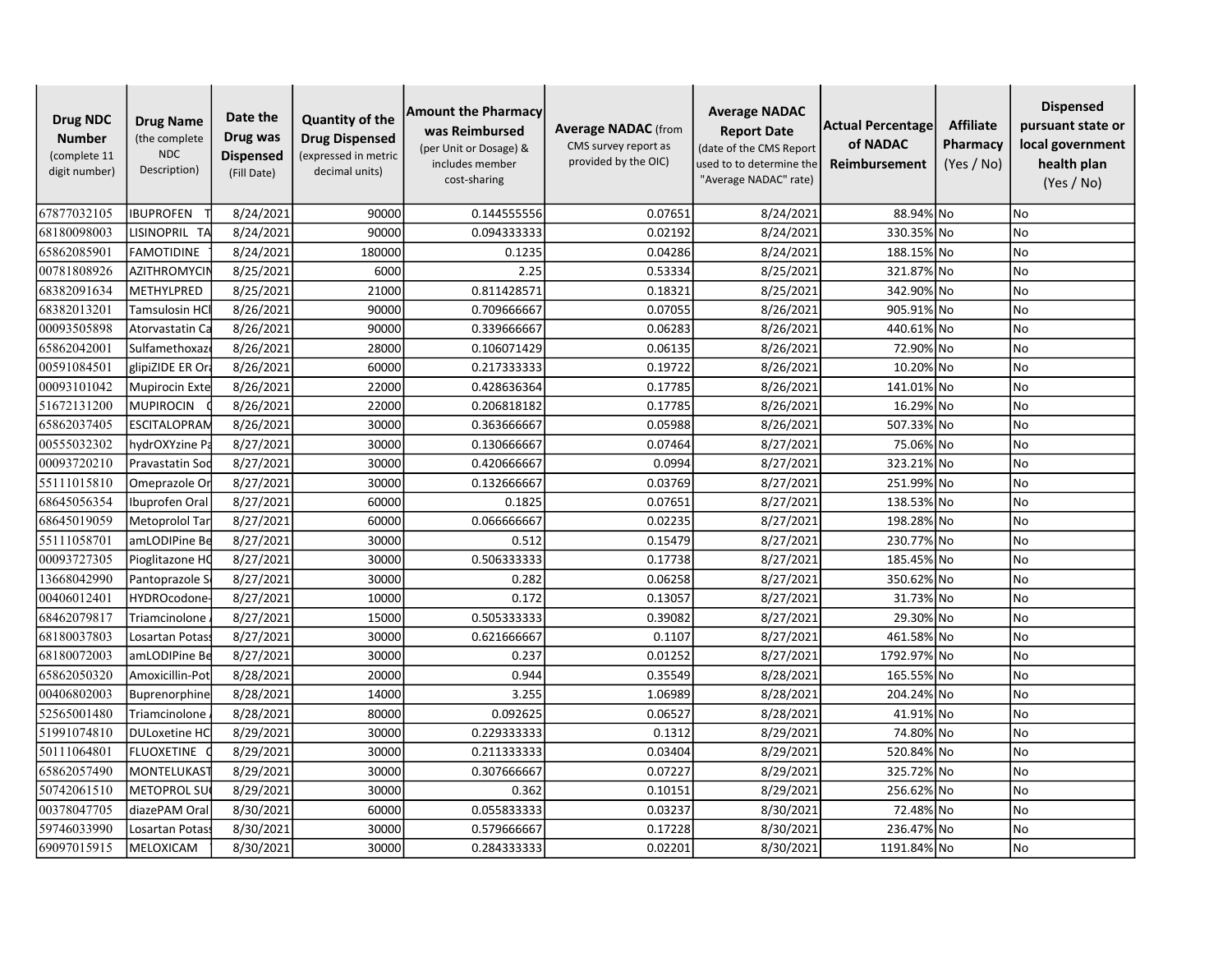| <b>Drug NDC</b><br><b>Number</b><br>(complete 11<br>digit number) | <b>Drug Name</b><br>(the complete<br><b>NDC</b><br>Description) | Date the<br>Drug was<br><b>Dispensed</b><br>(Fill Date) | <b>Quantity of the</b><br><b>Drug Dispensed</b><br>(expressed in metric<br>decimal units) | <b>Amount the Pharmacy</b><br>was Reimbursed<br>(per Unit or Dosage) &<br>includes member<br>cost-sharing | <b>Average NADAC</b> (from<br>CMS survey report as<br>provided by the OIC) | <b>Average NADAC</b><br><b>Report Date</b><br>(date of the CMS Report<br>used to to determine the<br>"Average NADAC" rate) | Actual Percentage<br>of NADAC<br>Reimbursement | <b>Affiliate</b><br>Pharmacy<br>(Yes / No) | <b>Dispensed</b><br>pursuant state or<br>local government<br>health plan<br>(Yes / No) |
|-------------------------------------------------------------------|-----------------------------------------------------------------|---------------------------------------------------------|-------------------------------------------------------------------------------------------|-----------------------------------------------------------------------------------------------------------|----------------------------------------------------------------------------|----------------------------------------------------------------------------------------------------------------------------|------------------------------------------------|--------------------------------------------|----------------------------------------------------------------------------------------|
| 68180047903                                                       | SIMVASTATIN                                                     | 8/30/2021                                               | 30000                                                                                     | 0.284                                                                                                     | 0.02898                                                                    | 8/30/2021                                                                                                                  | 879.99% No                                     |                                            | No                                                                                     |
| 00527411637                                                       | PROPRANOLOL                                                     | 8/30/2021                                               | 30000                                                                                     | 0.97                                                                                                      | 0.32647                                                                    | 8/30/2021                                                                                                                  | 197.12% No                                     |                                            | No                                                                                     |
| 68382056501                                                       | <b>METOPROL SU</b>                                              | 8/30/2021                                               | 45000                                                                                     | 0.390222222                                                                                               | 0.10718                                                                    | 8/30/2021                                                                                                                  | 264.08% No                                     |                                            | <b>No</b>                                                                              |
| 68180098003                                                       | LISINOPRIL TA                                                   | 8/30/2021                                               | 30000                                                                                     | 0.217                                                                                                     | 0.02192                                                                    | 8/30/2021                                                                                                                  | 889.96% No                                     |                                            | <b>No</b>                                                                              |
| 59651000305                                                       | Omeprazole Or                                                   | 8/31/2021                                               | 21000                                                                                     | 0.146666667                                                                                               | 0.06866                                                                    | 8/31/2021                                                                                                                  | 113.61% No                                     |                                            | <b>No</b>                                                                              |
| 00093727398                                                       | Pioglitazone HO                                                 | 8/31/2021                                               | 90000                                                                                     | 0.575222222                                                                                               | 0.17738                                                                    | 8/31/2021                                                                                                                  | 224.29% No                                     |                                            | No                                                                                     |
| 00555097402                                                       | Amphetamine                                                     | 8/31/2021                                               | 60000                                                                                     | 0.86                                                                                                      | 0.36625                                                                    | 8/31/2021                                                                                                                  | 134.81% No                                     |                                            | <b>No</b>                                                                              |
| 50228017705                                                       | Gabapentin Ora                                                  | 8/31/2021                                               | 84000                                                                                     | 0.139047619                                                                                               | 0.10507                                                                    | 8/31/2021                                                                                                                  | 32.34% No                                      |                                            | <b>No</b>                                                                              |
| 68180051902                                                       | Lisinopril-hydro                                                | 8/31/2021                                               | 30000                                                                                     | 0.104                                                                                                     | 0.05536                                                                    | 8/31/2021                                                                                                                  | 87.86% No                                      |                                            | <b>No</b>                                                                              |
| 65862029490                                                       | Rosuvastatin C                                                  | 8/31/2021                                               | 30000                                                                                     | 0.147                                                                                                     | 0.0655                                                                     | 8/31/2021                                                                                                                  | 124.43% No                                     |                                            | No                                                                                     |
| 42806054701                                                       | Vitamin D (Ergo                                                 | 8/31/2021                                               | 4000                                                                                      | 0.7475                                                                                                    | 0.1503                                                                     | 8/31/2021                                                                                                                  | 397.34% No                                     |                                            | No                                                                                     |
| 55111046801                                                       | Metoprolol Suc                                                  | 8/31/2021                                               | 30000                                                                                     | 0.145                                                                                                     | 0.17702                                                                    | 8/31/2021                                                                                                                  | -18.09% No                                     |                                            | <b>No</b>                                                                              |
| 00093031401                                                       | KETOROLAC                                                       | 8/31/2021                                               | 10000                                                                                     | 1.618                                                                                                     | 0.74453                                                                    | 8/31/2021                                                                                                                  | 117.32% No                                     |                                            | <b>No</b>                                                                              |
| 00185041060                                                       | <b>BUPROPION</b>                                                | 8/31/2021                                               | 60000                                                                                     | 0.427166667                                                                                               | 0.13389                                                                    | 8/31/2021                                                                                                                  | 219.04% No                                     |                                            | <b>No</b>                                                                              |
| 68645051054                                                       | hydroCHLORO                                                     | 9/1/2021                                                | 30000                                                                                     | 0.025666667                                                                                               | 0.01468                                                                    | 9/1/2021                                                                                                                   | 74.84% No                                      |                                            | <b>No</b>                                                                              |
| 68645055354                                                       | Lisinopril Oral                                                 | 9/1/2021                                                | 30000                                                                                     | 0.133333333                                                                                               | 0.0272                                                                     | 9/1/2021                                                                                                                   | 390.20% No                                     |                                            | <b>No</b>                                                                              |
| 00406114401                                                       | Methylphenida                                                   | 9/1/2021                                                | 30000                                                                                     | 0.463                                                                                                     | 0.16733                                                                    | 9/1/2021                                                                                                                   | 176.70% No                                     |                                            | No                                                                                     |
| 00054327099                                                       | <b>FLUTICASONE</b>                                              | 9/1/2021                                                | 16000                                                                                     | 0.924375                                                                                                  | 0.29608                                                                    | 9/1/2021                                                                                                                   | 212.20% No                                     |                                            | <b>No</b>                                                                              |
| 43547035211                                                       | LISINOPRIL TA                                                   | 9/1/2021                                                | 30000                                                                                     | 0.101666667                                                                                               | 0.01725                                                                    | 9/1/2021                                                                                                                   | 489.37% No                                     |                                            | <b>No</b>                                                                              |
| 00116200116                                                       | <b>CHLORHEX GLI</b>                                             | 9/1/2021                                                | 473000                                                                                    | 0.006300211                                                                                               | 0.00556                                                                    | 9/1/2021                                                                                                                   | 13.31% No                                      |                                            | <b>No</b>                                                                              |
| 62175011843                                                       | OMEPRAZOLE                                                      | 9/1/2021                                                | 30000                                                                                     | 0.309666667                                                                                               | 0.03769                                                                    | 9/1/2021                                                                                                                   | 721.61% No                                     |                                            | No                                                                                     |
| 16729016917                                                       | Escitalopram O                                                  | 9/2/2021                                                | 30000                                                                                     | 0.152                                                                                                     | 0.05988                                                                    | 9/2/2021                                                                                                                   | 153.84% No                                     |                                            | <b>No</b>                                                                              |
| 49483048110                                                       | Aspirin Low Do                                                  | 9/2/2021                                                | 30000                                                                                     | 0.006                                                                                                     | 0.0145                                                                     | 9/2/2021                                                                                                                   | -58.62% No                                     |                                            | <b>No</b>                                                                              |
| 65862086001                                                       | Famotidine Ora                                                  | 9/2/2021                                                | 30000                                                                                     | 0.171                                                                                                     | 0.08816                                                                    | 9/2/2021                                                                                                                   | 93.97% No                                      |                                            | <b>No</b>                                                                              |
| 51224002218                                                       | Azithromycin O                                                  | 9/2/2021                                                | 6000                                                                                      | 1.096666667                                                                                               | 0.53334                                                                    | 9/2/2021                                                                                                                   | 105.62% No                                     |                                            | <b>No</b>                                                                              |
| 16571040250                                                       | Cetirizine HCl C                                                | 9/2/2021                                                | 30000                                                                                     | 0.054                                                                                                     | 0.07101                                                                    | 9/2/2021                                                                                                                   | -23.95% No                                     |                                            | <b>No</b>                                                                              |
| 42806040021                                                       | methylPREDNIS                                                   | 9/2/2021                                                | 21000                                                                                     | 0.395714286                                                                                               | 0.18321                                                                    | 9/2/2021                                                                                                                   | 115.99% No                                     |                                            | <b>No</b>                                                                              |
| 16571020106                                                       | Diclofenac Sodi                                                 | 9/2/2021                                                | 60000                                                                                     | 0.293                                                                                                     | 0.10558                                                                    | 9/2/2021                                                                                                                   | 177.51% No                                     |                                            | No                                                                                     |
| 10702000710                                                       | Cyclobenzaprin                                                  | 9/2/2021                                                | 30000                                                                                     | 0.193                                                                                                     | 0.02454                                                                    | 9/2/2021                                                                                                                   | 686.47% No                                     |                                            | No                                                                                     |
| 69097012303                                                       | Topiramate Ora                                                  | 9/2/2021                                                | 60000                                                                                     | 0.200833333                                                                                               | 0.04877                                                                    | 9/2/2021                                                                                                                   | 311.80% No                                     |                                            | <b>No</b>                                                                              |
| 68462025601                                                       | ROPINIROLE                                                      | 9/2/2021                                                | 90000                                                                                     | 0.286                                                                                                     | 0.06498                                                                    | 9/2/2021                                                                                                                   | 340.14% No                                     |                                            | <b>No</b>                                                                              |
| 16729041401                                                       | <b>DOXAZOSIN</b>                                                | 9/2/2021                                                | 30000                                                                                     | 0.061666667                                                                                               | 0.07552                                                                    | 9/2/2021                                                                                                                   | $-18.34%$ No                                   |                                            | No                                                                                     |
| 67877024201                                                       | QUETIAPINE                                                      | 9/2/2021                                                | 30000                                                                                     | 0.132666667                                                                                               | 0.03412                                                                    | 9/2/2021                                                                                                                   | 288.82% No                                     |                                            | No                                                                                     |
| 16714087403                                                       | Atorvastatin Ca                                                 | 9/3/2021                                                | 30000                                                                                     | 0.117666667                                                                                               | 0.04034                                                                    | 9/3/2021                                                                                                                   | 191.69% No                                     |                                            | N <sub>o</sub>                                                                         |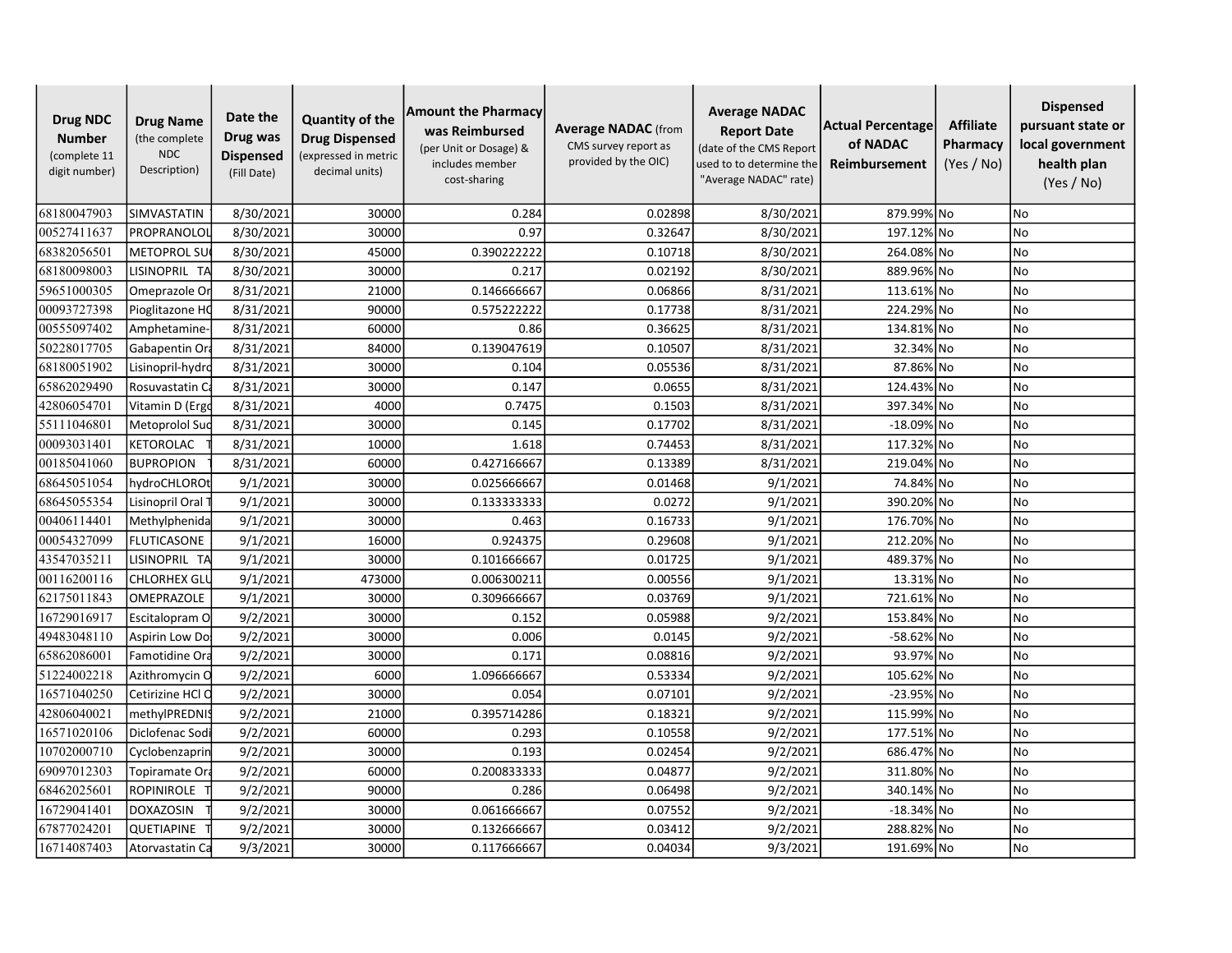| <b>Drug NDC</b><br><b>Number</b><br>(complete 11<br>digit number) | <b>Drug Name</b><br>(the complete<br><b>NDC</b><br>Description) | Date the<br>Drug was<br><b>Dispensed</b><br>(Fill Date) | <b>Quantity of the</b><br><b>Drug Dispensed</b><br>(expressed in metric<br>decimal units) | <b>Amount the Pharmacy</b><br>was Reimbursed<br>(per Unit or Dosage) &<br>includes member<br>cost-sharing | <b>Average NADAC</b> (from<br>CMS survey report as<br>provided by the OIC) | <b>Average NADAC</b><br><b>Report Date</b><br>(date of the CMS Report<br>used to to determine the<br>"Average NADAC" rate) | Actual Percentage<br>of NADAC<br>Reimbursement | <b>Affiliate</b><br>Pharmacy<br>(Yes / No) | <b>Dispensed</b><br>pursuant state or<br>local government<br>health plan<br>(Yes / No) |
|-------------------------------------------------------------------|-----------------------------------------------------------------|---------------------------------------------------------|-------------------------------------------------------------------------------------------|-----------------------------------------------------------------------------------------------------------|----------------------------------------------------------------------------|----------------------------------------------------------------------------------------------------------------------------|------------------------------------------------|--------------------------------------------|----------------------------------------------------------------------------------------|
| 68382066201                                                       | Spironolactone                                                  | 9/3/2021                                                | 90000                                                                                     | 0.284111111                                                                                               | 0.23457                                                                    | 9/3/2021                                                                                                                   | 21.12% No                                      |                                            | No                                                                                     |
| 00054418425                                                       | DEXAMETHASC                                                     | 9/3/2021                                                | 14000                                                                                     | 0.772857143                                                                                               | 0.63396                                                                    | 9/3/2021                                                                                                                   | 21.91% No                                      |                                            | No                                                                                     |
| 00406012301                                                       | <b>HYDROcodone</b>                                              | 9/4/2021                                                | 90000                                                                                     | 0.088555556                                                                                               | 0.10024                                                                    | 9/4/2021                                                                                                                   | $-11.66\%$ No                                  |                                            | <b>No</b>                                                                              |
| 50111078751                                                       | Azithromycin O                                                  | 9/4/2021                                                | 6000                                                                                      | 1.096666667                                                                                               | 0.53334                                                                    | 9/4/2021                                                                                                                   | 105.62% No                                     |                                            | <b>No</b>                                                                              |
| 59746017509                                                       | predniSONE Or                                                   | 9/4/2021                                                | 6000                                                                                      | 0.431666667                                                                                               | 0.11504                                                                    | 9/4/2021                                                                                                                   | 275.23% No                                     |                                            | <b>No</b>                                                                              |
| 50383070016                                                       | Fluticasone Pro                                                 | 9/4/2021                                                | 16000                                                                                     | 0.528125                                                                                                  | 0.29608                                                                    | 9/4/2021                                                                                                                   | 78.37% No                                      |                                            | No                                                                                     |
| 16714089801                                                       | Loratadine Ora                                                  | 9/4/2021                                                | 30000                                                                                     | 0.132666667                                                                                               | 0.06107                                                                    | 9/4/2021                                                                                                                   | 117.24% No                                     |                                            | No                                                                                     |
| 65862085901                                                       | Famotidine Ora                                                  | 9/4/2021                                                | 60000                                                                                     | 0.1235                                                                                                    | 0.04286                                                                    | 9/4/2021                                                                                                                   | 188.15% No                                     |                                            | <b>No</b>                                                                              |
| 16714071503                                                       | Omeprazole Or                                                   | 9/4/2021                                                | 30000                                                                                     | 0.132666667                                                                                               | 0.03769                                                                    | 9/4/2021                                                                                                                   | 251.99% No                                     |                                            | <b>No</b>                                                                              |
| 00781286810                                                       | Omeprazole Or                                                   | 9/4/2021                                                | 30000                                                                                     | 0.302                                                                                                     | 0.03769                                                                    | 9/4/2021                                                                                                                   | 701.27% No                                     |                                            | No                                                                                     |
| 00093005805                                                       | traMADol HCl                                                    | 9/4/2021                                                | 6000                                                                                      | 0.046666667                                                                                               | 0.025                                                                      | 9/4/2021                                                                                                                   | 86.67% No                                      |                                            | No                                                                                     |
| 62756097083                                                       | Buprenorphine                                                   | 9/4/2021                                                | 14000                                                                                     | 3.255                                                                                                     | 1.06989                                                                    | 9/4/2021                                                                                                                   | 204.24% No                                     |                                            | <b>No</b>                                                                              |
| 59746017310                                                       | predniSONE Or                                                   | 9/4/2021                                                | 30000                                                                                     | 0.405666667                                                                                               | 0.08567                                                                    | 9/4/2021                                                                                                                   | 373.52% No                                     |                                            | <b>No</b>                                                                              |
| 55111028130                                                       | levoFLOXacin C                                                  | 9/4/2021                                                | 7000                                                                                      | 1.771428571                                                                                               | 0.4192                                                                     | 9/4/2021                                                                                                                   | 322.57% No                                     |                                            | <b>No</b>                                                                              |
| 70700011485                                                       | Loryna Oral Tał                                                 | 9/4/2021                                                | 28000                                                                                     | 1.113928571                                                                                               | 0.34334                                                                    | 9/4/2021                                                                                                                   | 224.44% No                                     |                                            | <b>No</b>                                                                              |
| 70436015542                                                       | Promethazine-                                                   | 9/4/2021                                                | 180000                                                                                    | 0.069388889                                                                                               | 0.06208                                                                    | 9/4/2021                                                                                                                   | 11.77% No                                      |                                            | <b>No</b>                                                                              |
| 42806040021                                                       | methylPREDNIS                                                   | 9/5/2021                                                | 21000                                                                                     | 0.790952381                                                                                               | 0.18321                                                                    | 9/5/2021                                                                                                                   | 331.72% No                                     |                                            | No                                                                                     |
| 69097014260                                                       | <b>ALBUTEROL</b>                                                | 9/5/2021                                                | 6700                                                                                      | 6.898507463                                                                                               | 4.22791                                                                    | 9/5/2021                                                                                                                   | 63.17% No                                      |                                            | <b>No</b>                                                                              |
| 13668001105                                                       | CITALOPRAM                                                      | 9/6/2021                                                | 30000                                                                                     | 0.263333333                                                                                               | 0.03938                                                                    | 9/6/2021                                                                                                                   | 568.70% No                                     |                                            | <b>No</b>                                                                              |
| 65862049460                                                       | <b>QUEtiapine Fur</b>                                           | 9/7/2021                                                | 30000                                                                                     | 0.446333333                                                                                               | 0.16075                                                                    | 9/7/2021                                                                                                                   | 177.66% No                                     |                                            | <b>No</b>                                                                              |
| 68180072103                                                       | amLODIPine Be                                                   | 9/7/2021                                                | 90000                                                                                     | 0.316222222                                                                                               | 0.01569                                                                    | 9/7/2021                                                                                                                   | 1915.44% No                                    |                                            | No                                                                                     |
| 00228212750                                                       | cloNIDine HCl (                                                 | 9/7/2021                                                | 30000                                                                                     | 0.047333333                                                                                               | 0.03034                                                                    | 9/7/2021                                                                                                                   | 56.01% No                                      |                                            | No                                                                                     |
| 68382014701                                                       | Ramipril Oral C                                                 | 9/7/2021                                                | 30000                                                                                     | 0.133333333                                                                                               | 0.06973                                                                    | 9/7/2021                                                                                                                   | 91.21% No                                      |                                            | <b>No</b>                                                                              |
| 57237007730                                                       | Ondansetron O                                                   | 9/7/2021                                                | 30000                                                                                     | 0.358666667                                                                                               | 0.22088                                                                    | 9/7/2021                                                                                                                   | 62.38% No                                      |                                            | <b>No</b>                                                                              |
| 00054418425                                                       | Dexamethason                                                    | 9/7/2021                                                | 8000                                                                                      | 0.78125                                                                                                   | 0.63396                                                                    | 9/7/2021                                                                                                                   | 23.23% No                                      |                                            | <b>No</b>                                                                              |
| 50111078810                                                       | Azithromycin O                                                  | 9/7/2021                                                | 5000                                                                                      | 2.288                                                                                                     | 0.97313                                                                    | 9/7/2021                                                                                                                   | 135.12% No                                     |                                            | <b>No</b>                                                                              |
| 51991074790                                                       | <b>DULoxetine HC</b>                                            | 9/7/2021                                                | 30000                                                                                     | 0.199333333                                                                                               | 0.1317                                                                     | 9/7/2021                                                                                                                   | 51.35% No                                      |                                            | <b>No</b>                                                                              |
| 57237001830                                                       | <b>DULoxetine HC</b>                                            | 9/7/2021                                                | 30000                                                                                     | 0.420333333                                                                                               | 0.1317                                                                     | 9/7/2021                                                                                                                   | 219.16% No                                     |                                            | No                                                                                     |
| 69097022316                                                       | Alendronate So                                                  | 9/7/2021                                                | 4000                                                                                      | 2.6725                                                                                                    | 0.39066                                                                    | 9/7/2021                                                                                                                   | 584.10% No                                     |                                            | No                                                                                     |
| 67877041401                                                       | metFORMIN H                                                     | 9/7/2021                                                | 60000                                                                                     | 0.066666667                                                                                               | 0.08905                                                                    | 9/7/2021                                                                                                                   | $-25.14%$ No                                   |                                            | <b>No</b>                                                                              |
| 16729017217                                                       | Amitriptyline H                                                 | 9/7/2021                                                | 30000                                                                                     | 0.133333333                                                                                               | 0.09396                                                                    | 9/7/2021                                                                                                                   | 41.90% No                                      |                                            | <b>No</b>                                                                              |
| 68382075810                                                       | metFORMIN H                                                     | 9/7/2021                                                | 180000                                                                                    | 0.161444444                                                                                               | 0.01591                                                                    | 9/7/2021                                                                                                                   | 914.74% No                                     |                                            | No                                                                                     |
| 00093317431                                                       | Albuterol Sulfa                                                 | 9/7/2021                                                | 8500                                                                                      | 5.054117647                                                                                               | 3.51507                                                                    | 9/7/2021                                                                                                                   | 43.78% No                                      |                                            | <b>No</b>                                                                              |
| 59746017506                                                       | predniSONE Or                                                   | 9/7/2021                                                | 10000                                                                                     | 0.432                                                                                                     | 0.11504                                                                    | 9/7/2021                                                                                                                   | 275.52% No                                     |                                            | No.                                                                                    |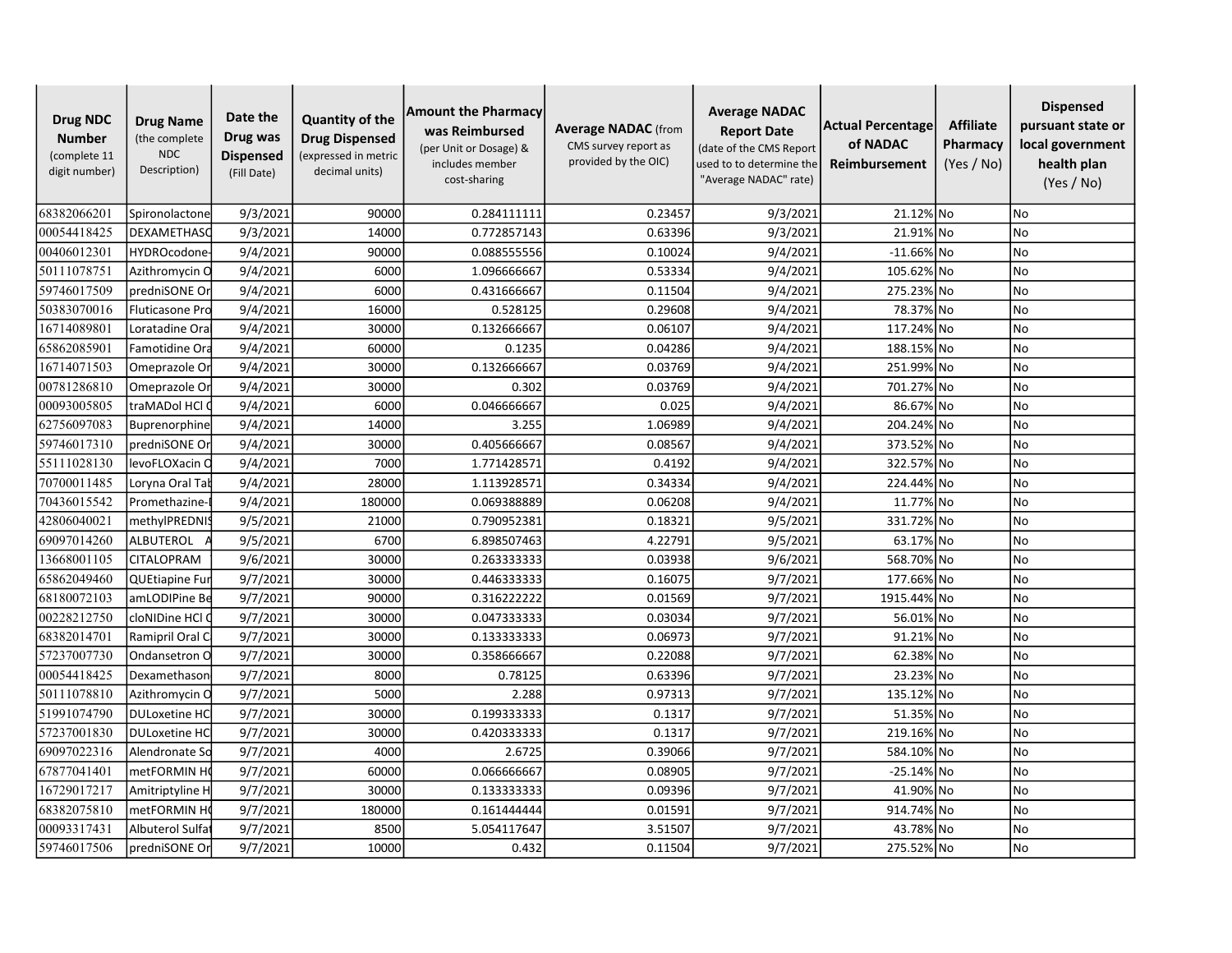| <b>Drug NDC</b><br><b>Number</b><br>(complete 11<br>digit number) | <b>Drug Name</b><br>(the complete<br><b>NDC</b><br>Description) | Date the<br>Drug was<br><b>Dispensed</b><br>(Fill Date) | <b>Quantity of the</b><br><b>Drug Dispensed</b><br>(expressed in metric<br>decimal units) | <b>Amount the Pharmacy</b><br>was Reimbursed<br>(per Unit or Dosage) &<br>includes member<br>cost-sharing | <b>Average NADAC</b> (from<br>CMS survey report as<br>provided by the OIC) | <b>Average NADAC</b><br><b>Report Date</b><br>(date of the CMS Report<br>used to to determine the<br>"Average NADAC" rate) | Actual Percentage<br>of NADAC<br>Reimbursement | <b>Affiliate</b><br>Pharmacy<br>(Yes / No) | <b>Dispensed</b><br>pursuant state or<br>local government<br>health plan<br>(Yes / No) |
|-------------------------------------------------------------------|-----------------------------------------------------------------|---------------------------------------------------------|-------------------------------------------------------------------------------------------|-----------------------------------------------------------------------------------------------------------|----------------------------------------------------------------------------|----------------------------------------------------------------------------------------------------------------------------|------------------------------------------------|--------------------------------------------|----------------------------------------------------------------------------------------|
| 60505082901                                                       | Fluticasone Pro                                                 | 9/7/2021                                                | 16000                                                                                     | 0.528125                                                                                                  | 0.29608                                                                    | 9/7/2021                                                                                                                   | 78.37% No                                      |                                            | <b>No</b>                                                                              |
| 67877056305                                                       | metFORMIN H                                                     | 9/7/2021                                                | 60000                                                                                     | 0.169833333                                                                                               | 0.02609                                                                    | 9/7/2021                                                                                                                   | 550.95% No                                     |                                            | No                                                                                     |
| 68645055654                                                       | Lisinopril-hydrd                                                | 9/7/2021                                                | 90000                                                                                     | 0.235777778                                                                                               | 0.03954                                                                    | 9/7/2021                                                                                                                   | 496.30% No                                     |                                            | <b>No</b>                                                                              |
| 57237000511                                                       | Fluconazole Or                                                  | 9/7/2021                                                | 2000                                                                                      | 2.355                                                                                                     | 0.88901                                                                    | 9/7/2021                                                                                                                   | 164.90% No                                     |                                            | <b>No</b>                                                                              |
| 69097014260                                                       | <b>ALBUTEROL</b>                                                | 9/7/2021                                                | 6700                                                                                      | 6.898507463                                                                                               | 4.22791                                                                    | 9/7/2021                                                                                                                   | 63.17% No                                      |                                            | <b>No</b>                                                                              |
| 65862019430                                                       | <b>FLUOXETINE</b>                                               | 9/7/2021                                                | 30000                                                                                     | 0.162333333                                                                                               | 0.07431                                                                    | 9/7/2021                                                                                                                   | 118.45% No                                     |                                            | No                                                                                     |
| 65862019399                                                       | <b>FLUOXETINE</b>                                               | 9/7/2021                                                | 30000                                                                                     | 0.095333333                                                                                               | 0.03404                                                                    | 9/7/2021                                                                                                                   | 180.06% No                                     |                                            | No                                                                                     |
| 62559058001                                                       | PRAZOSIN HCI                                                    | 9/7/2021                                                | 30000                                                                                     | 0.298666667                                                                                               | 0.2043                                                                     | 9/7/2021                                                                                                                   | 46.19% No                                      |                                            | <b>No</b>                                                                              |
| 70436001006                                                       | <b>BUPROPN HCL</b>                                              | 9/7/2021                                                | 30000                                                                                     | 0.302666667                                                                                               | 0.15624                                                                    | 9/7/2021                                                                                                                   | 93.72% No                                      |                                            | <b>No</b>                                                                              |
| 31722059690                                                       | Fenofibrate Or                                                  | 9/8/2021                                                | 30000                                                                                     | 0.3                                                                                                       | 0.19722                                                                    | 9/8/2021                                                                                                                   | 52.11% No                                      |                                            | No                                                                                     |
| 51672131200                                                       | <b>MUPIROCIN</b>                                                | 9/8/2021                                                | 22000                                                                                     | 0.206818182                                                                                               | 0.17785                                                                    | 9/8/2021                                                                                                                   | 16.29% No                                      |                                            | No                                                                                     |
| 00378180710                                                       | <b>LEVOTHYROXIN</b>                                             | 9/8/2021                                                | 30000                                                                                     | 0.349333333                                                                                               | 0.22762                                                                    | 9/8/2021                                                                                                                   | 53.47% No                                      |                                            | <b>No</b>                                                                              |
| 69452015120                                                       | VITAMIN D<br>- C                                                | 9/8/2021                                                | 8000                                                                                      | 0.54                                                                                                      | 0.1503                                                                     | 9/8/2021                                                                                                                   | 259.28% No                                     |                                            | <b>No</b>                                                                              |
| 00115149101                                                       | Amphetamine-                                                    | 9/9/2021                                                | 30000                                                                                     | 1.808                                                                                                     | 0.72976                                                                    | 9/9/2021                                                                                                                   | 147.75% No                                     |                                            | <b>No</b>                                                                              |
| 69238110002                                                       | Doxycycline Hy                                                  | 9/9/2021                                                | 14000                                                                                     | 0.312142857                                                                                               | 0.18091                                                                    | 9/9/2021                                                                                                                   | 72.54% No                                      |                                            | <b>No</b>                                                                              |
| 60432060416                                                       | Promethazine                                                    | 9/9/2021                                                | 120000                                                                                    | 0.069333333                                                                                               | 0.06208                                                                    | 9/9/2021                                                                                                                   | 11.68% No                                      |                                            | <b>No</b>                                                                              |
| 16571040250                                                       | Cetirizine HCl C                                                | 9/9/2021                                                | 30000                                                                                     | 0.133333333                                                                                               | 0.07101                                                                    | 9/9/2021                                                                                                                   | 87.77% No                                      |                                            | No                                                                                     |
| 59746017210                                                       | predniSONE Or                                                   | 9/9/2021                                                | 21000                                                                                     | 0.139047619                                                                                               | 0.07469                                                                    | 9/9/2021                                                                                                                   | 86.17% No                                      |                                            | <b>No</b>                                                                              |
| 69452017173                                                       | Azithromycin O                                                  | 9/9/2021                                                | 6000                                                                                      | 1.096666667                                                                                               | 0.53334                                                                    | 9/9/2021                                                                                                                   | 105.62% No                                     |                                            | <b>No</b>                                                                              |
| 59762444002                                                       | methylPREDNIS                                                   | 9/9/2021                                                | 21000                                                                                     | 0.395714286                                                                                               | 0.18321                                                                    | 9/9/2021                                                                                                                   | 115.99% No                                     |                                            | <b>No</b>                                                                              |
| 00172208380                                                       | hydroCHLOROt                                                    | 9/9/2021                                                | 30000                                                                                     | 0.012666667                                                                                               | 0.01468                                                                    | 9/9/2021                                                                                                                   | $-13.71\%$ No                                  |                                            | No                                                                                     |
| 64380073706                                                       | Vitamin D (Ergo                                                 | 9/10/2021                                               | 5000                                                                                      | 0.748                                                                                                     | 0.1503                                                                     | 9/10/2021                                                                                                                  | 397.67% No                                     |                                            | No                                                                                     |
| 16714033002                                                       | Gabapentin Ora                                                  | 9/10/2021                                               | 90000                                                                                     | 0.139                                                                                                     | 0.10507                                                                    | 9/10/2021                                                                                                                  | 32.29% No                                      |                                            | <b>No</b>                                                                              |
| 31722070110                                                       | Losartan Potass                                                 | 9/10/2021                                               | 30000                                                                                     | 0.212333333                                                                                               | 0.07772                                                                    | 9/10/2021                                                                                                                  | 173.20% No                                     |                                            | <b>No</b>                                                                              |
| 65162046550                                                       | Ibuprofen Oral                                                  | 9/10/2021                                               | 90000                                                                                     | 0.151888889                                                                                               | 0.06245                                                                    | 9/10/2021                                                                                                                  | 143.22% No                                     |                                            | <b>No</b>                                                                              |
| 50111078710                                                       | <b>AZITHROMYCIN</b>                                             | 9/10/2021                                               | 6000                                                                                      | 2.34                                                                                                      | 0.53334                                                                    | 9/10/2021                                                                                                                  | 338.74% No                                     |                                            | <b>No</b>                                                                              |
| 69543038810                                                       | KETOROLAC                                                       | 9/10/2021                                               | 4000                                                                                      | 1.13                                                                                                      | 0.74453                                                                    | 9/10/2021                                                                                                                  | 51.77% No                                      |                                            | <b>No</b>                                                                              |
| 00555904558                                                       | <b>AVIANE</b><br><b>TAB</b>                                     | 9/10/2021                                               | 84000                                                                                     | 0.941785714                                                                                               | 0.2126                                                                     | 9/10/2021                                                                                                                  | 342.98% No                                     |                                            | No                                                                                     |
| 13668000705                                                       | ZOLPIDEM<br>T                                                   | 9/10/2021                                               | 14000                                                                                     | 0.279285714                                                                                               | 0.03091                                                                    | 9/10/2021                                                                                                                  | 803.54% No                                     |                                            | No                                                                                     |
| 68180029606                                                       | <b>DULoxetine HC</b>                                            | 9/11/2021                                               | 30000                                                                                     | 0.47                                                                                                      | 0.1312                                                                     | 9/11/2021                                                                                                                  | 258.23% No                                     |                                            | <b>No</b>                                                                              |
| 43547028810                                                       | buPROPion HC                                                    | 9/11/2021                                               | 30000                                                                                     | 0.427333333                                                                                               | 0.13389                                                                    | 9/11/2021                                                                                                                  | 219.17% No                                     |                                            | No                                                                                     |
| 00406802003                                                       | Buprenorphine                                                   | 9/11/2021                                               | 28000                                                                                     | 3.254642857                                                                                               | 1.06989                                                                    | 9/11/2021                                                                                                                  | 204.20% No                                     |                                            | No                                                                                     |
| 64980043710                                                       | Atenolol Oral 1                                                 | 9/11/2021                                               | 90000                                                                                     | 0.091333333                                                                                               | 0.02511                                                                    | 9/11/2021                                                                                                                  | 263.73% No                                     |                                            | No                                                                                     |
| 60505016909                                                       | PRAVASTATIN                                                     | 9/11/2021                                               | 30000                                                                                     | 0.323                                                                                                     | 0.06097                                                                    | 9/11/2021                                                                                                                  | 429.77% No                                     |                                            | No                                                                                     |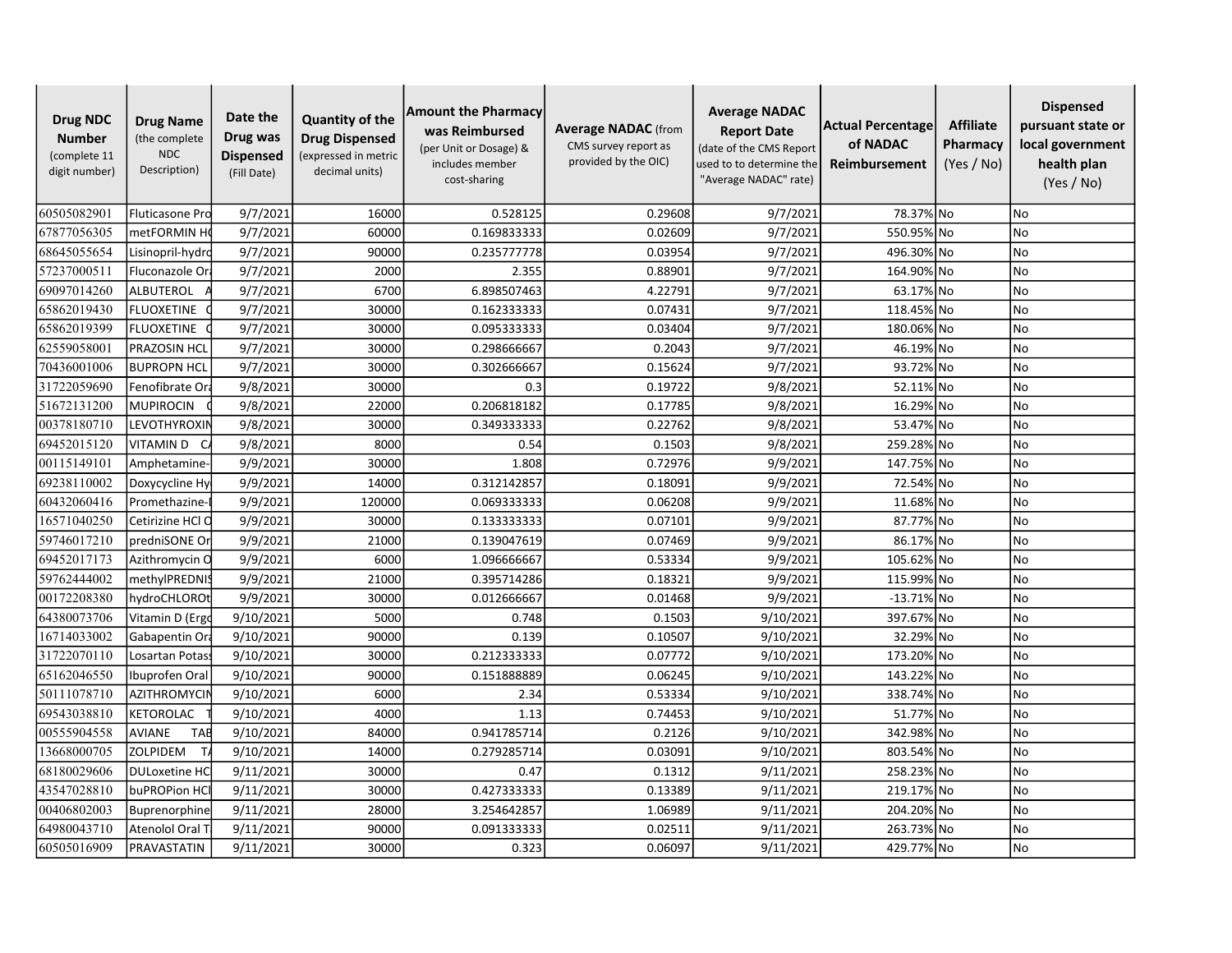| <b>Drug NDC</b><br><b>Number</b><br>(complete 11<br>digit number) | <b>Drug Name</b><br>(the complete<br><b>NDC</b><br>Description) | Date the<br>Drug was<br><b>Dispensed</b><br>(Fill Date) | <b>Quantity of the</b><br><b>Drug Dispensed</b><br>(expressed in metric<br>decimal units) | <b>Amount the Pharmacy</b><br>was Reimbursed<br>(per Unit or Dosage) &<br>includes member<br>cost-sharing | <b>Average NADAC</b> (from<br>CMS survey report as<br>provided by the OIC) | <b>Average NADAC</b><br><b>Report Date</b><br>(date of the CMS Report<br>used to to determine the<br>"Average NADAC" rate) | Actual Percentage<br>of NADAC<br>Reimbursement | <b>Affiliate</b><br>Pharmacy<br>(Yes / No) | <b>Dispensed</b><br>pursuant state or<br>local government<br>health plan<br>(Yes / No) |
|-------------------------------------------------------------------|-----------------------------------------------------------------|---------------------------------------------------------|-------------------------------------------------------------------------------------------|-----------------------------------------------------------------------------------------------------------|----------------------------------------------------------------------------|----------------------------------------------------------------------------------------------------------------------------|------------------------------------------------|--------------------------------------------|----------------------------------------------------------------------------------------|
| 68462033390                                                       | PRAMIPEXOLE                                                     | 9/11/2021                                               | 30000                                                                                     | 0.193                                                                                                     | 0.06143                                                                    | 9/11/2021                                                                                                                  | 214.18% No                                     |                                            | No                                                                                     |
| 68180051902                                                       | Lisinopril-hydrc                                                | 9/12/2021                                               | 120000                                                                                    | 0.278416667                                                                                               | 0.05536                                                                    | 9/12/2021                                                                                                                  | 402.92% No                                     |                                            | No                                                                                     |
| 50111064801                                                       | <b>FLUoxetine HCI</b>                                           | 9/12/2021                                               | 60000                                                                                     | 0.247333333                                                                                               | 0.03404                                                                    | 9/12/2021                                                                                                                  | 626.60% No                                     |                                            | <b>No</b>                                                                              |
| 63304069301                                                       | Clindamycin HC                                                  | 9/12/2021                                               | 28000                                                                                     | 0.416071429                                                                                               | 0.26606                                                                    | 9/12/2021                                                                                                                  | 56.38% No                                      |                                            | <b>No</b>                                                                              |
| 68645051054                                                       | hydroCHLOROt                                                    | 9/12/2021                                               | 30000                                                                                     | 0.025666667                                                                                               | 0.01468                                                                    | 9/12/2021                                                                                                                  | 74.84% No                                      |                                            | <b>No</b>                                                                              |
| 68180087773                                                       | Jencycla Oral T                                                 | 9/12/2021                                               | 84000                                                                                     | 0.270357143                                                                                               | 0.17934                                                                    | 9/12/2021                                                                                                                  | 50.75% No                                      |                                            | No                                                                                     |
| 68462039710                                                       | <b>OMEPRAZOLE</b>                                               | 9/12/2021                                               | 30000                                                                                     | 0.372                                                                                                     | 0.06866                                                                    | 9/12/2021                                                                                                                  | 441.80% No                                     |                                            | <b>No</b>                                                                              |
| 00378181710                                                       | LEVOTHYROXIN                                                    | $\frac{1}{9/12/2021}$                                   | 30000                                                                                     | 0.569333333                                                                                               | 0.44645                                                                    | 9/12/2021                                                                                                                  | 27.52% No                                      |                                            | <b>No</b>                                                                              |
| 68180083773                                                       | Tri-Lo-Marzia C                                                 | 9/13/2021                                               | 28000                                                                                     | 0.375                                                                                                     | 0.15898                                                                    | 9/13/2021                                                                                                                  | 135.88% No                                     |                                            | <b>No</b>                                                                              |
| 50228018101                                                       | Gabapentin Or                                                   | 9/13/2021                                               | 90000                                                                                     | 0.096444444                                                                                               | 0.06275                                                                    | 9/13/2021                                                                                                                  | 53.70% No                                      |                                            | <b>No</b>                                                                              |
| 00406048501                                                       | Acetaminopher                                                   | 9/13/2021                                               | 90000                                                                                     | 0.099888889                                                                                               | 0.21031                                                                    | 9/13/2021                                                                                                                  | -52.50% No                                     |                                            | No                                                                                     |
| 42806071401                                                       | Benzonatate O                                                   | 9/13/2021                                               | 21000                                                                                     | 0.412380952                                                                                               | 0.0944                                                                     | 9/13/2021                                                                                                                  | 336.84% No                                     |                                            | <b>No</b>                                                                              |
| 50228018010                                                       | Gabapentin Or                                                   | 9/13/2021                                               | 30000                                                                                     | 0.178                                                                                                     | 0.04962                                                                    | 9/13/2021                                                                                                                  | 258.73% No                                     |                                            | <b>No</b>                                                                              |
| 68382091634                                                       | methylPREDNIS                                                   | 9/13/2021                                               | 21000                                                                                     | 0.811428571                                                                                               | 0.18321                                                                    | 9/13/2021                                                                                                                  | 342.90% No                                     |                                            | <b>No</b>                                                                              |
| 68180072003                                                       | <b>AMLODIPINE</b>                                               | 9/13/2021                                               | 30000                                                                                     | 0.202333333                                                                                               | 0.01252                                                                    | 9/13/2021                                                                                                                  | 1516.08% No                                    |                                            | <b>No</b>                                                                              |
| 65862005299                                                       | SIMVASTATIN                                                     | 9/13/2021                                               | 90000                                                                                     | 0.340555556                                                                                               | 0.02898                                                                    | 9/13/2021                                                                                                                  | 1075.14% No                                    |                                            | <b>No</b>                                                                              |
| 51991074790                                                       | DULOXETINE                                                      | 9/13/2021                                               | 30000                                                                                     | 0.368333333                                                                                               | 0.1317                                                                     | 9/13/2021                                                                                                                  | 179.68% No                                     |                                            | No                                                                                     |
| 31722088290                                                       | <b>ROSUVASTATII</b>                                             | 9/13/2021                                               | 30000                                                                                     | 0.157666667                                                                                               | 0.08277                                                                    | 9/13/2021                                                                                                                  | 90.49% No                                      |                                            | <b>No</b>                                                                              |
| 68382050010                                                       | OMEPRAZOLE                                                      | 9/13/2021                                               | 30000                                                                                     | 0.372                                                                                                     | 0.06866                                                                    | 9/13/2021                                                                                                                  | 441.80% No                                     |                                            | <b>No</b>                                                                              |
| 65862047090                                                       | LOSARTAN/HC                                                     | 9/13/2021                                               | 30000                                                                                     | 0.579666667                                                                                               | 0.17228                                                                    | 9/13/2021                                                                                                                  | 236.47% No                                     |                                            | <b>No</b>                                                                              |
| 00378718705                                                       | <b>METFORMIN</b>                                                | 9/13/2021                                               | 60000                                                                                     | 0.169833333                                                                                               | 0.02609                                                                    | 9/13/2021                                                                                                                  | 550.95% No                                     |                                            | No                                                                                     |
| 45963067611                                                       | <b>METOPROL SU</b>                                              | 9/13/2021                                               | 30000                                                                                     | 0.390333333                                                                                               | 0.10718                                                                    | 9/13/2021                                                                                                                  | 264.18% No                                     |                                            | No                                                                                     |
| 16571040250                                                       | CETIRIZINE TA                                                   | 9/13/2021                                               | 30000                                                                                     | 0.105                                                                                                     | 0.07101                                                                    | 9/13/2021                                                                                                                  | 47.87% No                                      |                                            | <b>No</b>                                                                              |
| 68382025216                                                       | <b>ATORVASTATIN</b>                                             | 9/13/2021                                               | 30000                                                                                     | 0.383666667                                                                                               | 0.11648                                                                    | 9/13/2021                                                                                                                  | 229.38% No                                     |                                            | <b>No</b>                                                                              |
| 16729017017                                                       | <b>ESCITALOPRAN</b>                                             | 9/13/2021                                               | 30000                                                                                     | 0.148                                                                                                     | 0.08861                                                                    | 9/13/2021                                                                                                                  | 67.02% No                                      |                                            | <b>No</b>                                                                              |
| 69097012805                                                       | amLODIPine Be                                                   | 9/14/2021                                               | 30000                                                                                     | 0.097666667                                                                                               | 0.01569                                                                    | 9/14/2021                                                                                                                  | 522.48% No                                     |                                            | <b>No</b>                                                                              |
| 00555097302                                                       | Amphetamine                                                     | 9/14/2021                                               | 60000                                                                                     | 0.424833333                                                                                               | 0.3585                                                                     | 9/14/2021                                                                                                                  | 18.50% No                                      |                                            | <b>No</b>                                                                              |
| 00093005805                                                       | traMADol HCl                                                    | 9/14/2021                                               | 12000                                                                                     | 0.041666667                                                                                               | 0.025                                                                      | 9/14/2021                                                                                                                  | 66.67% No                                      |                                            | No                                                                                     |
| 59762054102                                                       | glipiZIDE XL Ora                                                | 9/14/2021                                               | 30000                                                                                     | 0.151333333                                                                                               | 0.11779                                                                    | 9/14/2021                                                                                                                  | 28.48% No                                      |                                            | No                                                                                     |
| 65862069705                                                       | VENLAFAXINE                                                     | 9/14/2021                                               | 30000                                                                                     | 0.226666667                                                                                               | 0.17442                                                                    | 9/14/2021                                                                                                                  | 29.95% No                                      |                                            | <b>No</b>                                                                              |
| 13668018190                                                       | Rosuvastatin Ca                                                 | 9/15/2021                                               | 90000                                                                                     | 0.212111111                                                                                               | 0.08055                                                                    | 9/15/2021                                                                                                                  | 163.33% No                                     |                                            | No                                                                                     |
| 13668042990                                                       | Pantoprazole S                                                  | 9/15/2021                                               | 90000                                                                                     | 0.395666667                                                                                               | 0.06258                                                                    | 9/15/2021                                                                                                                  | 532.26% No                                     |                                            | No                                                                                     |
| 00378180010                                                       | Levothyroxine                                                   | 9/15/2021                                               | 90000                                                                                     | 0.298666667                                                                                               | 0.18255                                                                    | 9/15/2021                                                                                                                  | 63.61% No                                      |                                            | No                                                                                     |
| 68462019005                                                       | Naproxen Oral                                                   | 9/15/2021                                               | 30000                                                                                     | 0.142666667                                                                                               | 0.07918                                                                    | 9/15/2021                                                                                                                  | 80.18% No                                      |                                            | No                                                                                     |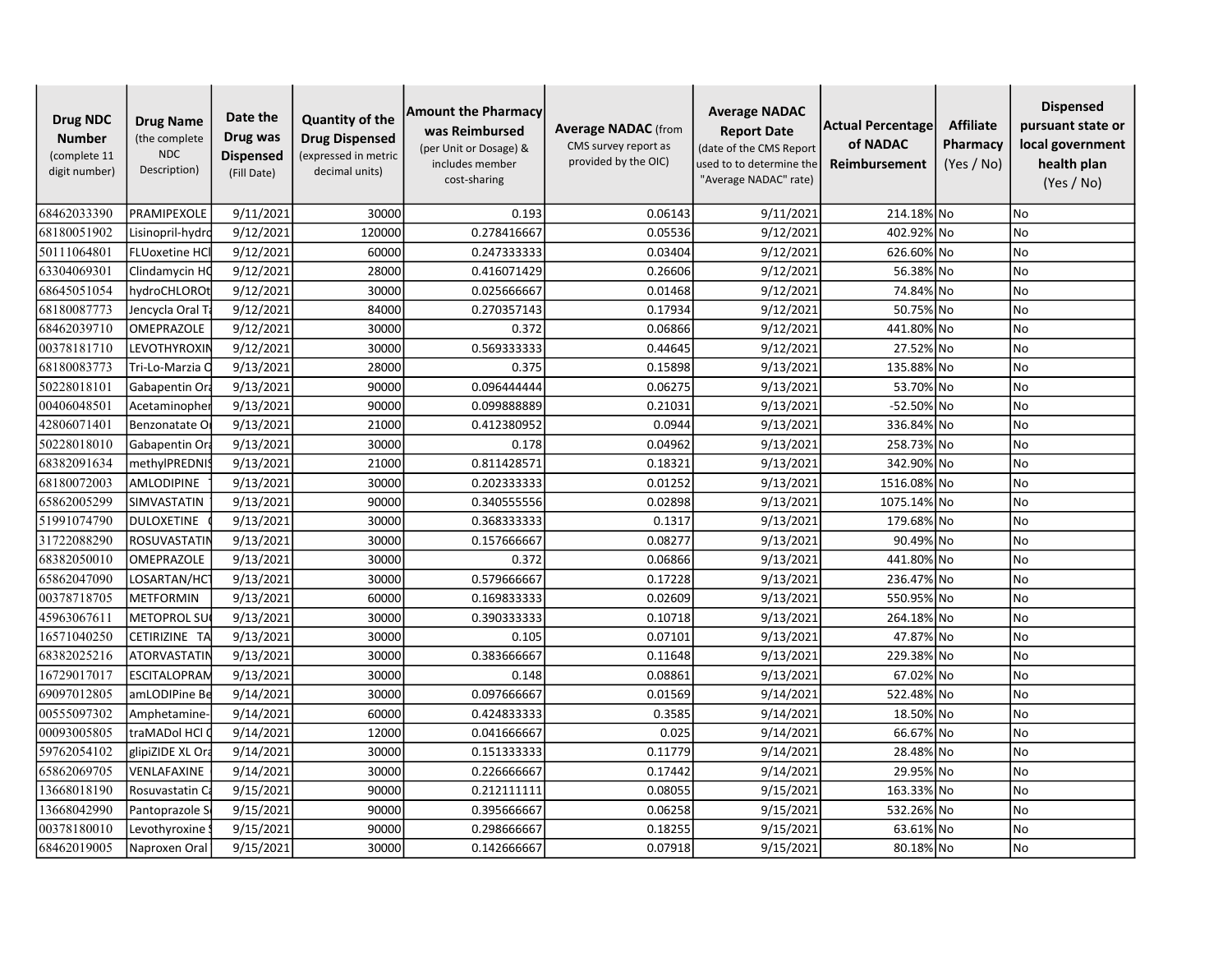| <b>Drug NDC</b><br><b>Number</b><br>(complete 11<br>digit number) | <b>Drug Name</b><br>(the complete<br><b>NDC</b><br>Description) | Date the<br>Drug was<br><b>Dispensed</b><br>(Fill Date) | <b>Quantity of the</b><br><b>Drug Dispensed</b><br>(expressed in metric<br>decimal units) | <b>Amount the Pharmacy</b><br>was Reimbursed<br>(per Unit or Dosage) &<br>includes member<br>cost-sharing | <b>Average NADAC</b> (from<br>CMS survey report as<br>provided by the OIC) | <b>Average NADAC</b><br><b>Report Date</b><br>(date of the CMS Report<br>used to to determine the<br>"Average NADAC" rate) | Actual Percentage<br>of NADAC<br>Reimbursement | <b>Affiliate</b><br>Pharmacy<br>(Yes / No) | <b>Dispensed</b><br>pursuant state or<br>local government<br>health plan<br>(Yes / No) |
|-------------------------------------------------------------------|-----------------------------------------------------------------|---------------------------------------------------------|-------------------------------------------------------------------------------------------|-----------------------------------------------------------------------------------------------------------|----------------------------------------------------------------------------|----------------------------------------------------------------------------------------------------------------------------|------------------------------------------------|--------------------------------------------|----------------------------------------------------------------------------------------|
| 70954006020                                                       | predniSONE Or                                                   | 9/15/2021                                               | 10000                                                                                     | 0.167                                                                                                     | 0.11504                                                                    | 9/15/2021                                                                                                                  | 45.17% No                                      |                                            | <b>No</b>                                                                              |
| 16729022501                                                       | SPIRONOLACT                                                     | 9/15/2021                                               | 30000                                                                                     | 0.108666667                                                                                               | 0.0588                                                                     | 9/15/2021                                                                                                                  | 84.81% No                                      |                                            | No                                                                                     |
| 00093534356                                                       | Sildenafil Citrat                                               | 9/16/2021                                               | 6000                                                                                      | 0.616666667                                                                                               | 0.26476                                                                    | 9/16/2021                                                                                                                  | 132.92% No                                     |                                            | <b>No</b>                                                                              |
| 50383070016                                                       | Fluticasone Pro                                                 | 9/16/2021                                               | 16000                                                                                     | 0.528125                                                                                                  | 0.29608                                                                    | 9/16/2021                                                                                                                  | 78.37% No                                      |                                            | <b>No</b>                                                                              |
| 55111029336                                                       | SUMAtriptan S                                                   | 9/16/2021                                               | 15000                                                                                     | 1.738666667                                                                                               | 0.6082                                                                     | 9/16/2021                                                                                                                  | 185.87% No                                     |                                            | <b>No</b>                                                                              |
| 57664050658                                                       | Metoprolol Tar                                                  | 9/16/2021                                               | 30000                                                                                     | 0.036333333                                                                                               | 0.02223                                                                    | 9/16/2021                                                                                                                  | 63.44% No                                      |                                            | No                                                                                     |
| 45963067711                                                       | <b>METOPROL SU</b>                                              | 9/16/2021                                               | 30000                                                                                     | 0.145                                                                                                     | 0.17702                                                                    | 9/16/2021                                                                                                                  | $-18.09\%$ No                                  |                                            | <b>No</b>                                                                              |
| 69238155106                                                       | Femynor Oral                                                    | 9/17/2021                                               | 28000                                                                                     | 0.268214286                                                                                               | 0.2053                                                                     | 9/17/2021                                                                                                                  | 30.65% No                                      |                                            | <b>No</b>                                                                              |
| 65862037401                                                       | Escitalopram O                                                  | 9/17/2021                                               | 30000                                                                                     | 0.349333333                                                                                               | 0.05988                                                                    | 9/17/2021                                                                                                                  | 483.39% No                                     |                                            | <b>No</b>                                                                              |
| 16729017301                                                       | Amitriptyline H                                                 | 9/17/2021                                               | 30000                                                                                     | 0.254333333                                                                                               | 0.19468                                                                    | 9/17/2021                                                                                                                  | 30.64% No                                      |                                            | <b>No</b>                                                                              |
| 69452015120                                                       | VITAMIN D CA                                                    | 9/17/2021                                               | 4000                                                                                      | 0.54                                                                                                      | 0.1503                                                                     | 9/17/2021                                                                                                                  | 259.28% No                                     |                                            | No                                                                                     |
| 16729013800                                                       | clonazePAM Or                                                   | 9/18/2021                                               | 90000                                                                                     | 0.079333333                                                                                               | 0.03688                                                                    | 9/18/2021                                                                                                                  | 115.11% No                                     |                                            | <b>No</b>                                                                              |
| 00115165903                                                       | Propranolol HC                                                  | 9/18/2021                                               | 60000                                                                                     | 0.061666667                                                                                               | 0.07136                                                                    | 9/18/2021                                                                                                                  | $-13.58\%$ No                                  |                                            | <b>No</b>                                                                              |
| 68382076010                                                       | <b>METFORMIN</b>                                                | 9/18/2021                                               | 180000                                                                                    | 0.199611111                                                                                               | 0.02609                                                                    | 9/18/2021                                                                                                                  | 665.09% No                                     |                                            | <b>No</b>                                                                              |
| 65862086001                                                       | <b>FAMOTIDINE</b>                                               | 9/19/2021                                               | 30000                                                                                     | 0.310333333                                                                                               | 0.08816                                                                    | 9/19/2021                                                                                                                  | 252.01% No                                     |                                            | <b>No</b>                                                                              |
| 68645058459                                                       | METFORMIN                                                       | 9/19/2021                                               | 60000                                                                                     | 0.066666667                                                                                               | 0.02609                                                                    | 9/19/2021                                                                                                                  | 155.53% No                                     |                                            | <b>No</b>                                                                              |
| 43547040011                                                       | Cyclobenzaprin                                                  | 9/20/2021                                               | 45000                                                                                     | 0.099555556                                                                                               | 0.02454                                                                    | 9/20/2021                                                                                                                  | 305.69% No                                     |                                            | No                                                                                     |
| 67877019810                                                       | amLODIPine Be                                                   | 9/20/2021                                               | 30000                                                                                     | 0.084666667                                                                                               | 0.01252                                                                    | 9/20/2021                                                                                                                  | 576.25% No                                     |                                            | No                                                                                     |
| 00378021610                                                       | <b>FUROSEMIDE</b>                                               | 9/20/2021                                               | 30000                                                                                     | 0.05                                                                                                      | 0.03489                                                                    | 9/20/2021                                                                                                                  | 43.31% No                                      |                                            | <b>No</b>                                                                              |
| 69097015907                                                       | MELOXICAM                                                       | 9/20/2021                                               | 30000                                                                                     | 0.243                                                                                                     | 0.02201                                                                    | 9/20/2021                                                                                                                  | 1004.04% No                                    |                                            | <b>No</b>                                                                              |
| 00245531911                                                       | KLOR-CON M2                                                     | 9/20/2021                                               | 30000                                                                                     | 0.348                                                                                                     | 0.19918                                                                    | 9/20/2021                                                                                                                  | 74.72% No                                      |                                            | No                                                                                     |
| 68382075810                                                       | <b>METFORMIN</b>                                                | 9/20/2021                                               | 90000                                                                                     | 0.115                                                                                                     | 0.01591                                                                    | 9/20/2021                                                                                                                  | 622.82% No                                     |                                            | No                                                                                     |
| 68382079801                                                       | LABETALOL                                                       | 9/20/2021                                               | 60000                                                                                     | 0.306166667                                                                                               | 0.15137                                                                    | 9/20/2021                                                                                                                  | 102.26% No                                     |                                            | <b>No</b>                                                                              |
| 16571020150                                                       | <b>DICLOFENAC</b>                                               | 9/20/2021                                               | 60000                                                                                     | 0.164333333                                                                                               | 0.10558                                                                    | 9/20/2021                                                                                                                  | 55.65% No                                      |                                            | <b>No</b>                                                                              |
| 63304069301                                                       | CLINDAMYCIN                                                     | 9/20/2021                                               | 3000                                                                                      | 0.363333333                                                                                               | 0.26606                                                                    | 9/20/2021                                                                                                                  | 36.56% No                                      |                                            | <b>No</b>                                                                              |
| 68462035701                                                       | Potassium Chlo                                                  | 9/21/2021                                               | 30000                                                                                     | 0.204333333                                                                                               | 0.14431                                                                    | 9/21/2021                                                                                                                  | 41.59% No                                      |                                            | <b>No</b>                                                                              |
| 47781065190                                                       | Levothyroxine                                                   | 9/21/2021                                               | 30000                                                                                     | 0.133333333                                                                                               | 0.27172                                                                    | 9/21/2021                                                                                                                  | -50.93% No                                     |                                            | <b>No</b>                                                                              |
| 00143980305                                                       | Doxycycline Hy                                                  | 9/21/2021                                               | 14000                                                                                     | 0.148571429                                                                                               | 0.18091                                                                    | 9/21/2021                                                                                                                  | $-17.88\%$ No                                  |                                            | No                                                                                     |
| 65862050320                                                       | Amoxicillin-Pot                                                 | 9/21/2021                                               | 20000                                                                                     | 1.0035                                                                                                    | 0.35549                                                                    | 9/21/2021                                                                                                                  | 182.29% No                                     |                                            | No                                                                                     |
| 00591544305                                                       | predniSONE Or                                                   | 9/21/2021                                               | 15000                                                                                     | 0.188666667                                                                                               | 0.11504                                                                    | 9/21/2021                                                                                                                  | 64.00% No                                      |                                            | <b>No</b>                                                                              |
| 65862037401                                                       | ESCITALOPRAN                                                    | 9/21/2021                                               | 30000                                                                                     | 0.349333333                                                                                               | 0.05988                                                                    | 9/21/2021                                                                                                                  | 483.39% No                                     |                                            | No                                                                                     |
| 65162019011                                                       | Naproxen Oral                                                   | 9/22/2021                                               | 20000                                                                                     | 0.2275                                                                                                    | 0.07783                                                                    | 9/22/2021                                                                                                                  | 192.30% No                                     |                                            | No                                                                                     |
| 00093505898                                                       | Atorvastatin Ca                                                 | 9/22/2021                                               | 90000                                                                                     | 0.339666667                                                                                               | 0.06048                                                                    | 9/22/2021                                                                                                                  | 461.62% No                                     |                                            | No                                                                                     |
| 00378020810                                                       | Furosemide Ora                                                  | 9/22/2021                                               | 30000                                                                                     | 0.041333333                                                                                               | 0.03079                                                                    | 9/22/2021                                                                                                                  | 34.24% No                                      |                                            | No                                                                                     |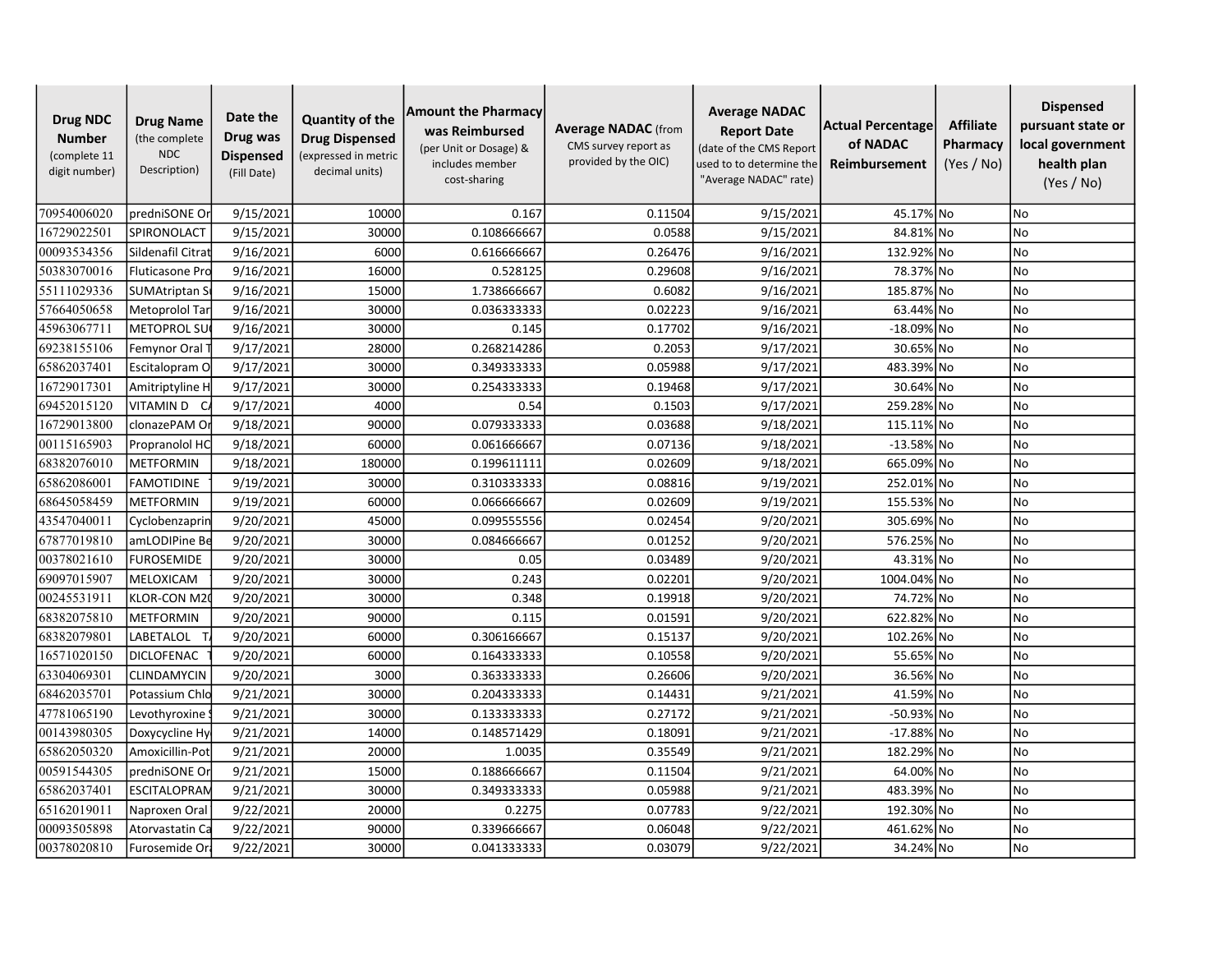| <b>Drug NDC</b><br><b>Number</b><br>(complete 11<br>digit number) | <b>Drug Name</b><br>(the complete<br><b>NDC</b><br>Description) | Date the<br>Drug was<br><b>Dispensed</b><br>(Fill Date) | <b>Quantity of the</b><br><b>Drug Dispensed</b><br>(expressed in metric<br>decimal units) | <b>Amount the Pharmacy</b><br>was Reimbursed<br>(per Unit or Dosage) &<br>includes member<br>cost-sharing | <b>Average NADAC</b> (from<br>CMS survey report as<br>provided by the OIC) | <b>Average NADAC</b><br><b>Report Date</b><br>(date of the CMS Report<br>used to to determine the<br>"Average NADAC" rate) | Actual Percentage<br>of NADAC<br>Reimbursement | <b>Affiliate</b><br>Pharmacy<br>(Yes / No) | <b>Dispensed</b><br>pursuant state or<br>local government<br>health plan<br>(Yes / No) |
|-------------------------------------------------------------------|-----------------------------------------------------------------|---------------------------------------------------------|-------------------------------------------------------------------------------------------|-----------------------------------------------------------------------------------------------------------|----------------------------------------------------------------------------|----------------------------------------------------------------------------------------------------------------------------|------------------------------------------------|--------------------------------------------|----------------------------------------------------------------------------------------|
| 10702000710                                                       | Cyclobenzaprin                                                  | 9/22/2021                                               | 90000                                                                                     | 0.193111111                                                                                               | 0.02379                                                                    | 9/22/2021                                                                                                                  | 711.73% No                                     |                                            | No                                                                                     |
| 43547028110                                                       | Escitalopram O                                                  | 9/22/2021                                               | 30000                                                                                     | 0.152                                                                                                     | 0.06155                                                                    | 9/22/2021                                                                                                                  | 146.95% No                                     |                                            | No                                                                                     |
| 16729021816                                                       | Clopidogrel Bis                                                 | 9/22/2021                                               | 30000                                                                                     | 0.167                                                                                                     | 0.06547                                                                    | 9/22/2021                                                                                                                  | 155.08% No                                     |                                            | <b>No</b>                                                                              |
| 00378001805                                                       | Metoprolol Tar                                                  | 9/22/2021                                               | 15000                                                                                     | 0.020666667                                                                                               | 0.01861                                                                    | 9/22/2021                                                                                                                  | 11.05% No                                      |                                            | <b>No</b>                                                                              |
| 13668011810                                                       | Losartan Potas                                                  | 9/22/2021                                               | 30000                                                                                     | 0.256666667                                                                                               | 0.16917                                                                    | 9/22/2021                                                                                                                  | 51.72% No                                      |                                            | <b>No</b>                                                                              |
| 60505014102                                                       | glipiZIDE Oral T                                                | 9/22/2021                                               | 30000                                                                                     | 0.088666667                                                                                               | 0.03628                                                                    | 9/22/2021                                                                                                                  | 144.40% No                                     |                                            | No                                                                                     |
| 55111015810                                                       | Omeprazole Or                                                   | 9/22/2021                                               | 30000                                                                                     | 0.132666667                                                                                               | 0.03957                                                                    | 9/22/2021                                                                                                                  | 235.27% No                                     |                                            | No                                                                                     |
| 59762219803                                                       | Azithromycin O                                                  | 9/22/2021                                               | 1000                                                                                      | 1.1                                                                                                       | 0.52423                                                                    | 9/22/2021                                                                                                                  | 109.83% No                                     |                                            | <b>No</b>                                                                              |
| 68462019005                                                       | Naproxen Oral                                                   | 9/23/2021                                               | 60000                                                                                     | 0.142666667                                                                                               | 0.07783                                                                    | 9/23/2021                                                                                                                  | 83.31% No                                      |                                            | <b>No</b>                                                                              |
| 68645019059                                                       | Metoprolol Tar                                                  | 9/23/2021                                               | 60000                                                                                     | 0.066666667                                                                                               | 0.02181                                                                    | 9/23/2021                                                                                                                  | 205.67% No                                     |                                            | No                                                                                     |
| 00093720210                                                       | Pravastatin Sod                                                 | 9/23/2021                                               | 30000                                                                                     | 0.420666667                                                                                               | 0.09463                                                                    | 9/23/2021                                                                                                                  | 344.54% No                                     |                                            | No                                                                                     |
| 00555032302                                                       | hydrOXYzine Pa                                                  | 9/23/2021                                               | 30000                                                                                     | 0.130666667                                                                                               | 0.073                                                                      | 9/23/2021                                                                                                                  | 79.00% No                                      |                                            | <b>No</b>                                                                              |
| 70010077001                                                       | Methocarbamo                                                    | 9/23/2021                                               | 60000                                                                                     | 0.281833333                                                                                               | 0.08452                                                                    | 9/23/2021                                                                                                                  | 233.45% No                                     |                                            | <b>No</b>                                                                              |
| 68645056354                                                       | Ibuprofen Oral                                                  | 9/23/2021                                               | 60000                                                                                     | 0.1825                                                                                                    | 0.07712                                                                    | 9/23/2021                                                                                                                  | 136.64% No                                     |                                            | <b>No</b>                                                                              |
| 63304069301                                                       | Clindamycin HO                                                  | 9/23/2021                                               | 60000                                                                                     | 0.416                                                                                                     | 0.25745                                                                    | 9/23/2021                                                                                                                  | 61.58% No                                      |                                            | <b>No</b>                                                                              |
| 50742061510                                                       | Metoprolol Suc                                                  | 9/23/2021                                               | 90000                                                                                     | 0.412                                                                                                     | 0.09508                                                                    | 9/23/2021                                                                                                                  | 333.32% No                                     |                                            | <b>No</b>                                                                              |
| 13107006101                                                       | Phentermine H                                                   | 9/23/2021                                               | 30000                                                                                     | 0.406333333                                                                                               | 0.08298                                                                    | 9/23/2021                                                                                                                  | 389.68% No                                     |                                            | No                                                                                     |
| 13107008405                                                       | LORazepam Ora                                                   | 9/23/2021                                               | 30000                                                                                     | 0.257333333                                                                                               | 0.04582                                                                    | 9/23/2021                                                                                                                  | 461.62% No                                     |                                            | No                                                                                     |
| 00555097302                                                       | Amphetamine-                                                    | 9/23/2021                                               | 30000                                                                                     | 0.425                                                                                                     | 0.34939                                                                    | 9/23/2021                                                                                                                  | 21.64% No                                      |                                            | <b>No</b>                                                                              |
| 00172572960                                                       | Famotidine Ora                                                  | 9/23/2021                                               | 90000                                                                                     | 0.171                                                                                                     | 0.09154                                                                    | 9/23/2021                                                                                                                  | 86.80% No                                      |                                            | <b>No</b>                                                                              |
| 68382025216                                                       | Atorvastatin Ca                                                 | 9/24/2021                                               | 30000                                                                                     | 0.383666667                                                                                               | 0.10754                                                                    | 9/24/2021                                                                                                                  | 256.77% No                                     |                                            | No                                                                                     |
| 68180072003                                                       | amLODIPine Be                                                   | 9/24/2021                                               | 30000                                                                                     | 0.232333333                                                                                               | 0.0116                                                                     | 9/24/2021                                                                                                                  | 1902.87% No                                    |                                            | No                                                                                     |
| 68645058459                                                       | metFORMIN H                                                     | 9/24/2021                                               | 60000                                                                                     | 0.066666667                                                                                               | 0.02583                                                                    | 9/24/2021                                                                                                                  | 158.10% No                                     |                                            | <b>No</b>                                                                              |
| 00093314705                                                       | Cephalexin Ora                                                  | 9/24/2021                                               | 30000                                                                                     | 0.210666667                                                                                               | 0.11964                                                                    | 9/24/2021                                                                                                                  | 76.08% No                                      |                                            | <b>No</b>                                                                              |
| 60505082901                                                       | <b>Fluticasone Pro</b>                                          | 9/24/2021                                               | 16000                                                                                     | 0.528125                                                                                                  | 0.29811                                                                    | 9/24/2021                                                                                                                  | 77.16% No                                      |                                            | <b>No</b>                                                                              |
| 29300035005                                                       | ALLOPURINOL                                                     | 9/24/2021                                               | 30000                                                                                     | 0.220333333                                                                                               | 0.09866                                                                    | 9/24/2021                                                                                                                  | 123.33% No                                     |                                            | <b>No</b>                                                                              |
| 68180072103                                                       | <b>AMLODIPINE</b>                                               | 9/24/2021                                               | 30000                                                                                     | 0.256                                                                                                     | 0.01543                                                                    | 9/24/2021                                                                                                                  | 1559.11% No                                    |                                            | <b>No</b>                                                                              |
| 67877058901                                                       | <b>COLCHICINE</b>                                               | 9/24/2021                                               | 30000                                                                                     | 2.865333333                                                                                               | 0.71552                                                                    | 9/24/2021                                                                                                                  | 300.45% No                                     |                                            | No                                                                                     |
| 73070010315                                                       | Insulin Aspart F                                                | 9/25/2021                                               | 27000                                                                                     | 14.52925926                                                                                               | 17.87337                                                                   | 9/25/2021                                                                                                                  | $-18.71\%$ No                                  |                                            | No                                                                                     |
| 00406802003                                                       | Buprenorphine                                                   | 9/25/2021                                               | 28000                                                                                     | 3.189642857                                                                                               | 0.9745                                                                     | 9/25/2021                                                                                                                  | 227.31% No                                     |                                            | <b>No</b>                                                                              |
| 70010049105                                                       | metFORMIN H                                                     | 9/25/2021                                               | 60000                                                                                     | 0.062666667                                                                                               | 0.03644                                                                    | 9/25/2021                                                                                                                  | 71.97% No                                      |                                            | <b>No</b>                                                                              |
| 68462025601                                                       | <b>ROPINIROLE</b>                                               | 9/25/2021                                               | 30000                                                                                     | 0.274666667                                                                                               | 0.06427                                                                    | 9/25/2021                                                                                                                  | 327.36% No                                     |                                            | No                                                                                     |
| 00093747243                                                       | RIZATRIPTAN                                                     | 9/25/2021                                               | 9000                                                                                      | 1.112222222                                                                                               | 0.64903                                                                    | 9/25/2021                                                                                                                  | 71.37% No                                      |                                            | <b>No</b>                                                                              |
| 68180037703                                                       | LOSARTAN PO                                                     | 9/25/2021                                               | 30000                                                                                     | 0.473                                                                                                     | 0.07257                                                                    | 9/25/2021                                                                                                                  | 551.78% No                                     |                                            | No                                                                                     |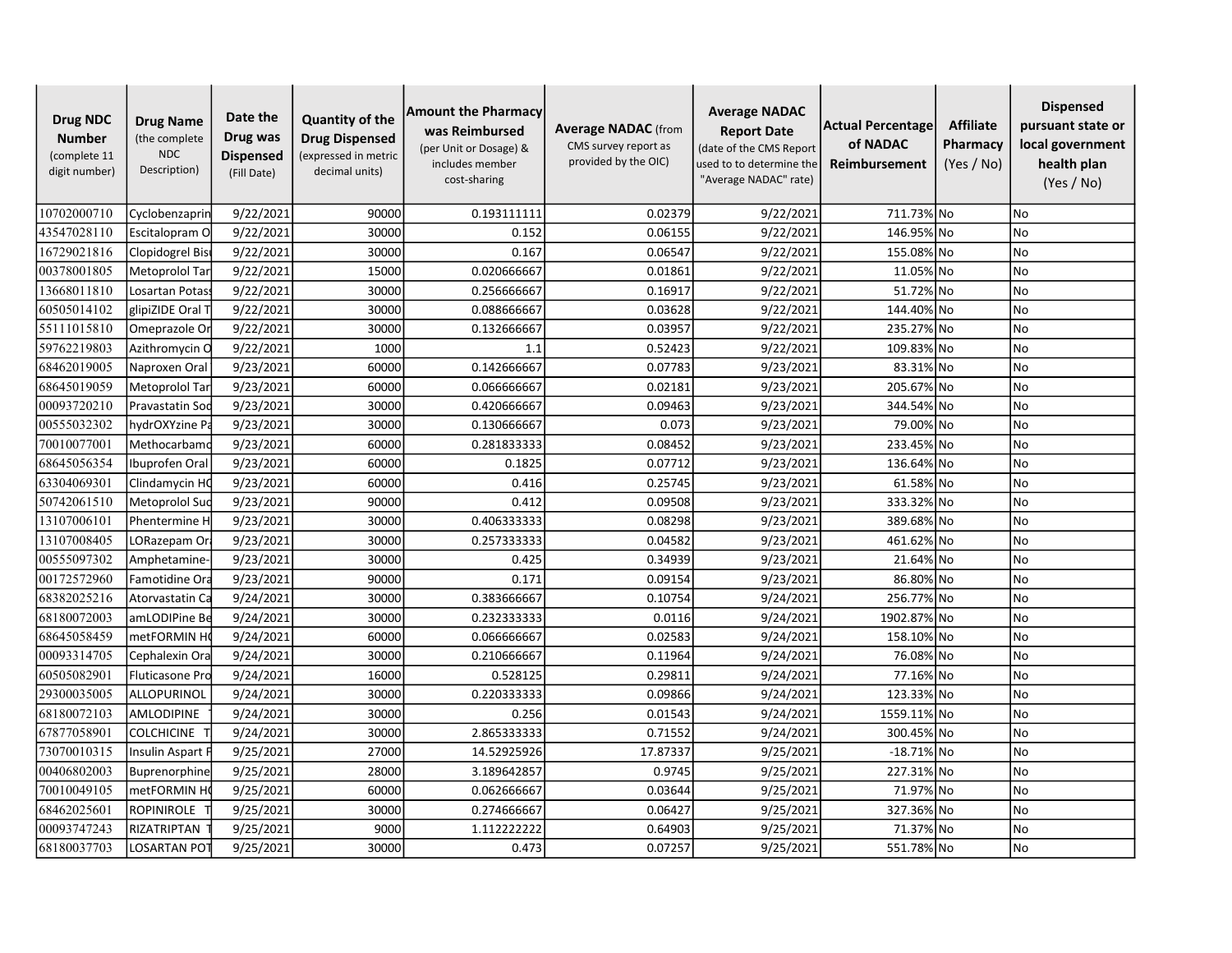| <b>Drug NDC</b><br><b>Number</b><br>(complete 11<br>digit number) | <b>Drug Name</b><br>(the complete<br><b>NDC</b><br>Description) | Date the<br>Drug was<br><b>Dispensed</b><br>(Fill Date) | <b>Quantity of the</b><br><b>Drug Dispensed</b><br>(expressed in metric<br>decimal units) | <b>Amount the Pharmacy</b><br>was Reimbursed<br>(per Unit or Dosage) &<br>includes member<br>cost-sharing | <b>Average NADAC</b> (from<br>CMS survey report as<br>provided by the OIC) | <b>Average NADAC</b><br><b>Report Date</b><br>(date of the CMS Report<br>used to to determine the<br>"Average NADAC" rate) | Actual Percentage<br>of NADAC<br>Reimbursement | <b>Affiliate</b><br>Pharmacy<br>(Yes / No) | <b>Dispensed</b><br>pursuant state or<br>local government<br>health plan<br>(Yes / No) |
|-------------------------------------------------------------------|-----------------------------------------------------------------|---------------------------------------------------------|-------------------------------------------------------------------------------------------|-----------------------------------------------------------------------------------------------------------|----------------------------------------------------------------------------|----------------------------------------------------------------------------------------------------------------------------|------------------------------------------------|--------------------------------------------|----------------------------------------------------------------------------------------|
| 68645051054                                                       | hydroCHLOROt                                                    | 9/26/2021                                               | 30000                                                                                     | 0.025666667                                                                                               | 0.01512                                                                    | 9/26/2021                                                                                                                  | 69.75% No                                      |                                            | <b>No</b>                                                                              |
| 68645055354                                                       | Lisinopril Oral <sup>-</sup>                                    | 9/26/2021                                               | 30000                                                                                     | 0.133333333                                                                                               | 0.0273                                                                     | 9/26/2021                                                                                                                  | 388.40% No                                     |                                            | No                                                                                     |
| 69097014260                                                       | ALBUTEROL                                                       | 9/26/2021                                               | 6700                                                                                      | 7.347761194                                                                                               | 4.08429                                                                    | 9/26/2021                                                                                                                  | 79.90% No                                      |                                            | <b>No</b>                                                                              |
| 64380071307                                                       | BENZONATATE                                                     | 9/26/2021                                               | 60000                                                                                     | 0.317666667                                                                                               | 0.14001                                                                    | 9/26/2021                                                                                                                  | 126.89% No                                     |                                            | <b>No</b>                                                                              |
| 43547035611                                                       | Lisinopril Oral                                                 | 9/27/2021                                               | 30000                                                                                     | 0.119333333                                                                                               | 0.05265                                                                    | 9/27/2021                                                                                                                  | 126.65% No                                     |                                            | <b>No</b>                                                                              |
| 65862037501                                                       | Escitalopram O                                                  | 9/27/2021                                               | 90000                                                                                     | 0.261666667                                                                                               | 0.08824                                                                    | 9/27/2021                                                                                                                  | 196.54% No                                     |                                            | No                                                                                     |
| 29300022019                                                       | Montelukast Sc                                                  | 9/27/2021                                               | 90000                                                                                     | 0.761222222                                                                                               | 0.07466                                                                    | 9/27/2021                                                                                                                  | 919.59% No                                     |                                            | No                                                                                     |
| 65862042005                                                       | Sulfamethoxaz                                                   | 9/27/2021                                               | 20000                                                                                     | 0.1175                                                                                                    | 0.06509                                                                    | 9/27/2021                                                                                                                  | 80.52% No                                      |                                            | <b>No</b>                                                                              |
| 00143980305                                                       | Doxycycline Hy                                                  | 9/27/2021                                               | 20000                                                                                     | 0.2955                                                                                                    | 0.17608                                                                    | 9/27/2021                                                                                                                  | 67.82% No                                      |                                            | <b>No</b>                                                                              |
| 00093101042                                                       | Mupirocin Exte                                                  | 9/27/2021                                               | 22000                                                                                     | 0.426818182                                                                                               | 0.16652                                                                    | 9/27/2021                                                                                                                  | 156.32% No                                     |                                            | No                                                                                     |
| 42806031250                                                       | Doxycycline Hy                                                  | 9/27/2021                                               | 20000                                                                                     | 0.2625                                                                                                    | 0.14379                                                                    | 9/27/2021                                                                                                                  | 82.56% No                                      |                                            | No                                                                                     |
| 00093545528                                                       | <b>MIMVEY</b><br>TA                                             | 9/27/2021                                               | 28000                                                                                     | 2.867142857                                                                                               | 1.44777                                                                    | 9/27/2021                                                                                                                  | 98.04% No                                      |                                            | <b>No</b>                                                                              |
| 10702000710                                                       | Cyclobenzaprin                                                  | 9/28/2021                                               | 30000                                                                                     | 0.189333333                                                                                               | 0.02379                                                                    | 9/28/2021                                                                                                                  | 695.85% No                                     |                                            | <b>No</b>                                                                              |
| 59746033990                                                       | Losartan Potas                                                  | 9/28/2021                                               | 30000                                                                                     | 0.562333333                                                                                               | 0.16917                                                                    | 9/28/2021                                                                                                                  | 232.41% No                                     |                                            | <b>No</b>                                                                              |
| 65862078130                                                       | Olmesartan Me                                                   | 9/28/2021                                               | 90000                                                                                     | 1.303888889                                                                                               | 0.38042                                                                    | 9/28/2021                                                                                                                  | 242.75% No                                     |                                            | <b>No</b>                                                                              |
| 60505082901                                                       | Fluticasone Pro                                                 | 9/28/2021                                               | 16000                                                                                     | 1.050625                                                                                                  | 0.29811                                                                    | 9/28/2021                                                                                                                  | 252.43% No                                     |                                            | <b>No</b>                                                                              |
| 65862019405                                                       | <b>FLUoxetine HCI</b>                                           | 9/28/2021                                               | 30000                                                                                     | 0.31                                                                                                      | 0.0742                                                                     | 9/28/2021                                                                                                                  | 317.79% No                                     |                                            | No                                                                                     |
| 50228017705                                                       | Gabapentin Or                                                   | 9/28/2021                                               | 84000                                                                                     | 0.139047619                                                                                               | 0.1008                                                                     | 9/28/2021                                                                                                                  | 37.94% No                                      |                                            | <b>No</b>                                                                              |
| 16729016917                                                       | Escitalopram O                                                  | 9/28/2021                                               | 90000                                                                                     | 0.423                                                                                                     | 0.06155                                                                    | 9/28/2021                                                                                                                  | 587.25% No                                     |                                            | <b>No</b>                                                                              |
| 57664050658                                                       | Metoprolol Tar                                                  | 9/28/2021                                               | 180000                                                                                    | 0.049333333                                                                                               | 0.01861                                                                    | 9/28/2021                                                                                                                  | 165.09% No                                     |                                            | <b>No</b>                                                                              |
| 13668042990                                                       | Pantoprazole S                                                  | 9/28/2021                                               | 30000                                                                                     | 0.276333333                                                                                               | 0.05949                                                                    | 9/28/2021                                                                                                                  | 364.50% No                                     |                                            | No                                                                                     |
| 43598081115                                                       | Cetirizine HCl C                                                | 9/28/2021                                               | 30000                                                                                     | 0.019666667                                                                                               | 0.07081                                                                    | 9/28/2021                                                                                                                  | -72.23% No                                     |                                            | No                                                                                     |
| 68180072003                                                       | AMLODIPINE                                                      | 9/28/2021                                               | 90000                                                                                     | 0.275666667                                                                                               | 0.0116                                                                     | 9/28/2021                                                                                                                  | 2276.44% No                                    |                                            | <b>No</b>                                                                              |
| 00054327099                                                       | <b>FLUTICASONE</b>                                              | 9/28/2021                                               | 16000                                                                                     | 0.90625                                                                                                   | 0.29811                                                                    | 9/28/2021                                                                                                                  | 204.00% No                                     |                                            | <b>No</b>                                                                              |
| 72205000390                                                       | <b>ROSUVASTATIN</b>                                             | 9/28/2021                                               | 90000                                                                                     | 0.875666667                                                                                               | 0.0636                                                                     | 9/28/2021                                                                                                                  | 1276.83% No                                    |                                            | <b>No</b>                                                                              |
| 16571020106                                                       | Diclofenac Sodi                                                 | 9/29/2021                                               | 60000                                                                                     | 0.287166667                                                                                               | 0.10179                                                                    | 9/29/2021                                                                                                                  | 182.12% No                                     |                                            | <b>No</b>                                                                              |
| 69097012303                                                       | Topiramate Ora                                                  | 9/29/2021                                               | 60000                                                                                     | 0.196833333                                                                                               | 0.05029                                                                    | 9/29/2021                                                                                                                  | 291.40% No                                     |                                            | <b>No</b>                                                                              |
| 00172392770                                                       | diazePAM Oral                                                   | 9/29/2021                                               | 90000                                                                                     | 0.049888889                                                                                               | 0.02875                                                                    | 9/29/2021                                                                                                                  | 73.53% No                                      |                                            | No                                                                                     |
| 69452015120                                                       | Vitamin D (Ergo                                                 | 9/29/2021                                               | 4000                                                                                      | 0.54                                                                                                      | 0.14797                                                                    | 9/29/2021                                                                                                                  | 264.94% No                                     |                                            | No                                                                                     |
| 60505265601                                                       | TRIAMT/HCTZ                                                     | 9/29/2021                                               | 90000                                                                                     | 0.227                                                                                                     | 0.11371                                                                    | 9/29/2021                                                                                                                  | 99.63% No                                      |                                            | <b>No</b>                                                                              |
| 00378047705                                                       | diazePAM Oral                                                   | 9/30/2021                                               | 60000                                                                                     | 0.054166667                                                                                               | 0.02875                                                                    | 9/30/2021                                                                                                                  | 88.41% No                                      |                                            | <b>No</b>                                                                              |
| 57237007530                                                       | Ondansetron H                                                   | 9/30/2021                                               | 30000                                                                                     | 0.23                                                                                                      | 0.07069                                                                    | 9/30/2021                                                                                                                  | 225.36% No                                     |                                            | No                                                                                     |
| 00054418425                                                       | Dexamethasor                                                    | 9/30/2021                                               | 10000                                                                                     | 0.892                                                                                                     | 0.54619                                                                    | 9/30/2021                                                                                                                  | 63.31% No                                      |                                            | <b>No</b>                                                                              |
| 68180071160                                                       | Cefdinir Oral Ca                                                | 9/30/2021                                               | 20000                                                                                     | 1.146                                                                                                     | 0.52032                                                                    | 9/30/2021                                                                                                                  | 120.25% No                                     |                                            | No                                                                                     |